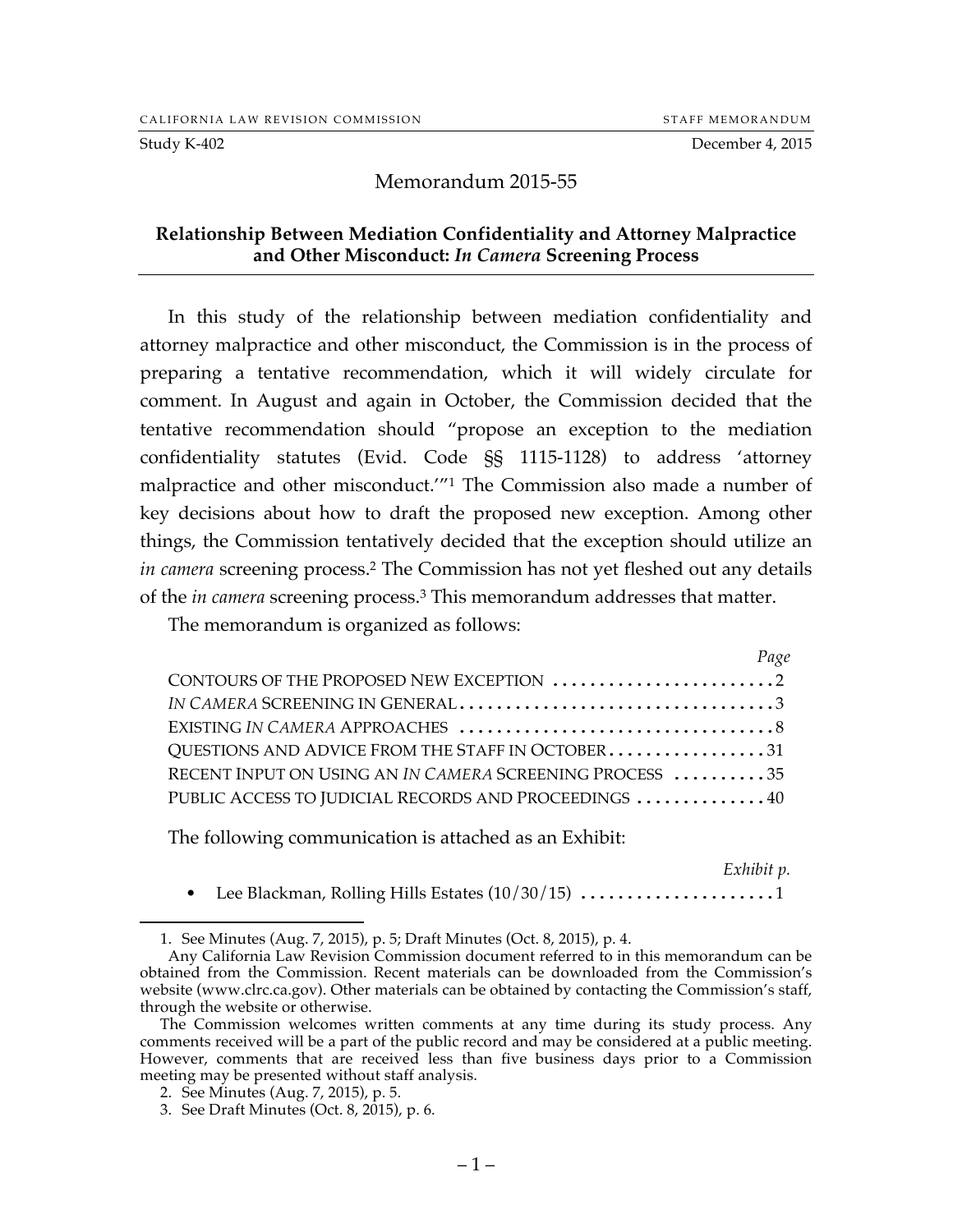#### CONTOURS OF THE PROPOSED NEW EXCEPTION

In considering how to craft an *in camera* screening process for the Commission's proposed new exception to the mediation confidentiality statutes, it is important to bear in mind what the Commission has already decided about the contours of that exception. To date, the Commission has tentatively decided the following points:

- The exception should "only apply to alleged misconduct of an attorney acting as an advocate, not to alleged misconduct of an attorney-mediator."4
- The exception "should only apply to evidence of misconduct that allegedly occurred in the context of a mediation."5
- The exception "should only apply to alleged misconduct in a professional capacity."6
- The exception should apply in a State Bar disciplinary proceeding and in a legal malpractice case. It should not apply in a proceeding relating to enforcement of a mediated settlement agreement.7 The Commission has not yet decided how to handle disputes relating to attorney-client fee agreements.8
- The exception "should apply evenhandedly, permitting use of mediation evidence to prove or disprove a claim."9 It does not appear necessary to expressly mention "reporting" of professional malfeasance in addition to "proving" and "disproving" such conduct.10
- The exception should "apply to all types of mediation evidence," not just to a private attorney-client discussion or other particular type of mediation communication.11

6. See Minutes (Aug. 7, 2015), p. 5.

 <sup>4.</sup> See Draft Minutes (Oct. 8, 2015), p. 4. For background on this decision, see Memorandum 2015-45, pp. 9-17.

<sup>5.</sup> See Draft Minutes (Oct. 8, 2015), p 5. "This would include misconduct that allegedly occurred at *any* stage of the mediation process (encompassing the full span of mediation activities, such as a mediation consultation, a face-to-face mediation session, a mediation brief, a mediation-related phone call, or other mediation-related activity)." *Id.* (emphasis in original). The determinative factor is "whether the misconduct allegedly occurred in a mediation context, not the time and date of the alleged misconduct." *Id.* For background on this decision, see Memorandum 2015-45, pp. 17-21.

<sup>7.</sup> See Draft Minutes (Oct. 8, 2015), p. 5. For background on this decision, see Memorandum 2015-45, pp. 21-23, 25.

<sup>8.</sup> See Draft Minutes (Oct. 8, 2015), p. 5. For discussion of this matter, see Memorandum 2015- 45, pp. 23-25.

<sup>9.</sup> See Minutes (Aug. 7, 2015), p. 5. For background on this decision, see Memorandum 2015- 45, pp. 25-27.

<sup>10.</sup> See Draft Minutes (Oct. 8, 2015), pp. 5-6.

<sup>11.</sup> See Draft Minutes (Oct. 8, 2015), p. 6. For background on this decision, see Memorandum 2015-45, pp. 31-33.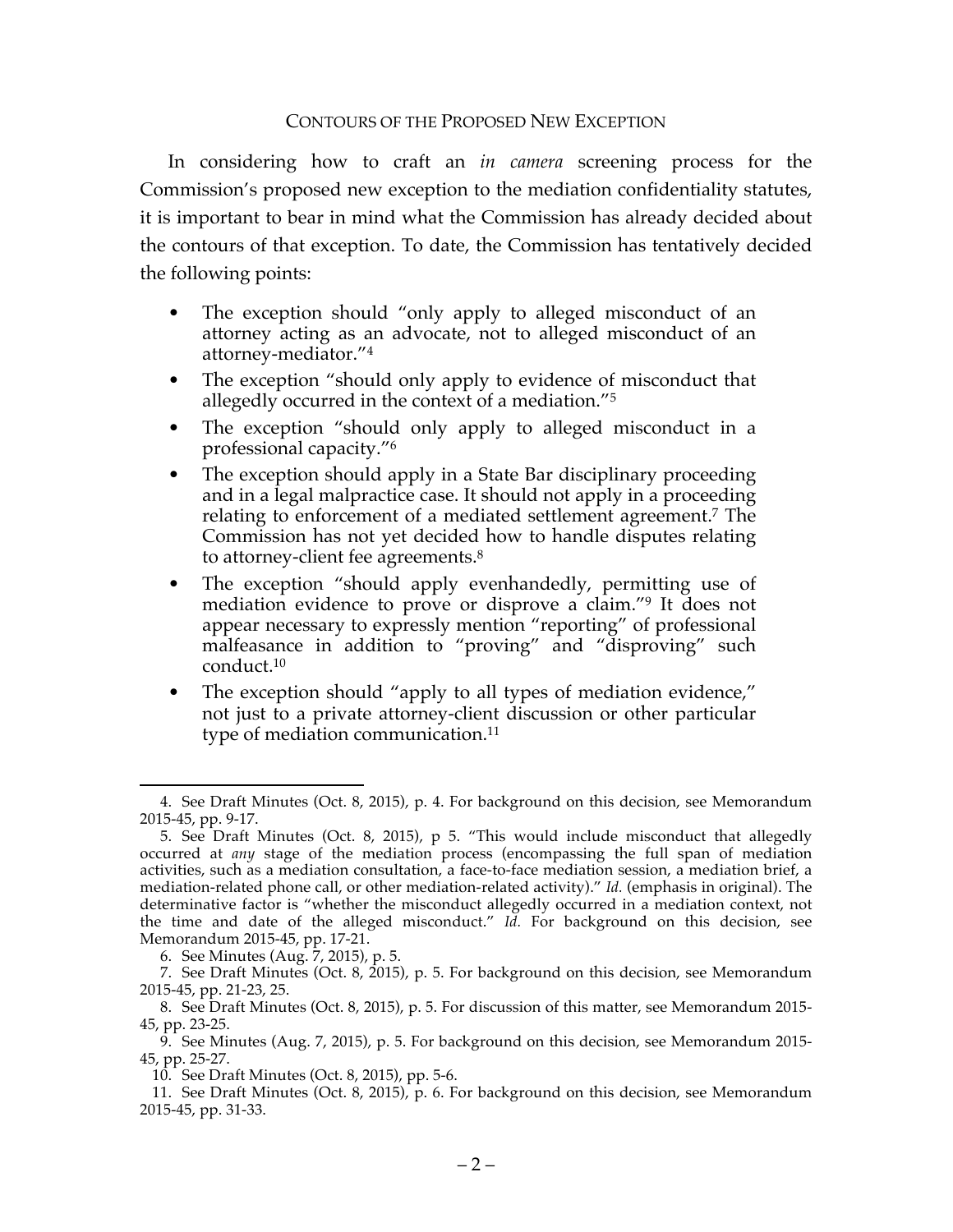- The exception should include a provision similar to Section 6(d) of the Uniform Mediation Act, which limits the extent of disclosure of mediation communications.12
- The exception should not specify any sanction to impose upon a party who (1) seeks admission or disclosure of mediation evidence pursuant to the exception, (2) causes others to incur expenses or expend effort in response, and (3) ultimately fails to prevail.<sup>13</sup> Existing law on the availability of sanctions and similar consequences should be sufficient.14
- The exception should expressly state that it is not intended to affect the extent to which a mediator is, or is not, immune from liability under existing law.15
- The exception should only apply to evidence from a mediation that commences after the exception becomes operative.16
- The exception should be placed in the Evidence Code.<sup>17</sup>
- The existing provision that makes a mediator incompetent to testify in most civil proceedings (Evidence Code Section 703.5) should remain as is. $18$  Accordingly, the proposed new exception would not alter the circumstances under which a court must consider a mediator incompetent to testify. As under existing law, however, a mediator would not be incompetent to testify as to a statement or conduct that could "be the subject of investigation by the State Bar ....<sup>"19</sup>

#### *IN CAMERA* SCREENING IN GENERAL

Before proceeding further, it may be helpful to provide a little background on *in camera* screening in general. An *in camera* proceeding is one that the court conducts in private, either by (1) holding it in the judge's chambers or other

 <sup>12.</sup> See Draft Minutes (Oct. 8, 2015), p. 6. Section 6(d) of the Uniform Mediation Act provides: (d) If a mediation communication is not privileged under subsection (a) or

<sup>(</sup>b), only the portion of the communication necessary for the application of the exception from nondisclosure may be admitted. Admission of evidence under subsection (a) or (b) does not render the evidence, or any other mediation communication, discoverable or admissible for any other purpose.

For background on this decision, see Memorandum 2015-45, p. 30.

<sup>13.</sup> See Draft Minutes (Oct. 8, 2015), pp. 6-7. For background on this decision, see Memorandum 2015-45, pp. 43-44.

<sup>14.</sup> See Draft Minutes (Oct. 8, 2015), pp. 6-7. For background on this decision, see Memorandum 2015-45, pp. 43-44.

<sup>15.</sup> See, e.g., Code Civ. Proc. §§ 128.5, 128.7.

<sup>16.</sup> See Draft Minutes (Oct. 8, 2015), p. 7. For background on this decision, see Memorandum 2015-45, p. 44.

<sup>17.</sup> See Minutes (Aug. 7, 2015), p. 6. For background on this decision, see Memorandum 2015- 45, pp. 30-31.

<sup>18.</sup> See Draft Minutes (Oct. 8, 2015), p. 6. For background on this decision, see Memorandum 2015-45, pp. 41-43.

<sup>19.</sup> Evid. Code § 703.5.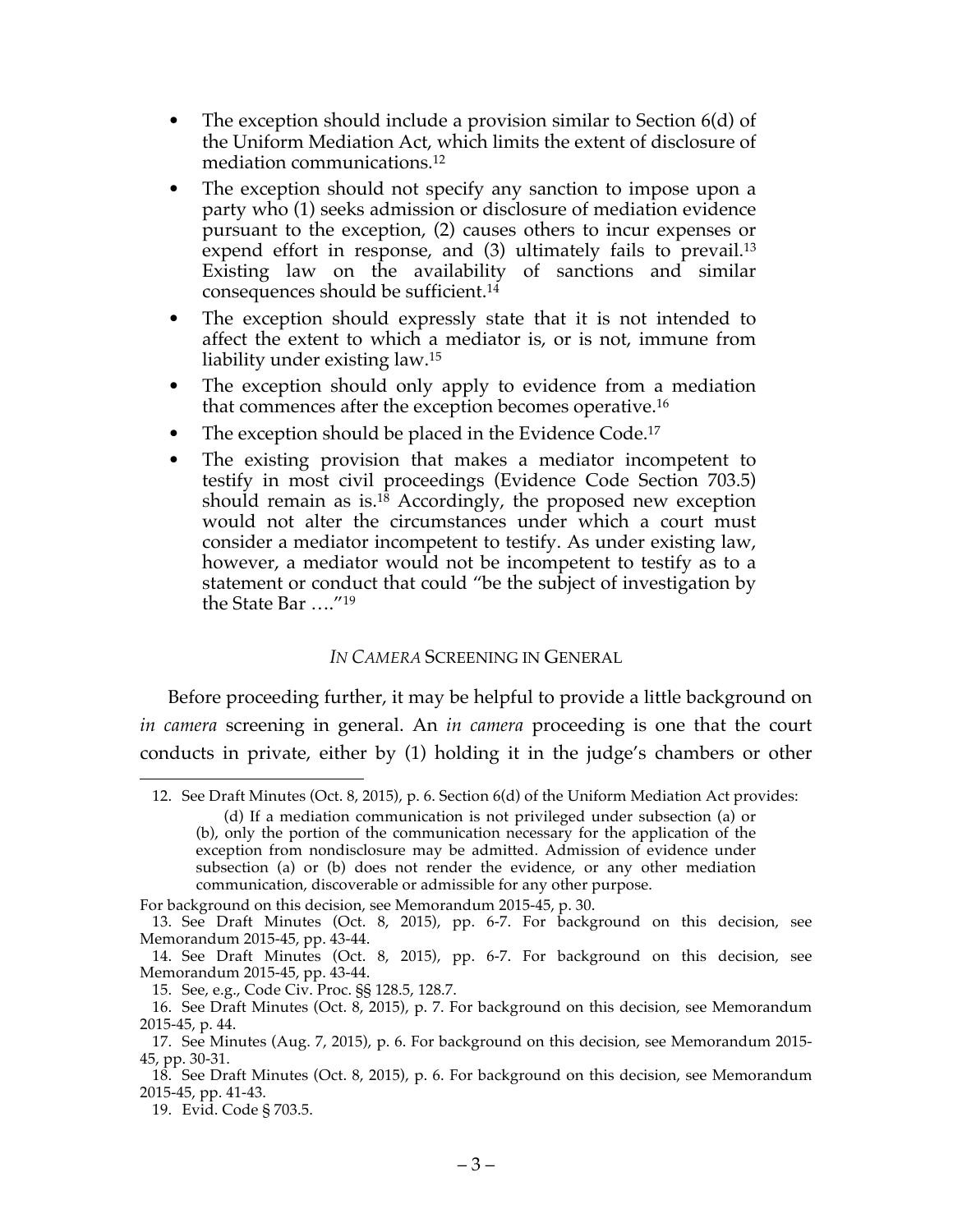private location or (2) excluding all spectators from the courtroom.20 If confidential information is disclosed in such a proceeding, the degree of intrusion on the interest in confidentiality is less than if the proceeding were held in public, because the information is shared with fewer people.21 That is particularly true if the judge seals the record of the proceeding and orders the attendees not to discuss the matter with anyone or reveal anything about it.22 Importantly, courts have said that disclosing evidence at an *in camera* proceeding does not constitute a forfeiture of secrecy, a breach of a promise of confidentiality, or a waiver of any applicable privilege.23

"Courts have commonly used *in camera* proceedings as a procedural technique to balance a need for disclosure of relevant information in a court proceeding against a need to limit access to that information."24 For example, in *Kerr v. United States District Court,* <sup>25</sup> the United States Supreme Court considered prisoners' discovery request for prisoner files, prison employee personnel files, and documents relating to prison operations. Prison officials claimed that "turning over the requested documents would result in substantial injury to the

 <sup>20.</sup> See Black's Law Dictionary (3d ed. 1933).

<sup>21.</sup> See, e.g., United States v. Zolin, 491 U.S. 554, 572 (1989) ("In fashioning a standard for determining when *in camera* review is appropriate, we begin with the observation that '*in camera*  inspection … is a smaller intrusion upon the confidentiality of the attorney-client relationship than is public disclosure.'").

<sup>22.</sup> See, e.g., David Tomeo, *Be Careful What You Say: One Court's Look at Confidentiality Under the Uniform Mediation Act,* 31 Seton Hall Legislative J. 65, 80 (2006) (Better course is to have witness testify "in the presence of the trial judge and counsel with the understanding that the mediation communications at issue will not be disclosed further unless authorized by the judge. The confidentiality of the disclosures can be preserved by sealing that portion of the record containing the testimony."). In some circumstances, that type of approach may be statutorily mandated. See, e.g., Evid. Code § 915(b) (If judge determines that information presented at *in camera* hearing is privileged, "neither the judge nor any other person may ever disclose, without the consent of a person authorized to permit disclosure, what was disclosed in the course of the proceedings in chambers.").

<sup>23.</sup> See, e.g., *Zolin,* 491 U.S. at 568-69 ("[D]isclosure of allegedly privileged materials to the district court for purposes of determining the merits of a claim of privilege does not have the legal effect of terminating the privilege."); Doe v. Tenet, 329 F.3d 1135, 1148 n.8 (9th Cir. 2002) ("[A] court's review of documents *in camera* here would not breach any obligation the Does may have to keep the agreement secret."), *rev'd on other grounds,* 544 U.S. 1 (2005); Burlington Northern Railroad Co. v. Omaha Public Power Dist., 888 F.2d 1228, 1232-33 (8th Cir. 1989) (contract reviewed *in camera* constitutes trade secret).

<sup>24.</sup> Amelia Green, *Mediation Confidentiality and Attorney Malpractice: The Potential for the Use of*  In Camera *Proceedings to Balance Confidentiality with Accountability,* p. 9 (Memorandum 2015-13, Exhibit p. 9); see, e.g., Ponte v. Real, 471 U.S. 491, 514-15 (1985) (Marshall, J., dissenting) ("The *in camera* solution has been widely recognized as the appropriate response to a variety of analogous disclosure clashes involving individual rights and government secrecy needs."); Foltz v. State Farm Mutual Auto Ins. Co., 331 F.3d 1122, 1136 n.6 (9th Cir. 2003) *("[I]n camera* inspection is a commonly used procedural method for determining whether information should be protected or revealed to other parties.").

<sup>25.</sup> 426 U.S. 394 (1976).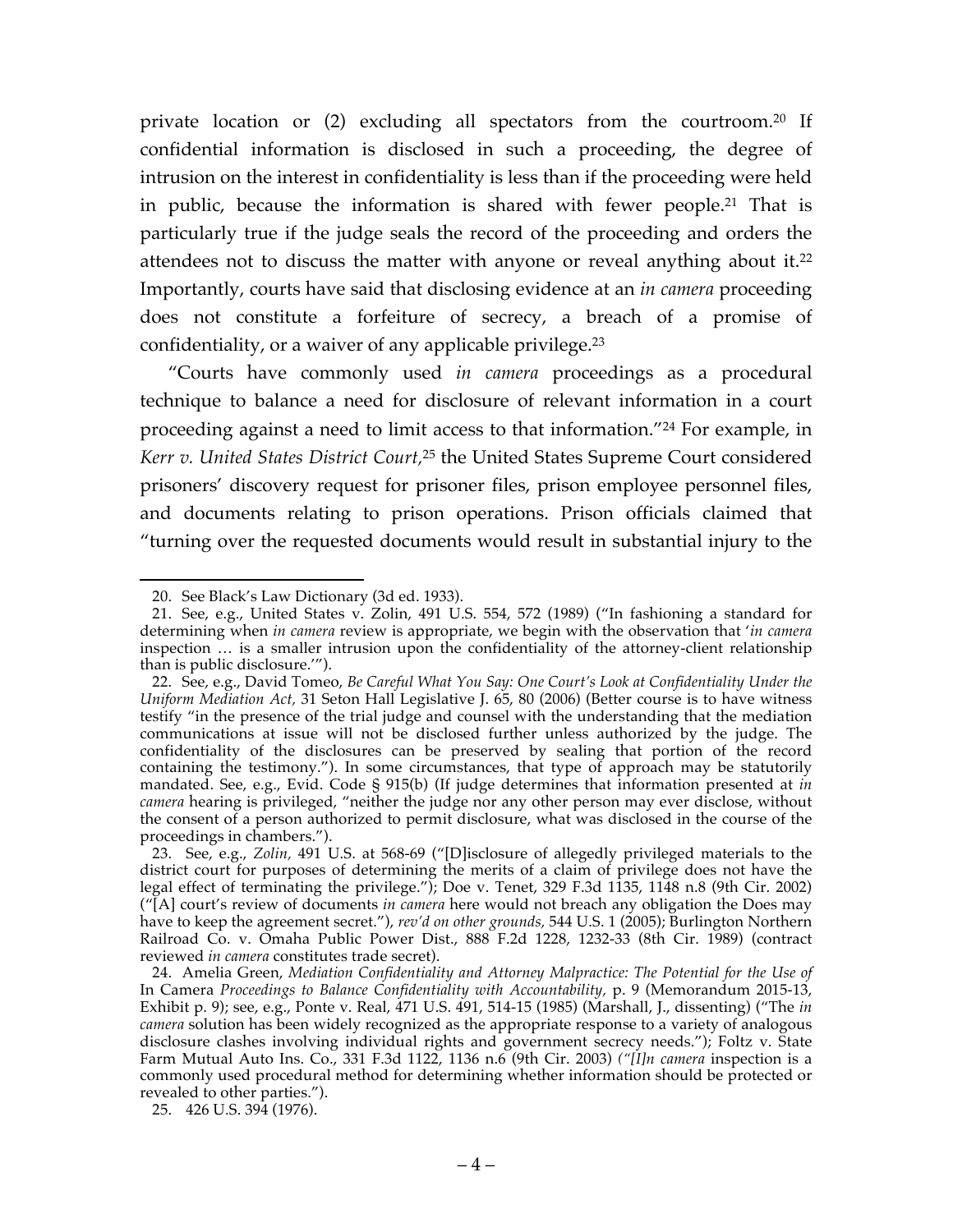State's prison-parole system by *unnecessarily chilling the free and uninhibited exchange of ideas* between staff members within the system, by causing the unwarranted disclosure and consequent *drying up of confidential sources*, and in general by *unjustifiably compromising the confidentiality* of the system's records and personnel files."26 The Court endorsed the compromise approach of having the trial judge conduct an *in camera* review of the materials before ruling on disclosure:

In light of the potential seriousness of these considerations and in light of the fact that the weight to be accorded them will inevitably vary with the nature of the specific documents in question, it would seem that an *in camera* review of the documents is a *relatively costless and eminently worthwhile method* to insure that the balance between [prison officials'] claims of irrelevance and privilege and [prisoners'] asserted need for the documents is correctly struck. Indeed, this Court has long held the view that *in camera* review is a highly appropriate and useful means of dealing with claims of governmental privilege.27

*In camera* proceedings can take many different forms, involving a variety of different procedural techniques. "[T]he nature of the *in camera* proceeding will depend on the particularities of the case."28 In some situations, a court might take testimony *in camera*. <sup>29</sup> Other *in camera* hearings might not involve the taking of testimony. Sometimes a judge might conduct an *in camera* proceeding on an *ex parte* basis, meeting with one side alone in chambers. In other cases, an *in camera* hearing may involve broader participation: The proceeding could encompass (1) the judge and all counsel but not all of the parties, <sup>30</sup> (2) the judge and all counsel and all parties, (3) the judge, a witness, and some or all of the counsel and parties, (4) the judge, a witness, some or all of the counsel and parties, and one or more nonparties having a specific stake in the proceeding (such as a non-party whose personal records might be revealed), or (5) some other combination of participants. In some contexts, an *in camera* proceeding is conducted by a person other than the trial judge, such as a special master, discovery referee, or a judicial

 <sup>26.</sup> *Id.* at 405 (emphasis added; footnotes omitted).

<sup>27.</sup> *Id.* at 405-06 (emphasis added; footnote omitted).

<sup>28.</sup> Green, *supra* note 24, at 13 (Memorandum 2015-13, Exhibit p. 13).

<sup>29.</sup> See, e.g., Rinaker v. Superior Court, 62 Cal. App. 4th 155, 74 Cal. Rptr. 2d 464 (1998).

<sup>30.</sup> See, e.g., United States v. Anderson, 509 F.2d 724 (9th Cir. 1974) (In striking balance on disclosure of informant's identity when probable cause is in issue, "the trial judge, in the exercise of his discretion, can conduct an *in camera* hearing to which the defense counsel, but not the defendant, is admitted.").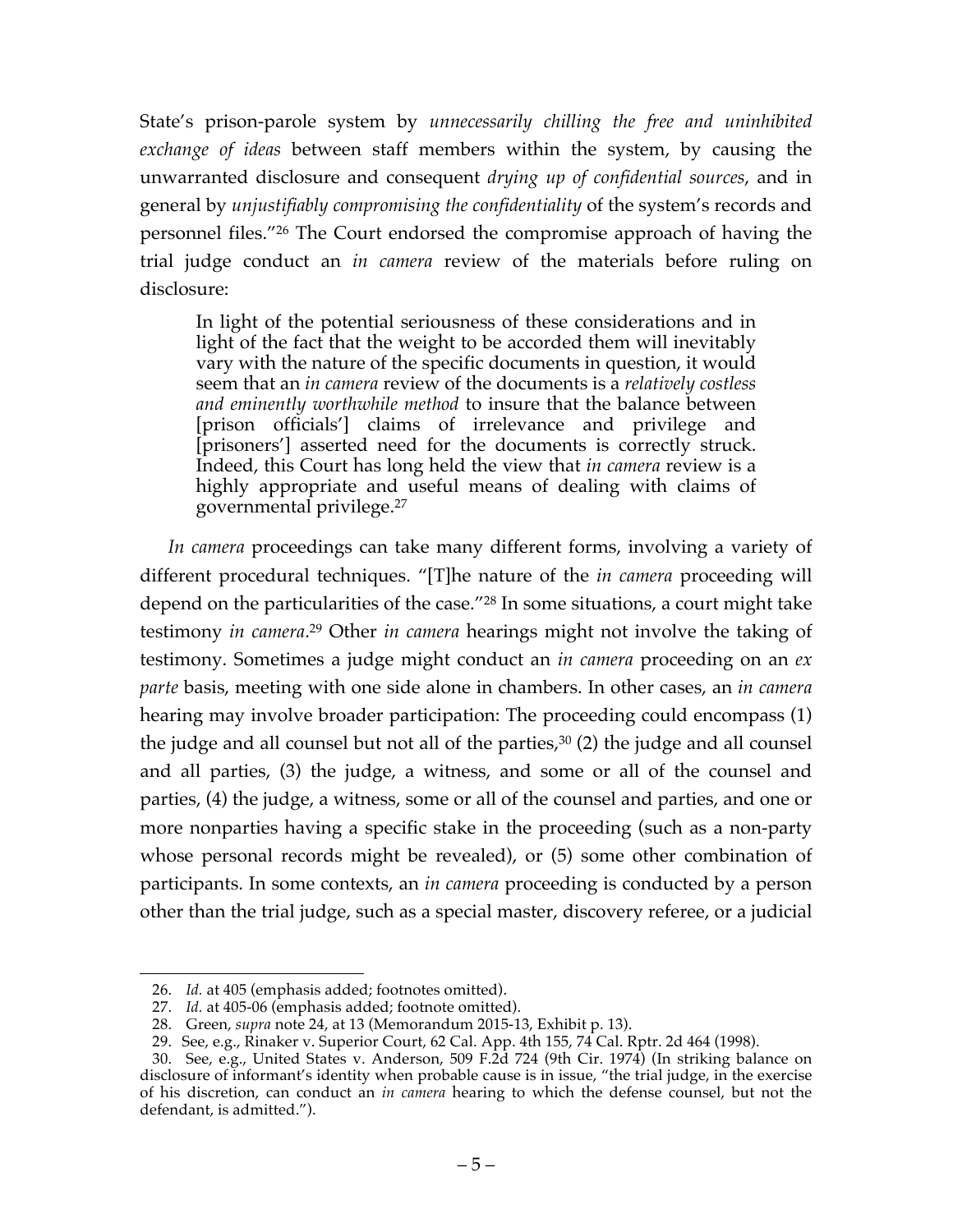officer who is not assigned to try the case.31 Other specifics may vary as well; the concept allows for considerable flexibility.32

The context at hand is challenging, because the Commission's proposed new exception would only apply to "evidence of misconduct that allegedly occurred *in the context of a mediation*."33 The exception would not apply to mediation evidence that is relevant to proving or disproving an allegation that an attorney engaged in misconduct *outside the mediation context.* Thus, for example, the exception would apply to evidence that an attorney gave erroneous tax advice at a mediation session or made an unauthorized settlement offer in a mediation brief, but it would not apply to an attorney's admission during a mediation that he misappropriated client funds early in the litigation process, before the possibility of mediating was even discussed.

As the Commission discussed in October, misconduct *in the mediation context* presents the strongest case for creating a misconduct exception. In that situation, the existing mediation confidentiality statute "might not just hinder proof of misconduct; it might preclude such proof altogether."

When alleged misconduct is in the mediation context, however, *much, if not all, of the evidence bearing on the misconduct claim is likely to consist of mediation communications and mediation documents.* Thus, it is not just a matter of holding an *in camera* hearing with regard to the admissibility of a single piece of evidence. Rather, there will be *numerous* decisions to make regarding admissibility, discoverability, and disclosure of mediation communications and mediation documents, starting at the pleading stage and continuing through discovery and into trial.

For that reason, it might be necessary to use other judicial tools, not just *in camera* proceedings, to achieve the Commission's desired balance between the

 <sup>31.</sup> See, e.g., *In re* Marriage of Decker, 606 N.E.2d 1094, 1107 (Ill. 1992) ("Because of the inherent problem involved in a trial court's viewing information that may in fact be privileged, and then later ruling on an issue which the privileged information may affect, it would be prudent, where possible, to have another trial judge conduct the *in camera* inspection once the initial threshold has been met and the court has determined that an *in camera* inspection is proper.").

<sup>32.</sup> See, e.g., Green, *supra* note 24, at 13 (Memorandum 2015-13, Exhibit p. 13).

<sup>33.</sup> See Draft Minutes (Oct. 8, 2015), p 5 (emphasis added). "This would include misconduct that allegedly occurred at *any* stage of the mediation process (encompassing the full span of mediation activities, such as a mediation consultation, a face-to-face mediation session, a mediation brief, a mediation-related phone call, or other mediation-related activity)." *Id.* (emphasis in original). The determinative factor is "whether the misconduct allegedly occurred in a mediation context, not the time and date of the alleged misconduct." *Id.* For background on this decision, see Memorandum 2015-45, pp. 17-21.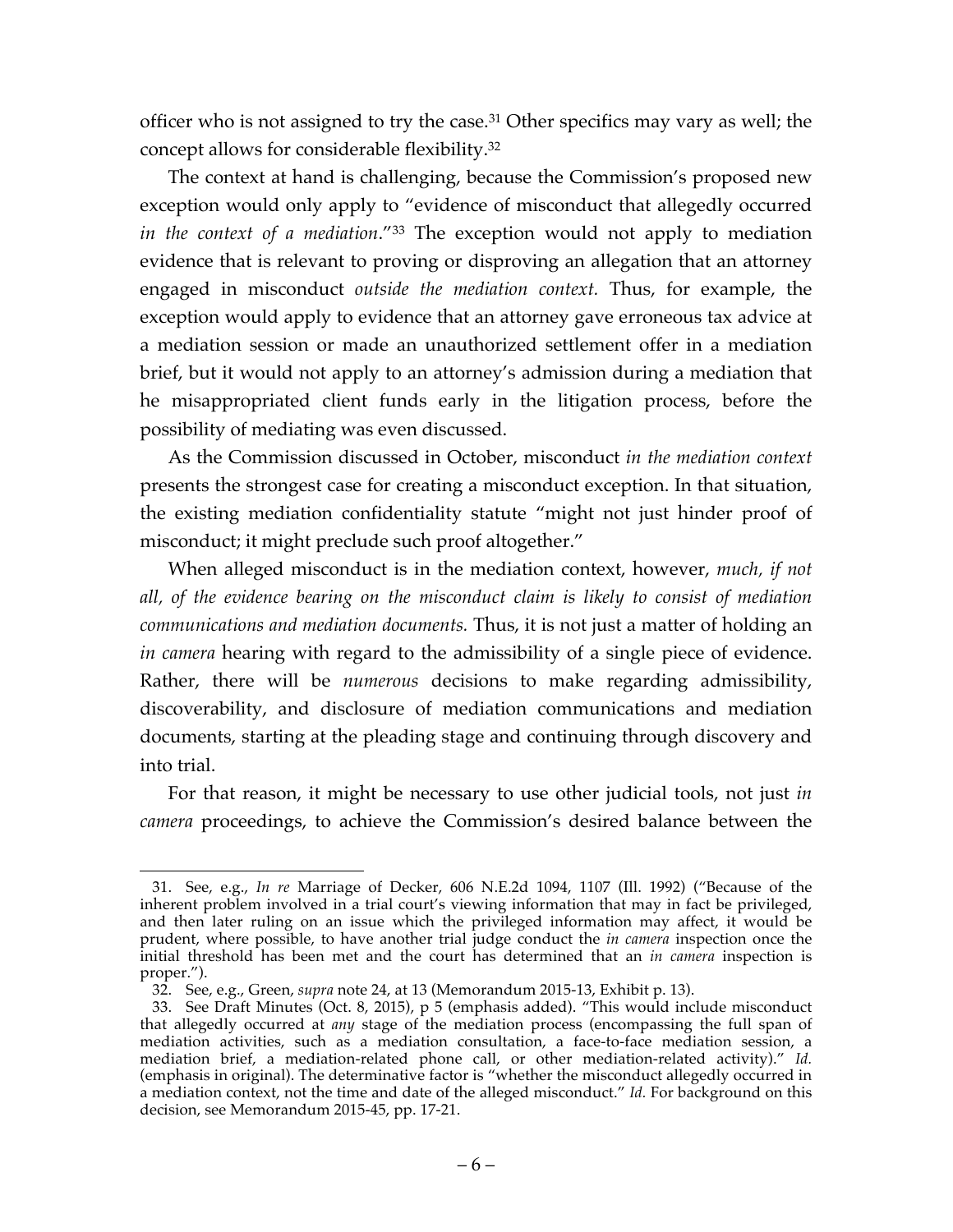policy interest in maintaining confidentiality and the competing interest in holding attorneys accountable for professional misconduct. In other situations involving large amounts of sensitive information, or sensitive information at the core of a dispute, courts have used a variety of techniques, <sup>34</sup> such as:

- Sealing court documents, including transcripts.<sup>35</sup>
- Issuance of protective orders restricting the dissemination of information.36
- Strict control over copies.<sup>37</sup>
- Redaction of information from documents<sup>38</sup> and allocation of the costs of redaction as appears appropriate in the circumstances at hand.39

37. See, e.g., *Guerra,* 567 F.2d at 355.

 <sup>34.</sup> See generally Webster v. Doe, 486 U.S. 592, 604 (1988) ("the District Court has the latitude to control any discovery process which may be instituted so as to balance [the terminated CIA employee's] constitutional claim against the extraordinary needs of the CIA for confidentiality and the protection of its methods, sources, and mission.").

<sup>35.</sup> See, e.g., United States v. Index Newspapers, LLc, 766 F.3d 1072, 1095 (9th Cir. 2014) ("[I]f the record is sufficiently voluminous, the consequences of disclosure sufficiently grave or the risks of accidental disclosure sufficiently great, the balance may well tip in favor of keeping records sealed."); Guerra v. Board of Trustees, 567 F.2d 352, 355 (9th Cir. 1977) (There are "alternatives to protect confidentiality such as … sealing of records …."); Estate of Martin Luther King, Jr., Inc. v. CBS, Inc., 184 F. Supp. 2d 1353, 1367 (N.D. Ga. 2002) ("[T]he Estate's interest in maintaining confidentiality trumps any public interest in open access to the information at issue, … justifying the entry of a protective order sealing the deposition testimony from the public."); Los Angeles Times v. Superior Court, 114 Cal. App. 4th 247, 251, 7 Cal. Rptr. 2d 524 (2003) ("W}e conclude that the motion to quash hearings, and the documents filed in connection therewith, should be closed and sealed *to the extent necessary to prevent disclosure of matters occurring before the grand jury.*" (Emphasis in original.)).

<sup>36.</sup> See, e.g., Evid. Code  $\frac{8}{5}$  915(b)(4) (protective order limiting use and dessemination of trade secret); Seattle Times Co. v. Rhinehart, 467 U.S. 20 (1982) (Where "a protective order is entered on a showing of good cause as required by Rule 26(c), is limited to the context of pretrial civil discovery, and does not restrict the dissemination of the information if gained from other sources, it does not offend the First Amendment."); Alderman v. United States, 394 U.S. 165, 185 (1969) (If defendant and defense counsel are allowed to inspect surveillance materials, "the trial court can and should, where appropriate, place [them] under enforceable orders against unwarranted disclosure of the materials which they may be entitled to inspect.") *Anderson*, 509 F.2d at 724 (If defense counsel attends *in camera* hearing on disclosure of informant's identity when probable cause is in issue, "the district court can and should, when appropriate, place defense counsel under enforceable orders against unwarranted disclosure of the evidence that he has heard.").

<sup>38.</sup> See, e.g., United States v. Business of the Custer Battlefield Museum, 658 F.3d 1188, 1195 n.5 (9th Cir. 2011) ("In many cases, courts can accommodate … concerns by redacting sensitive information rather than refusing to unseal the materials entirely."); *Foltz,* 331 F.3d at 1138 ("On remand, we instruct the district court to redact identifying information from third-party medical and personnel records."); *In re* United States, 872 F.2d 472, 478 (D.C. Cir. 1989) (Government's concerns about national security were amply addressed through measures such as "mechanisms limiting the disclosure of certain documents, including redaction of names"); but see *Index Newspapers*, 766 F.3d at 1095 ("[E]ven seemingly innocuous information can be so entangled with secrets that redaction will not be effective."); People v. Jackson, 128 Cal. App. 4th 1009, 1028, 27 Cal. Rptr. 3d 506 (2005) ("Attempts to redact portions of these documents would yield, at best, unintelligible paragraphs.").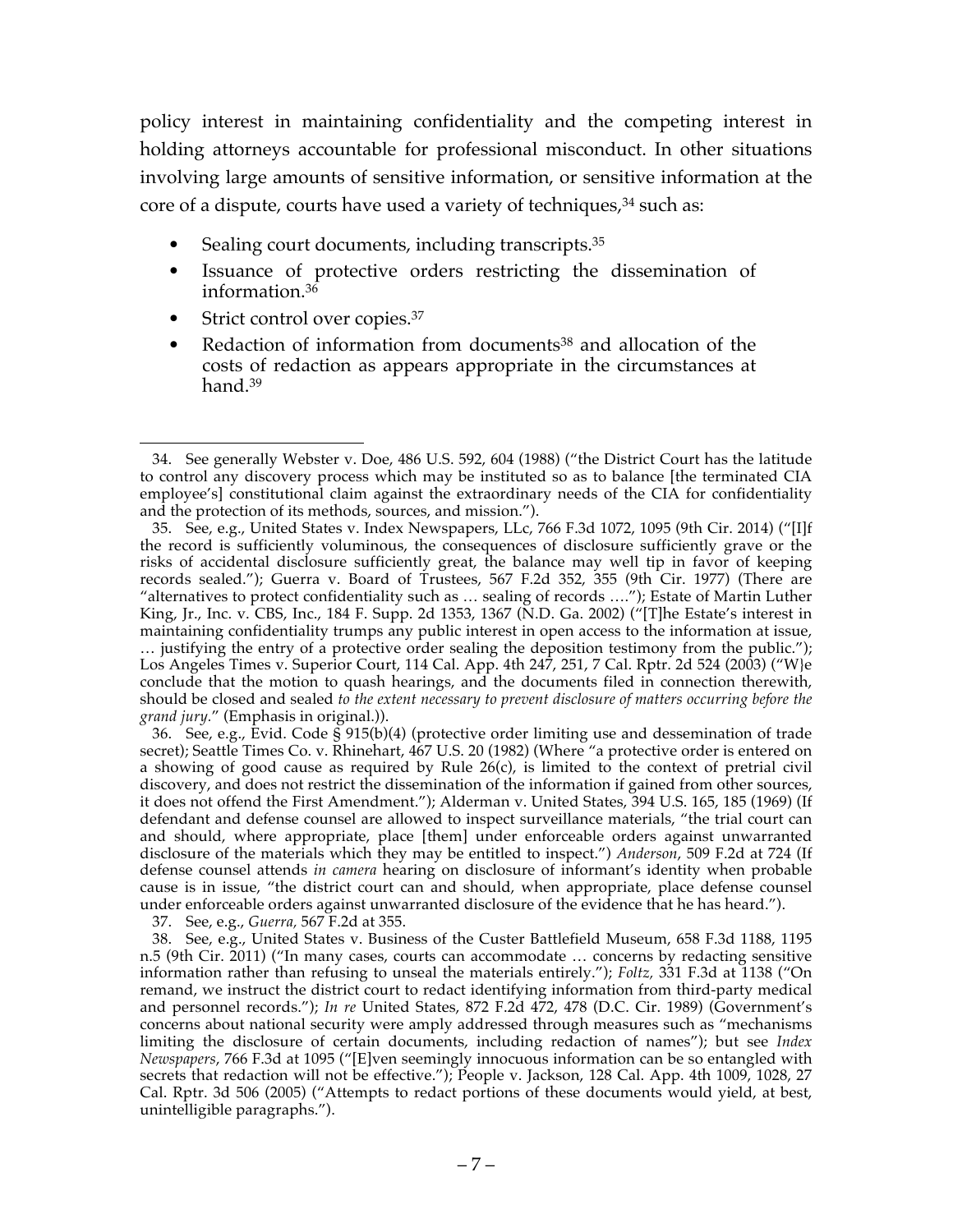These are essentially compromise measures, means of providing some access to sensitive information for purposes of achieving justice in a pending suit, without affording full public disclosure. In some circumstances, however, the need for secrecy is so great that courts have said a claim cannot proceed. 40 Similarly, certain evidence may be so sensitive that it is improper for a court to jeopardize the policy objective underlying an evidentiary privilege "by insisting upon an examination of the evidence, *even by the judge alone, in chambers*."41 At the other end of the spectrum, courts have sometimes ordered disclosure of sensitive information, even when that step might have severe consequences, such as letting a dangerous criminal avoid prosecution. 42

#### EXISTING *IN CAMERA* APPROACHES

Courts across the country conduct *in camera* proceedings in many contexts. Among other things, California courts use *in camera* screening in specified circumstances to evaluate certain claims of privilege, $43$  and to rule on a request

43. See, e.g., Evid. Code § 915(b), which provides:

 <sup>39.</sup> See, e.g., *In re* Gabapentin Patent Litigation, 312 F. Supp. 2d 653, 668 (D. N.J. 2004) ("It is eminently reasonable that IPDA bear the costs of redaction given that the benefit of redaction, if any, would inure to IPDA.").

<sup>40.</sup> See, e.g., General Dynamics Corp. v. United States, \_\_ U.S. \_\_, 131 S.Ct. 1900, 1909 (2011) ("We leave the parties where they are," because "[b]oth parties — the Government no less than petitioners — must have assumed the risk that state secrets would prevent the adjudication of claims of inadequate performance" pursuant to contract to build stealth aircraft); Tenet v. Doe, 544 U.S. 1, 3, 11 (2005) (Court upholds longstanding rule "prohibiting suits against the Government based on covert espionage agreements" because "[t]he state secrets privilege and the more frequent use of *in camera* judicial proceedings simply cannot provide the absolute protection we found necessary in enunciating [that] rule.").

<sup>41.</sup> United States v. Reynolds, 345 U.S.1, 10 (1952) (involving state secrets privilege, which promotes policy interest in national security); see also *Zolin,* 491 U.S. at 491 ("A blanket rule allowing *in camera* review as a tool for determining the applicability of the crime-fraud exception, … would place the policy of protecting open and legitimate disclosure between attorneys and cleints at undue risk.").

<sup>42.</sup> See, e.g., *Alderman*, 394 U.S. at 184 ("It may be that the prospect of disclosure will compel the Government to dismiss some prosecutions in deference to national security or third-party interests. But this is a choice the Government concededly faces with respect to material which it has obtained illegally and which it admits, or which a judge would find, is arguably relevant to the evidence offered against the defendant.").

<sup>(</sup>b) When a court is ruling on a claim of privilege under Article 9 (commencing with Section 1040) of Chapter 4 (official information and identity of informer) or under Section 1060 (trade secret) or under subdivision (b) of Section 2018.030 of the Code of Civil Procedure (attorney work product) and is unable to do so without requiring disclosure of the information claimed to be privileged, the court may require the person from whom disclosure is sought or the person authorized to claim the privilege, or both, *to disclose the information in chambers out of the presence and hearing of all persons except the person authorized to claim the privilege and any other persons as the person authorized to claim the privilege is willing to have present.* If the judge determines that the information is privileged, neither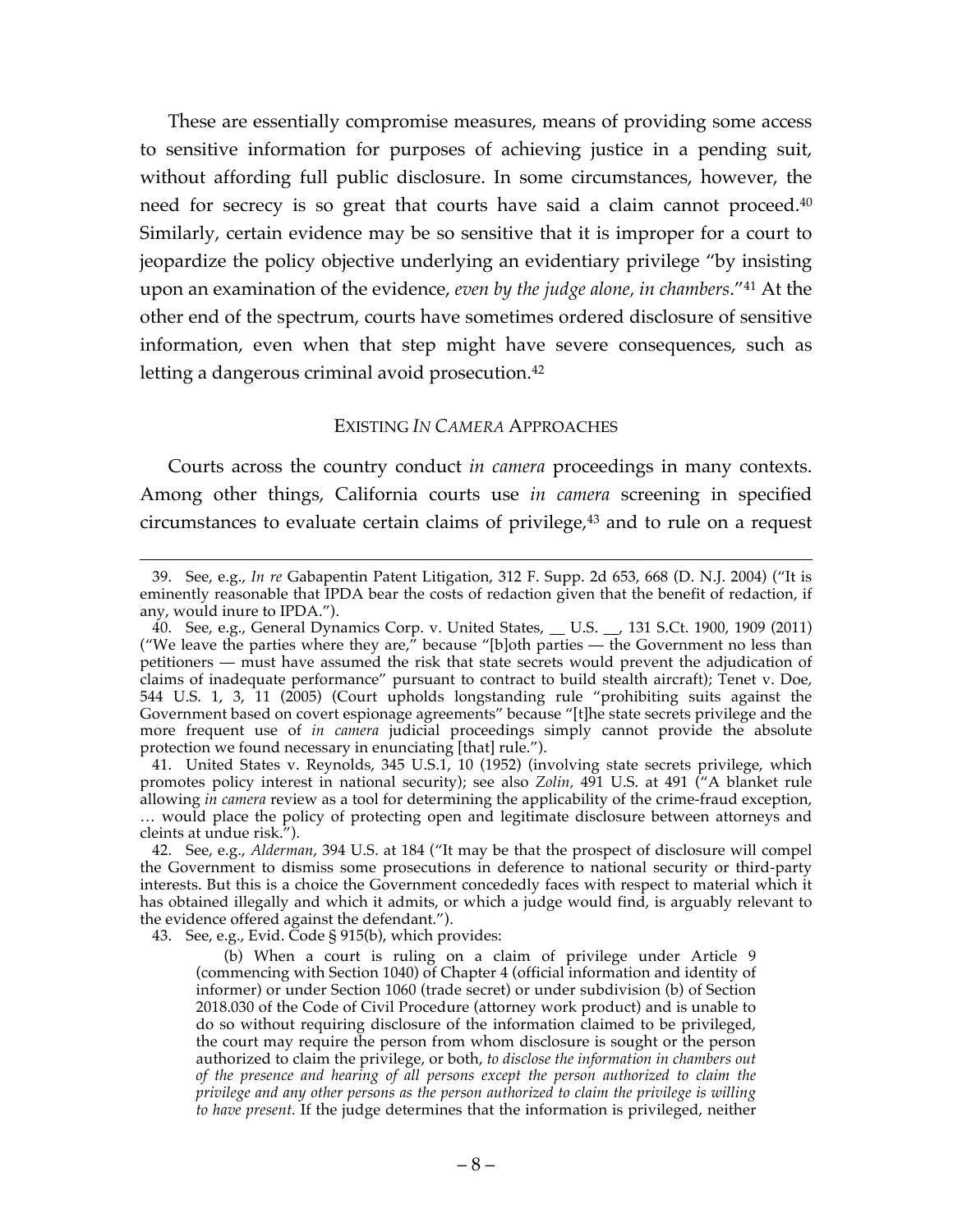for personnel records of a peace officer or custodial officer (a "*Pitchess* motion").44 The United States Supreme Court has endorsed the use of *in camera* hearings in a number of situations, such as determining whether to apply the crime-fraud exception to the attorney-client privilege,<sup>45</sup> or determining whether to disclose the identity of a confidential informant.46

As discussed in Memorandum 2015-35, there is considerable scholarly support for the general concept of conducting an *in camera* hearing to assess the admissibility or discoverability of mediation evidence, at least in certain contexts.47 The details of such an approach could vary widely.

 the judge nor any other person may ever disclose, without the consent of a person authorized to permit disclosure, what was disclosed in the course of the proceedings in chambers.

44. See Evid. Code § 1045(b); see also Evid. Code §§ 1043-1047.

45. See United States v. Zolin, 491 U.S. 554 (1989). For a discussion of *Zolin,* see Green, *supra*  note 24, at 10-14 (Memorandum 2015-13, Exhibit pp. 10-14).

46. See Roviaro v. United States, 353 U.S. 53 (1956). For a discussion of *Roviaro,* see Green, *supra* note 24, at 14-16 (Memorandum 2015-13, Exhibit pp. 14-16).

47. See Samara Zimmerman, *Judges Gone Wild: Why Breaking Mediation Confidentiality Privilege for Acting in "Bad Faith" Should be Reevaluated in Court-Ordered Mandatory Mediation,* 11 Cardozo J. Conflict Resol. 353, 382 (2009) (proposing *in camera* approach for addressing claims of bad faith conduct in mediation); Sarah Rudolph Cole, *Secrecy and Transparency in Dispute Resolution, Protecting Confidentiality in Mediation: A Promise Unfulfilled?,* 54 Kan. L. Rev. 1419, 1456 (2006) (suggesting that "in camera hearing format" would be preferable to California's strict approach to mediation confidentiality); Rebecca Hiers, *Navigating Mediation's Uncharted Waters,* 57 Rutgers L. Rev. 531, 578 (2005) ("Establishment of a well-defined process for judicial review of mediated agreements, if challenged for duress, fraud, or other misconduct, … could be very helpful. Such a process could ensure that such a review would be held *in camera* and also would allow the parties to request to have that record sealed, if appropriate."); Maureen Weston, *Confidentiality's Constitutionality: The Incursion on Judicial Powers to Regulate Party Conduct in Court-Connected Mediation,* 8 Harv. Negotiation L. Rev. 29, 78 (2003) (In determining whether party failed to mediate in good faith, judge could "minimize deleterious effects by adopting appropriate safeguards to shield [mediation] information from unnecessary public disclosure, such as an in camera sanctions hearing conducted by a judge who will not preside over the merits of the case."); Ellen Deason, *Enforcing Mediated Settlement Agreements: Contract Law Collides With Confidentiality,* 35 U.C. Davis L. Rev. 33, 102 (2001) (Courts should implement balancing approach through "in camera methods, which can protect confidentiality while a court evaluates the need for mediation confidentiality in the world of contract doctrine."); Scott Hughes, *The Uniform Mediation Act: To the Spoiled Go the Privileges,* 85 Marq. L. Rev. 9, 77 (2001) ("[P]rocedural step prior to accessing [mediation] testimony (such as an in camera hearing or sealed proceedings) is appropriate …."); Alan Kirtley, *The Mediation Privilege's Transition from Theory to Implementation: Designing a Mediation Privilege Standard to Protect Mediation Participants, the Process and the Public Interest,* J. Disp. Resol. 1, 51-52 (1995) ("By hearing the competing claims *in camera,* the court could preserve [mediation] confidentiality unless disclosure was held to be necessary and appropriate."); but see Deason, *supra,* at 101 ("Not all commentators view the idea of a preliminary in camera examination favorably."). See also Memorandum 2015-35, pp. 20, 21, 22-23, 34-36.

<sup>(</sup>Emphasis added.) See also Evid. Code §§ 1042 (procedure for *in camera* hearing on disclosure of identity of informant), 1061 (procedure for assertion of trade secret privilege); Code Civ. Proc. § 2018.060 (work product privilege and *in camera* hearings under *People v. Superior Court (Laff),* 25 Cal. 4th 703 (2001)); Penal Code § 1524 (use of special master and *in camera* hearing to evaluate privilege claims with regard to material seized from lawyer, physician, psychotherapist, or member of clergy).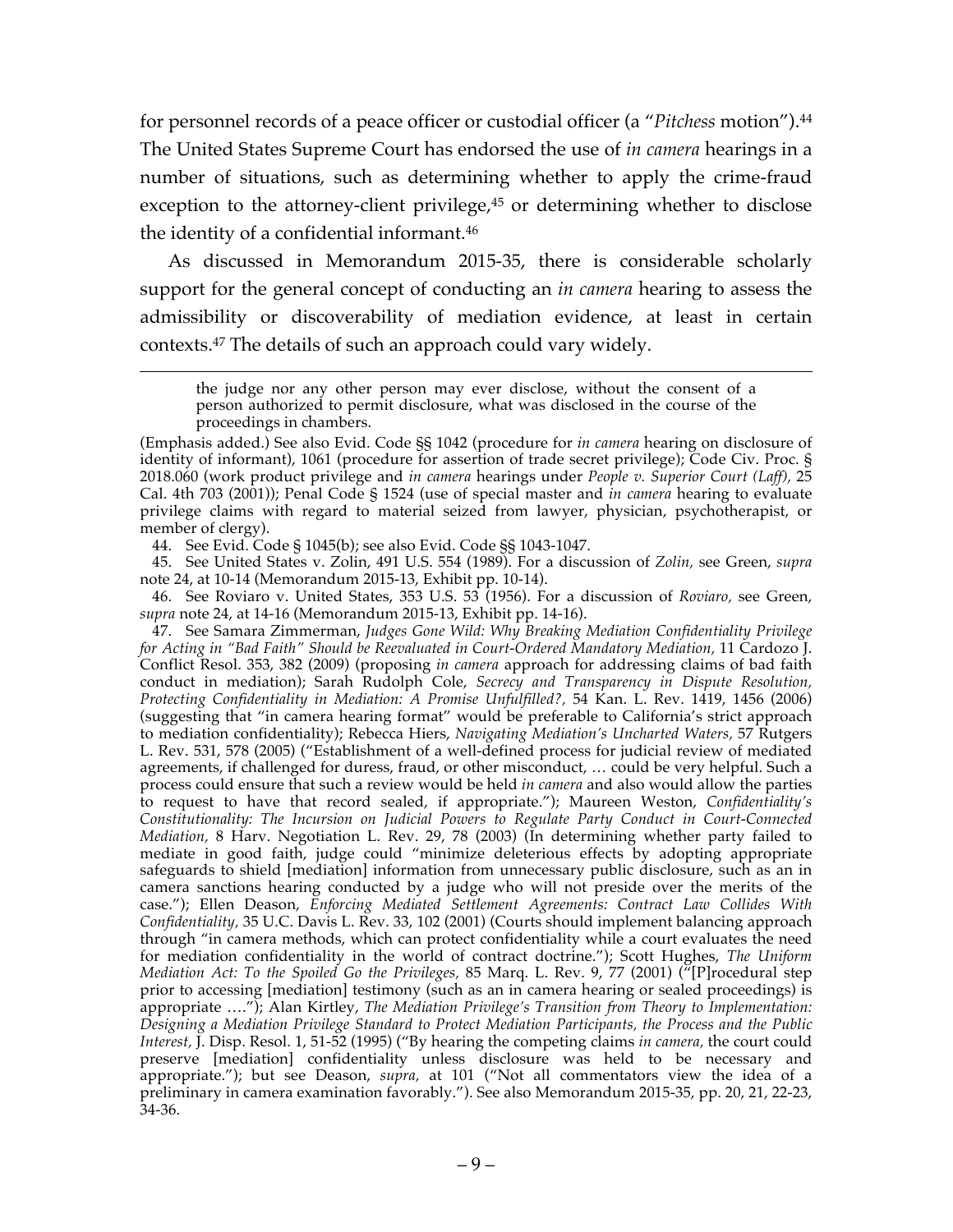Several *in camera* approaches to mediation evidence already exist. Those approaches are described below.

# **Alabama Approach**

Alabama Civil Court Mediation Rule 11 says that "[a]ll information disclosed in the course of a mediation, including oral, documentary, or electronic information, shall be deemed confidential and shall not be divulged by anyone in attendance at the mediation …."48 That general rule is subject to several exceptions.<sup>49</sup> Of particular note, Rule  $11(b)(3)$  states that the confidentiality provision does not apply:

- **(i)** to a communication made during a mediation that constitutes a threat to cause physical injury or unlawful property damage;
- **(ii)** to a party or mediator who uses or attempts to use the mediation to plan or to commit a crime; or
- **(iii)** to the extent necessary if a party to the mediation files a claim or complaint against a mediator or mediation program alleging professional misconduct by the mediator arising from the mediation.<sup>50</sup>

Rule 11 does not expressly refer to an *in camera* screening process, but the accompanying Comment does. It says that "[a]ny review of mediation proceedings as allowed under Rule 11(b)(3) should be conducted in an *in camera* hearing or by an *in camera* inspection." Neither the Comment nor any other source we located provides further details regarding this *in camera* process. Consequently, Alabama's approach does not provide much potential guidance.

# **Michigan Approach**

In Michigan, mediation communications "are confidential."51 With certain exceptions, they are not admissible or subject to discovery, and they may not be disclosed to anyone other than the mediation participants.<sup>52</sup>

One of the exceptions to mediation confidentiality is Michigan Court Rule 2.412(D)(12), which applies "in a proceeding to enforce, rescind, reform, or avoid liability on a document signed by the mediation parties or acknowledged by the parties on an audio or video recording that arose out of mediation …." Under

 <sup>48.</sup> Ala. Civ. Ct. Mediation R. 11(a).

<sup>49.</sup> See Ala. Civ. Ct. Mediation R. 11(b).

<sup>50.</sup> Ala. Civ. Ct. Mediation R. 11(b)(3).

<sup>51.</sup> Mich. Ct. R. 2.412(C).

<sup>52.</sup> *Id.*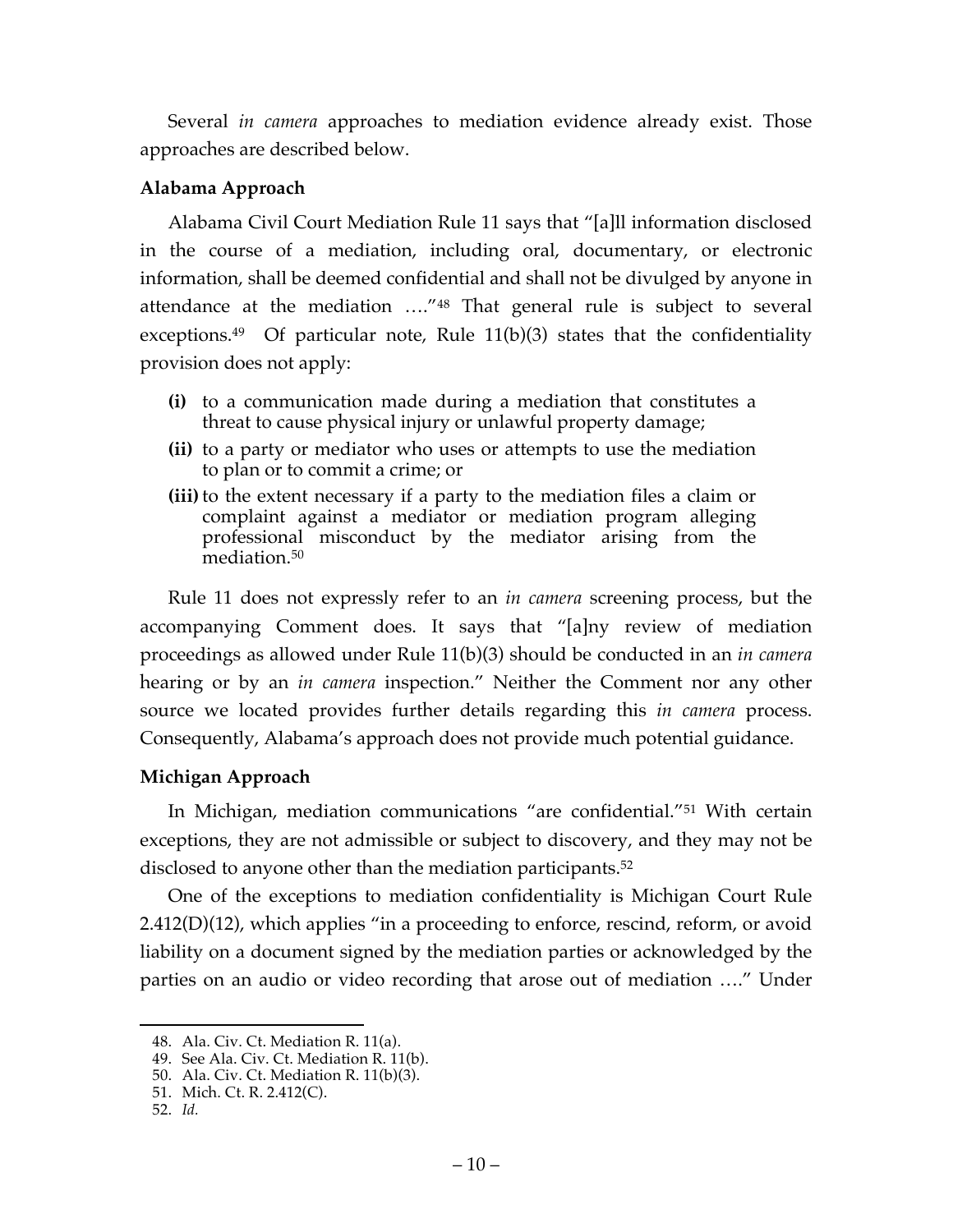this exception, a court may permit disclosure of mediation communications in such a proceeding if it

finds, *after an in camera hearing,* that the party seeking discovery or the proponent of the evidence has shown

(a) that the evidence is not otherwise available, and

(b) that the need for the evidence substantially outweighs the interest in protecting confidentiality.53

Michigan thus uses an *in camera* screening process in which a court is to examine whether proffered or otherwise specified mediation communications constitute evidence that is "not otherwise available." If the court finds that there are other means of proof, then the mediation communications must remain confidential. If the court finds that the mediation communications constitute evidence that "is not otherwise available," then it must further find that "the need for the evidence *substantially outweighs* the interest in protecting confidentiality."54 Only then may the court permit disclosure of the mediation communications in "a proceeding to enforce, rescind, reform, or avoid liability on a document signed by the mediation parties or acknowledged by the parties on an audio or video recording that arose out of mediation …."55

As currently conceptualized, the Commission's proposed new exception to the mediation confidentiality statutes would not apply in the type of proceeding addressed in Michigan Court Rule 2.412(D)(12).<sup>56</sup> Still, the Commission might want to give some thought to Michigan's requirements that (1) the evidence "is not otherwise available" and (2) "the need for the evidence *substantially outweighs* the interest in protecting confidentiality."

Importantly, the Commission's proposed new exception would only apply to evidence of attorney misconduct that allegedly occurred in the context of a mediation.57 It is therefore likely that *some* mediation evidence would be necessary to prove or disprove the allegations.

 <sup>53.</sup> Mich. Ct. R. 2.412(D)(12) (emphasis added).

<sup>54.</sup> *Id.* (emphasis added).

<sup>55.</sup> *Id.*

<sup>56.</sup> See Draft Minutes (Oct. 8, 2015), p. 5. For background on this decision, see Memorandum 2015-45, pp. 21-23, 25.

<sup>57.</sup> See Draft Minutes (Oct. 8, 2015), p 5. "This would include misconduct that allegedly occurred at *any* stage of the mediation process (encompassing the full span of mediation activities, such as a mediation consultation, a face-to-face mediation session, a mediation brief, a mediation-related phone call, or other mediation-related activity)." *Id.* (emphasis in original). The determinative factor is "whether the misconduct allegedly occurred in a mediation context, not the time and date of the alleged misconduct." *Id.* For background on this decision, see Memorandum 2015-45, pp. 17-21.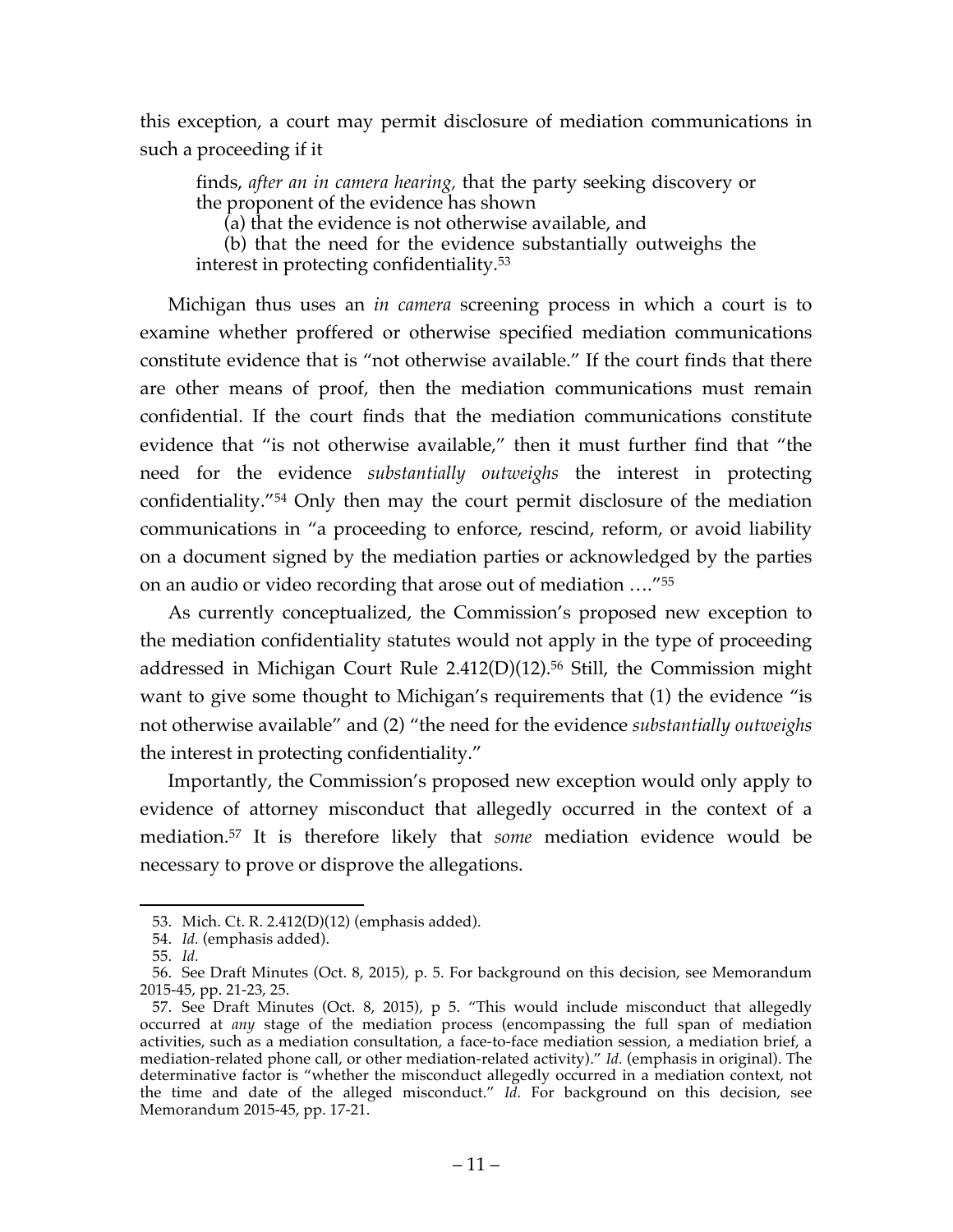That does not mean, however, that the two Michigan requirements discussed above would *necessarily* be met with regard to *every* mediation communication proffered under the Commission's proposed new exception. Rather, a proffered mediation communication might pertain to a point that the proponent could prove through other means. For example, suppose a client alleges that his attorney gave him erroneous tax advice in a mediation. Suppose further that the client seeks to introduce a statement from a mediation brief relating to the cost basis for a particular stock investment. In that situation, other evidence almost certainly would be available to prove the cost basis; it would be wrong to say that evidence of the point in question "is not otherwise available."

Similarly, a proffered mediation communication might be irrelevant to, or only marginally related to, the alleged misconduct. If so, there would be no need for the evidence that "substantially outweighs the interest in protecting confidentiality."

#### **New Mexico Approach**

In New Mexico, "all mediation communications are confidential, and not subject to disclosure and shall not be used as evidence in any proceeding."58 There are numerous exceptions to that general rule.<sup>59</sup>

Among other things, "[m]ediation communications may be disclosed if a court, *after hearing in camera and for good cause shown*, orders disclosure of evidence that is sought to be offered and *is not otherwise available* in an action on an agreement arising out of a mediation evidenced by a record."60 Like the Michigan provision discussed above, this New Mexico exception concerns the enforceability of a mediated settlement agreement, a situation in which the Commission's proposed new California exception would not apply.

Nonetheless, the Commission might want to consider the two substantive requirements of New Mexico's *in camera* approach. One of them is the identical to a Michigan requirement already discussed: the requirement that the proffered mediation evidence is "not otherwise available."

 <sup>58.</sup> N.M. Stat. Ann. 44-7B-4.

<sup>59.</sup> See N.M. Stat. Ann. 44-7B-5.

<sup>60.</sup> N.M. Stat. Ann. 44-7B-5(B) (emphasis added). This statutory provision makes clear that nothing in it "shall require disclosure by a mediator of any matter related to mediation communications." *Id.* Similarly, the Commission's proposed new exception to California's mediation confidentiality statutes would not alter the existing provision (Evid. Code § 703.5) under which a mediator is incompetent to testify in most civil proceedings. See Draft Minutes (Oct. 8, 2015), p. 6. For background on that decision, see Memorandum 2015-45, pp. 41-43.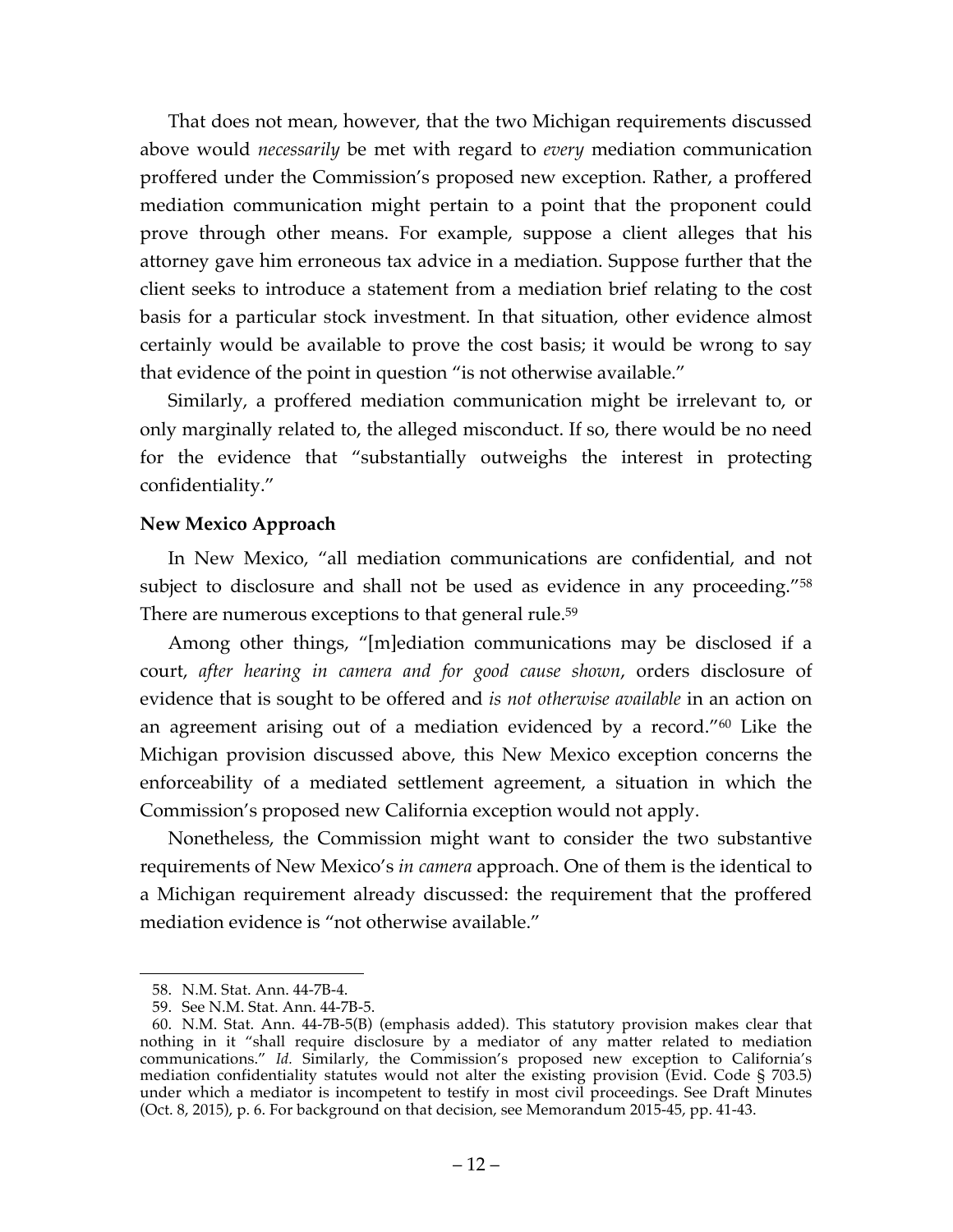The other requirement is simply a showing of "good cause." The New Mexico statute does not define "good cause." Presumably, the Legislature intended to let New Mexico's courts flesh out that concept. In that respect, the statute is similar to many California statutes that include a "good cause" requirement.<sup>61</sup>

# **Texas Approach**

The Texas approach is worth a close look, because Texas courts have used *in camera* screening in much the same type of situation that the Commission is trying to address: professional misconduct in the mediation context. We first describe the statutory scheme, and then turn to the Texas case law on *in camera* screening of mediation communications. Lastly, we discuss some possible lessons from the Texas approach.

# *Statutory Scheme*

Texas has two key statutes on mediation confidentiality. Section 154.053 of the Texas Civil Practice and Remedies Code establishes a broad rule regarding the confidentiality of an alternative dispute resolution ("ADR") proceeding. It is subject to a single express exception, which relates to mandated reporting of specified abuse, exploitation, or neglect.<sup>62</sup>

The other key statute is Section 154.073 of the Texas Civil Practice and Remedies Code. Like Section 154.053, it protects ADR communications, making them confidential, inadmissible, and protected from disclosure.63 Unlike Section 154.053, it contains multiple exceptions.64 The relationship between this section and Section 154.053 is not altogether clear.<sup>65</sup>

Among the exceptions to Section 154.073 is one that calls for *in camera* screening. Subdivision (e) provides:

(e) If this section *conflicts with other legal requirements for disclosure* of communications, records, or materials, the issue of confidentiality may be presented to the court having jurisdiction of the proceedings *to determine, in camera, whether the facts, circumstances, and context* of the communications or materials sought to be disclosed *warrant a protective order* of the court or

 <sup>61.</sup> See, e.g., Code Civ. Proc. § 1054(a); Evid. Code § 1228.1(b); Prob. Code § 1051(b).

<sup>62.</sup> See Tex. Civ. Prac. & Rem. Code § 154.053(d).

<sup>63.</sup> See Tex. Civ. Prac. & Rem. Code § 154.073(a).

<sup>64.</sup> See Tex. Civ. Prac. & Rem. Code § 154.073(c)-(f).

<sup>65.</sup> See Eric Galton & Kimberlee Kovach, *Texas ADR: A Future So Bright, I Gotta Wear Shades,* 31 St. Mary's L.J. 949, 967 (2000); see also Memorandum 2014-44, p. 5.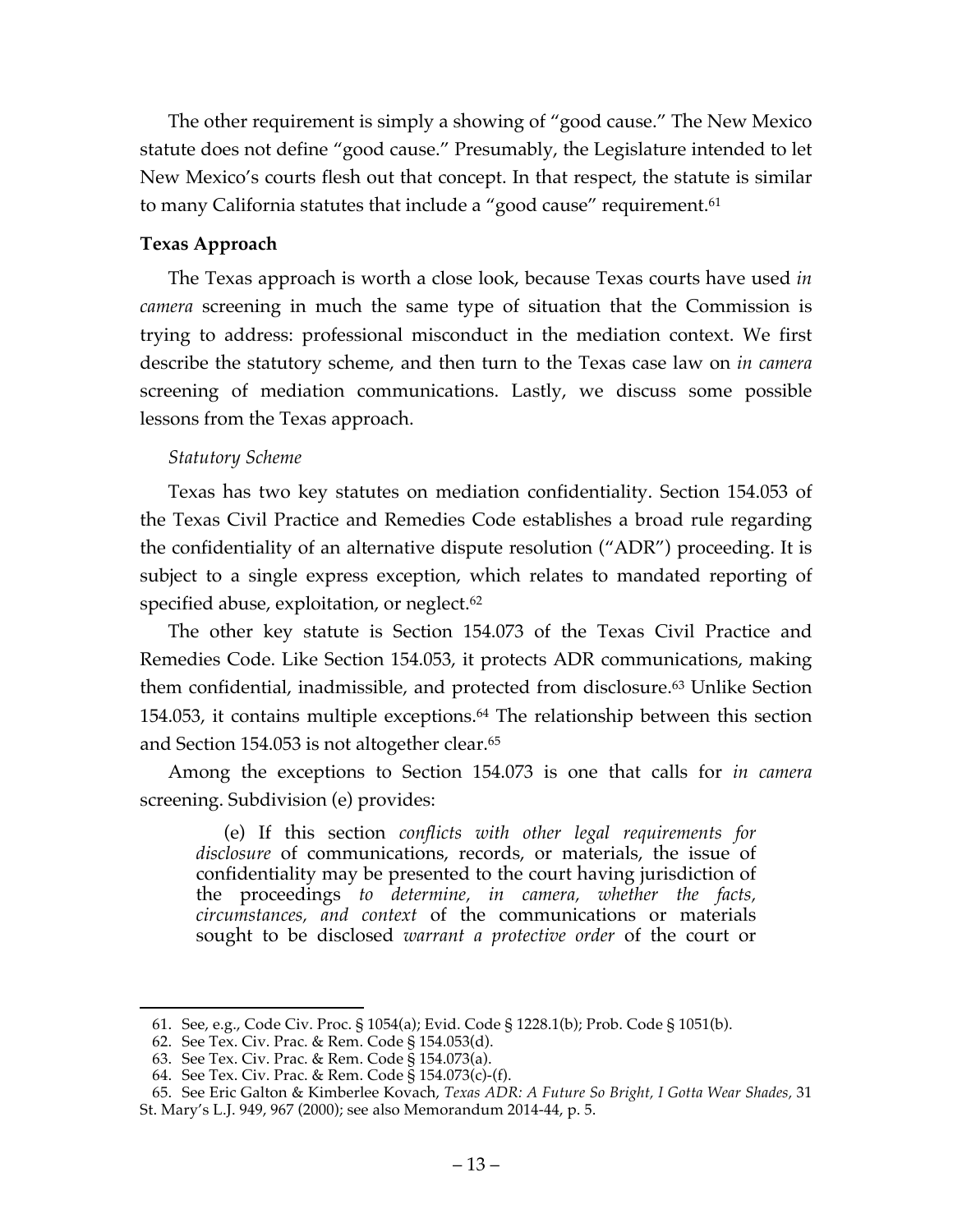whether the communications or materials are subject to disclosure.<sup>66</sup>

Arkansas, Louisiana, and Mississippi have closely similar provisions that call for *in camera* screening of mediation communications.<sup>67</sup> Thus, Texas cases interpreting Section 154.073(e) might be influential not only in Texas, but also in those jurisdictions.

# *Leading Texas Case Interpreting Section 154.073(e)*

As discussed at pages 7-15 of Memorandum 2014-44, the leading case interpreting Section 154.073(e) is *Avary v. Bank of America, N.A.*<sup>68</sup> In *Avary,* the guardian for two minor children (Avary) sued the bank that served as executor of their father's estate. On behalf of the minors, she brought claims for breach of fiduciary duty, negligence, fraud, and conspiracy, which allegedly occurred at a mediation. In particular, she claimed that the bank wrongfully rejected, and failed to properly disclose information about, a settlement offer made during the mediation, which would have provided more money to the minors than the offer it accepted. The bank moved for summary judgment, contending that Avary had no evidence to support the claims because all of the mediation communications were confidential under Section 154.073.

The trial court concluded that the bank's fiduciary obligations constituted a "legal requirement for disclosure," which conflicted with the confidentiality requirement of Section 154.073. Because of that conflict, the trial court "undertook the analysis under section 154.073(e), whether disclosure of the confidential communications was warranted under the facts and circumstances presented."69 After conducting an *in camera* hearing in which he heard testimony from the bank's representative, the trial judge permitted some discovery of mediation evidence, but not as much as Avary requested. In particular, the trial judge ordered disclosure of the bank representative's *in camera* testimony, but he did not conduct an *in camera* hearing to determine the "facts, circumstances, and context" of anyone else's potential testimony, and he did not permit any other discovery regarding what occurred at the mediation.<sup>70</sup> Thereafter, he granted the bank's motion for summary judgment, and Avary appealed.

 <sup>66.</sup> Emphasis added.

<sup>67.</sup> Emphasis added.

<sup>68.</sup> See Ark. Code Ann. § 16-7-206(c); La. Rev. Stat. § 9:4112(D); Miss. Ct. Annexed Mediation R. VII(D).

<sup>69.</sup> *Id.* at 796.

<sup>70.</sup> *Id.* at 786.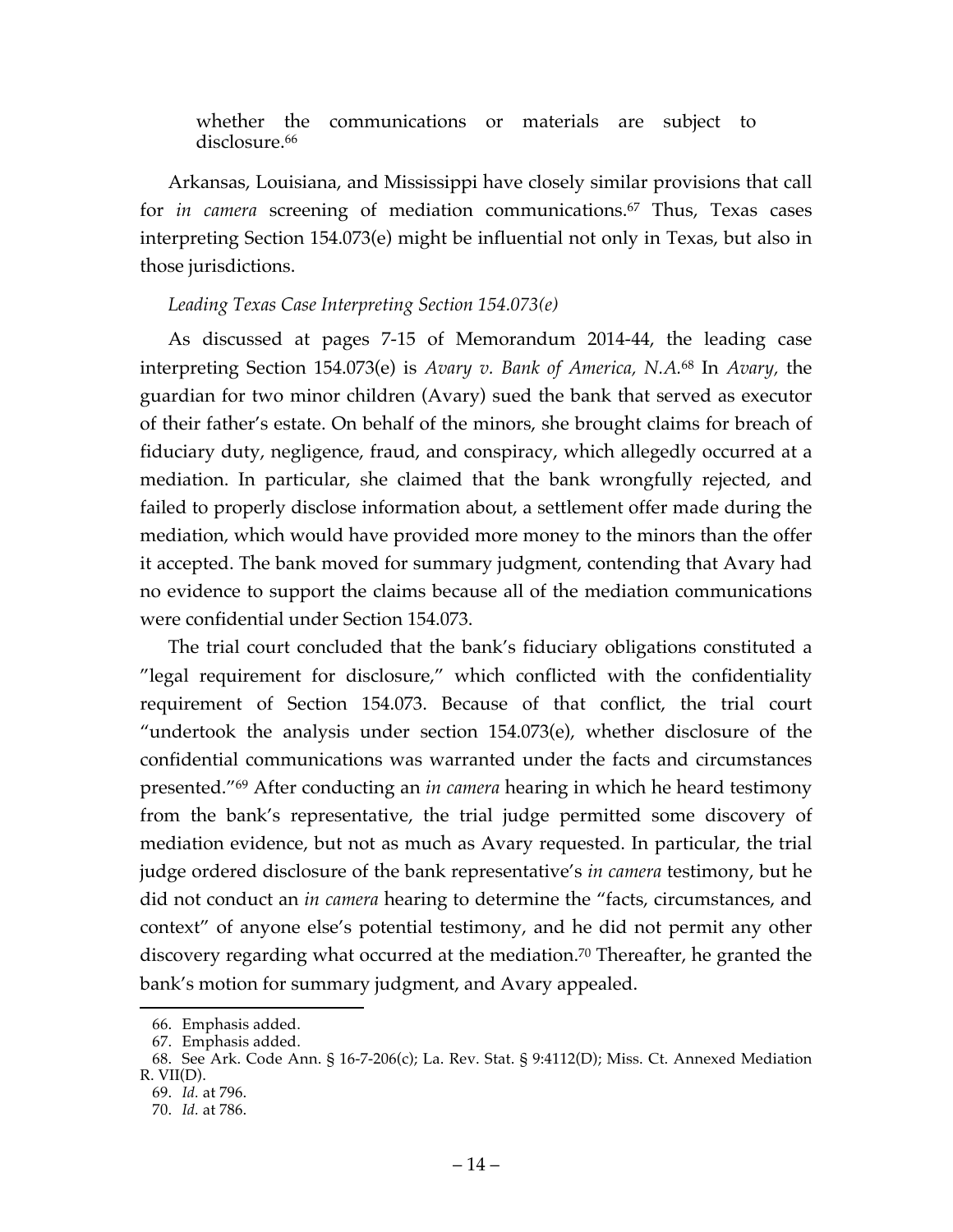In a lengthy opinion, the Texas Court of Appeals reversed and remanded. It found that there was "more than a scintilla of evidence" to support Avary's claims for breach of fiduciary duty, negligence, and fraud, "even without further discovery of communications made at the mediation."71 Consequently, summary judgment on those claims was improper.72

With regard to the conspiracy claim, the trial record did not include sufficient evidence to support the claim.<sup>73</sup> The Court of Appeals thus concluded that "summary judgment on this cause of action was proper unless Avary should have been permitted to conduct further discovery."

In determining whether further discovery was warranted, the Court of Appeals agreed with much of the trial court's analysis regarding the mediation evidence. It said:

[B]ecause of the conflict between the Bank's duty to disclose and the confidentiality provisions of section 154.073, the trial judge undertook the analysis under section 154.073(e), whether disclosure of the confidential communications was warranted under the facts and circumstances presented. The trial judge correctly concluded the Bank's fiduciary obligations warranted disclosure of mediation communications under these circumstances.74

The Court of Appeals acknowledged that "confidentiality of communications is an important part of the statutory scheme of alternative dispute resolution," and "[w]ithout a guarantee of confidentiality, parties may be reluctant to speak freely and address the heart of their dispute."75 The court also pointed out, however, that an executor's fiduciary duty of disclosure is a "high duty" requiring full disclosure of all material facts that might affect the beneficiaries' rights."76 In addition, the court said there is an important public policy to preserve significant and well-established procedural and substantive rights.77 In the circumstances before it, the Court of Appeals determined that the balance between the competing interests weighed in favor of disclosure.

It explained:

Here, the parties to the original litigation have peaceably resolved their dispute, as the ADR statute contemplates. Avary

72. *Id.*

76. *Id.* at 796-97.

 <sup>71.</sup> *Id.* at 791.

<sup>73.</sup> *Id.* at 793.

<sup>74.</sup> *Id.* at 796-97. 75. *Id.* at 797.

<sup>77.</sup> *Id.* at 799.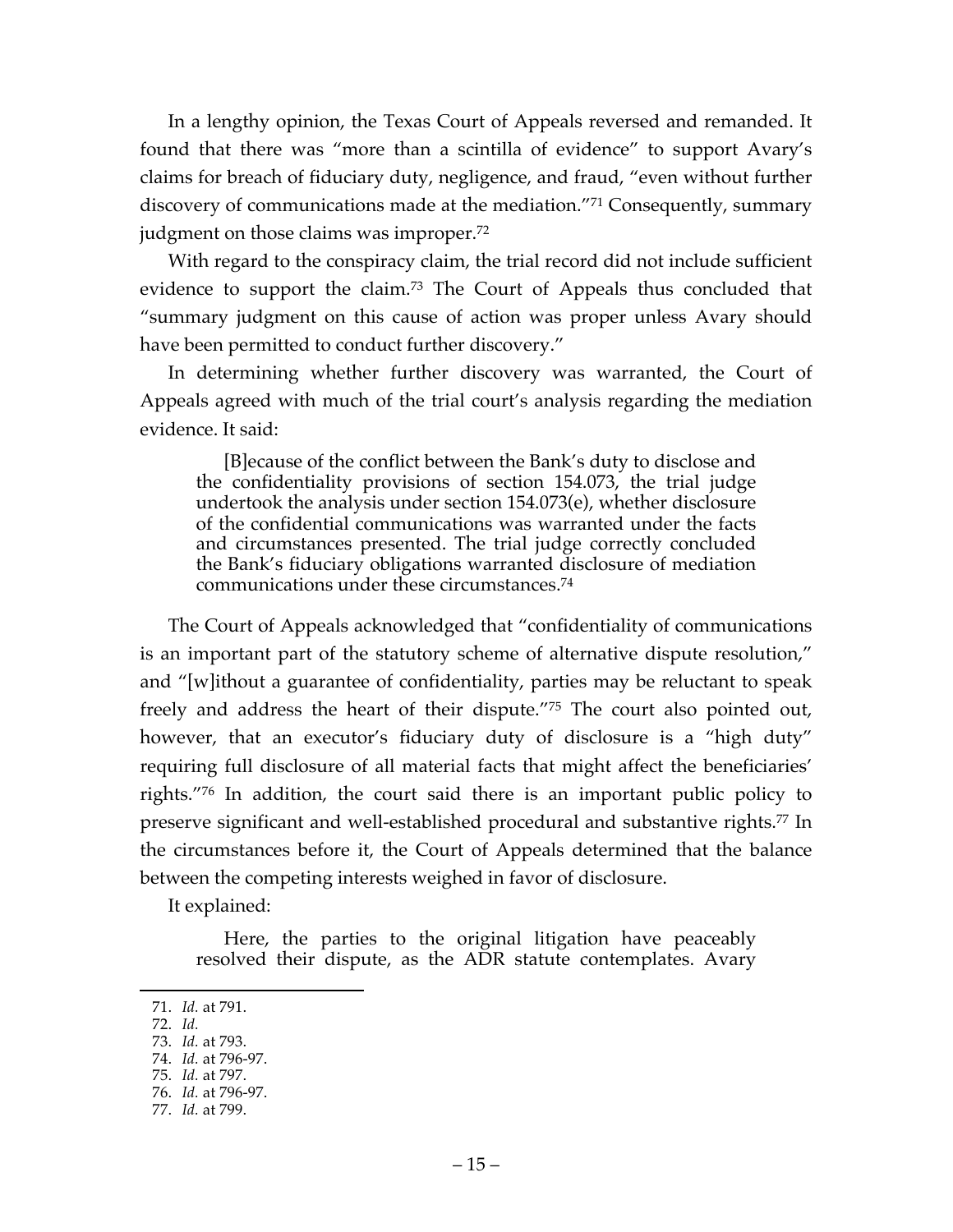now seeks to prove *a new and independent tort* that she alleges occurred between her and her own fiduciary, the Bank, *during the course of the mediation proceeding.* She *does not* propose to discover evidence to allow her to obtain additional funds from the [mediation] defendants or to use mediation communications to establish any liability on their part after they have peaceably resolved their dispute. Instead, Avary proposes to offer the evidence in a *separate case against a separate party* to prove a claim that is *factually and legally unrelated* to the wrongful death and survival claims.78

The court further pointed out that Avary would not disturb the mediated settlement by pursuing her claim,<sup>79</sup> and "[s]ignificant substantive and procedural rights of Avary's are implicated, including the opportunity to develop evidence of her claim and to submit contested fact issues to a judge or jury."80

Although the Court of Appeals agreed with much of the trial judge's analysis, it said he abused his discretion by only permitting discovery of mediation evidence from the bank's representative. According to the Court of Appeals, the circumstances of the case did "not justify restricting discovery to a single witness who admittedly lacked knowledge of facts material to Avary's claims."<sup>81</sup> In its view, the trial judge should at least have conducted *in camera* proceedings regarding whether to allow additional discovery from different witnesses.<sup>82</sup>

The Court of Appeals recognized that conducting an *in camera* hearing with regard to each potential witness was a "potentially cumbersome" process.83 It pointed out, however, that "convenience is secondary" given "the important considerations involved."84

The Court of Appeals also provided some guidance regarding factors that the trial judge could consider at the *in camera* hearings on remand.85 In particular, it suggested examining (1) whether a particular mediation participant had knowledge of facts relevant to the pending claims, and, if so, (2) whether that evidence was critical to the pending claims and (3) whether the evidence was protected by the attorney-client or work product privilege.86 In addition, it said

- 81. *Id.* at 802. 82. *Id.*
- 83. *Id.* at 802.
- 84. *Id.*
- 85. *Id.* at 801.

 <sup>78.</sup> *Id.* at 797-98 (emphasis added).

<sup>79.</sup> *Id.* at 800.

<sup>80.</sup> *Id.*

<sup>86.</sup> *Id.* at 800-01.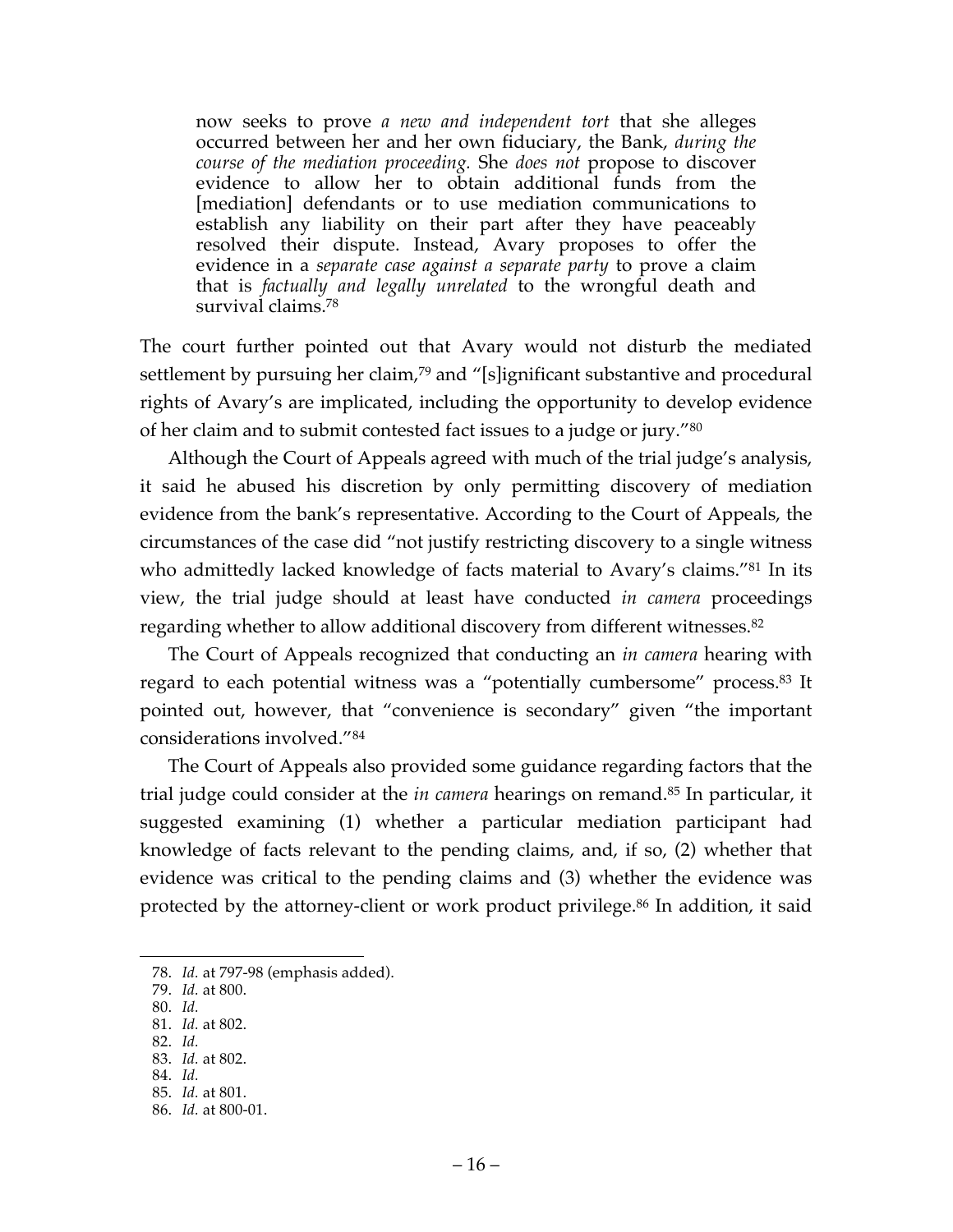the trial judge could (4) "weigh any potential harm to the mediation process by disclosure of communications the parties made under the expectation that they would remain confidential."<sup>87</sup> The Court of Appeals explained that "[i]t is one thing to order discovery from a party alleged to have committed a tort during the mediation process; *it is another to reach across the mediation table to parties who have settled the claims against them*."88

# *Other Cases Interpreting Section 154.073(e)*

A few later cases follow *Avary*'s approach to mediation communications. 89 Some other Texas decisions distinguish *Avary,* making clear that the *Avary*  approach only applies when a party seeks disclosure of mediation communications to prove or disprove a new and independent tort that allegedly occurred in a mediation, not when a party seeks such disclosure in connection with an attack on a mediated settlement.<sup>90</sup>

These subsequent cases do not shed much light on details of the *in camera* screening approach required by Section 154.073. Accordingly, they do not warrant further discussion here.

# *Lessons From the Texas Approach*

Like the Commission's proposed attorney misconduct exception to California's mediation confidentiality statutes, the approach to mediation communications that the Texas Court of Appeals used in *Avary* only applies with respect to misconduct that allegedly occurred *in the mediation context.* As previously discussed, that type of misconduct allegation presents the strongest basis for seeking disclosure of mediation communications, because such communications are likely to be the only means of proving or disproving the allegation.

For the same reason, it probably will not be sufficient to hold an *in camera* hearing with regard to the admissibility of a single piece of evidence in such a situation. Instead, as already noted, a court considering an allegation of mediation misconduct is likely to have to make multiple rulings on admissibility or disclosure of mediation communications.

 <sup>87.</sup> *Id.* at 801.

<sup>88.</sup> *Id.* (emphasis added).

<sup>89.</sup> See, e.g., Alford Bryant, 137 S.W.3d 916 (Tex. Ct. App 2004). For discussion of *Alford* and siimilar cases, see Memorandum 2014-44, pp. 11-13.

<sup>90.</sup> See, e.g., *In re* Empire Pipeline, 323 S.W.3d 308 (Tex. Ct. App. 2010). For discussion of *Empire Pipeline* and similar cases, see Memorandum 2014-44, pp. 13-15.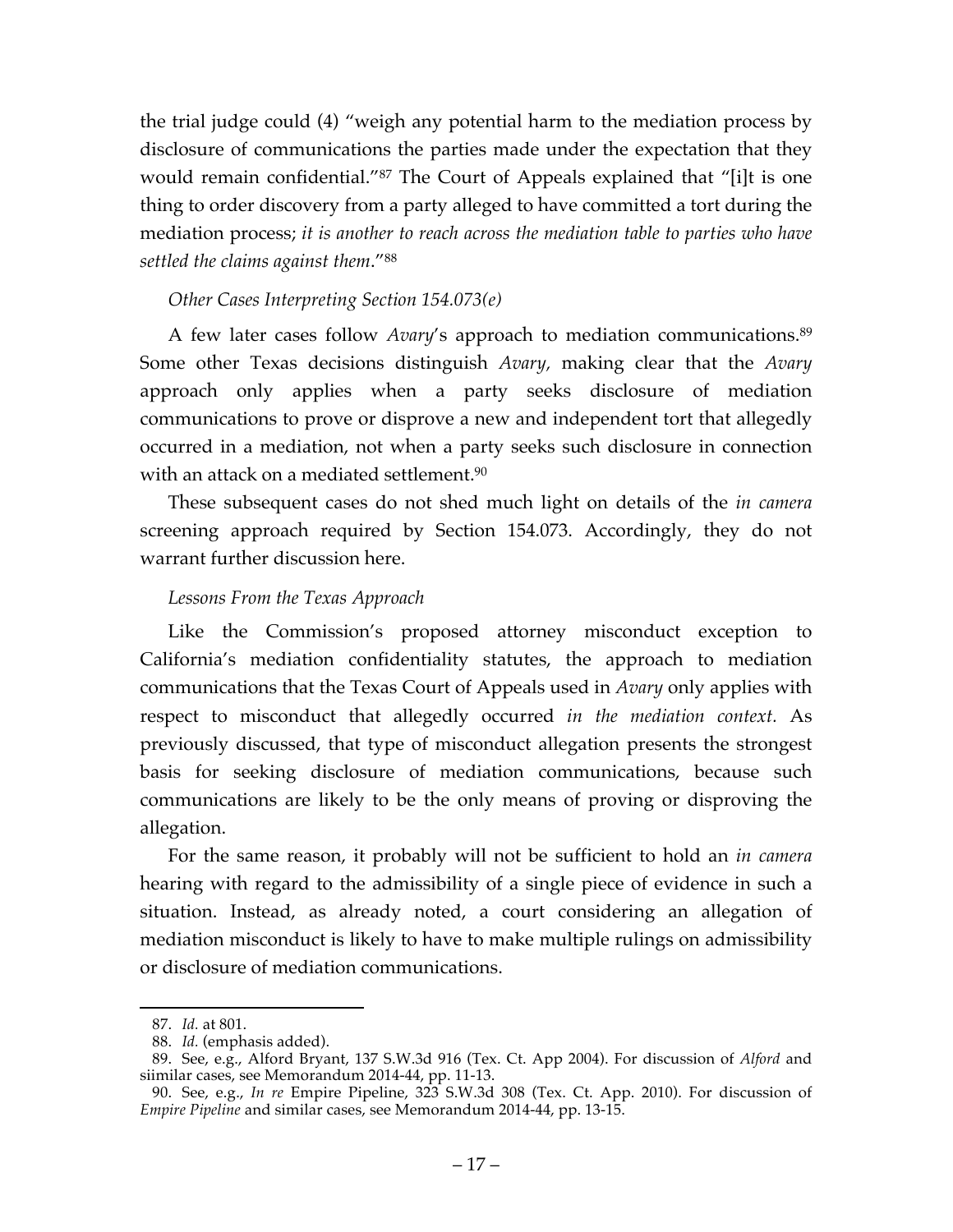*Avary* demonstrates that point. In *Avary,* the Texas Court of Appeals faulted the trial court for conducting only one *in camera* hearing on the admissibility of mediation evidence and remanded so that the trial court could conduct additional *in camera* screening under Section 154.073(e). The Court of Appeals acknowledged that this requirement was "potentially cumbersome," but stressed that "convenience is secondary," given the importance of the competing interests at stake.

In developing its attorney misconduct exception to the mediation confidentiality statutes, the Commission should thus consider the burdens that *in camera* screening would potentially impose on courts and litigants. In particular, the Commission will need to decide whether it agrees with the Texas of Court of Appeals that "convenience is secondary," given the importance of the competing interests at stake.

Like the Michigan approach and the New Mexico approach discussed above, the Texas approach used in *Avary* also provides some ideas regarding possible criteria for a court to consider when it holds an *in camera* hearing on disclosure of mediation communications pursuant to the Commission's proposed attorney misconduct exception. Specifically, *Avary* identifies the following factors bearing on the propriety of disclosing a mediation participant's *in camera* testimony:

- (1) Whether the mediation participant has knowledge of facts relevant to the pending claims.
- (2) If the mediation participant has relevant knowledge, whether that evidence is critical to the pending claims.
- (3) If the mediation participant has relevant knowledge, whether that evidence is protected by a privilege, such as the attorney-client privilege or the work product privilege.
- (4) Whether and to what extent disclosure of the mediation participant's testimony would cause potential harm to the mediation process, particularly if the disclosure would reveal mediation confidences of someone who is not a party to the pending dispute.

# **Wisconsin Approach**

In Wisconsin, "no oral or written communication relating to a dispute in mediation made or presented in mediation by the mediator or a party is admissible in evidence or subject to discovery or compulsory process in any judicial or administrative proceeding."91 That general rule is subject to several

 <sup>91.</sup> Wis. Stat. § 904.085.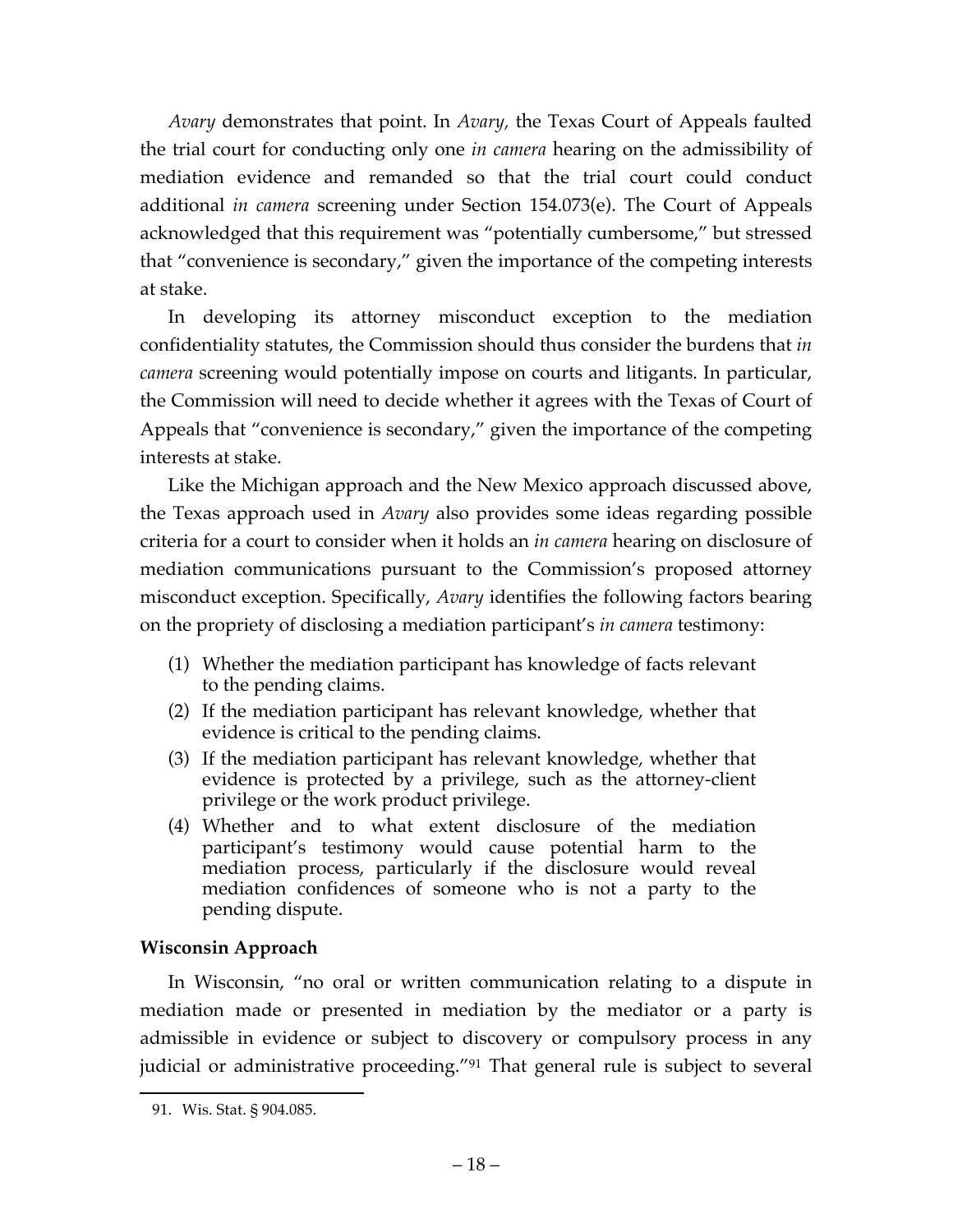express exceptions, including the following exception that involves an *in camera* hearing:

(e) In an action or proceeding *distinct from the dispute whose settlement is attempted through mediation,* the court may admit evidence otherwise barred by this section if, after an in camera hearing, it determines that admission is *necessary to prevent a manifest injustice of sufficient magnitude to outweigh the importance of protecting the principle of confidentiality in mediation proceedings generally.*<sup>92</sup>

There appears to be little case law interpreting this Wisconsin exception, so it is not clear what would constitute "a manifest injustice of sufficient magnitude to outweigh the importance of protecting the principle of confidentiality in mediation proceedings generally."93 Likewise, the proper procedure for the statutorily required *in camera* hearing does not seem to have been fleshed out.

Still, the Wisconsin provision is potentially instructive to some extent. It focuses on whether admission of a mediation communication is "necessary," requires a court to consider "the importance of protecting the principle of confidentiality in mediation proceedings generally," and directs the court to balance that interest against an as-yet-ill-defined competing interest in preventing a "manifest injustice." Those are all concepts that might warrant discussion in drafting the Commission's proposed attorney misconduct exception to California's mediation confidentiality statutes.

# **Uniform Mediation Act Section 6(b)**

The Uniform Mediation Act ("UMA") has been enacted in the District of Columbia and eleven states.<sup>94</sup> Subject to certain exceptions and limitations, a mediation communication is privileged under the UMA and is not subject to discovery or admissible in evidence.<sup>95</sup>

Two of the exceptions to that general rule call for an *in camera* hearing. The first one (UMA Section 6(b)(1)) pertains to criminal cases:

(b) There is no privilege under Section 4 if a court, administrative agency, or arbitrator finds, *after a hearing in camera,* that the party seeking discovery or the proponent of the evidence has shown that the evidence is *not otherwise available*, that there is a

 <sup>92.</sup> Wis. Stat. § 904.085(e) (emphasis added).

<sup>93.</sup> See Memorandum 2014-35, Exhibit p. 41.

<sup>94.</sup> The UMA states are: Hawaii, Idaho, Illinois, Iowa, Nebraska, New Jersey, Ohio, South Dakota, Utah, Vermont, and Washington. See Memorandum 2014-24.

<sup>95.</sup> UMA § 4(a).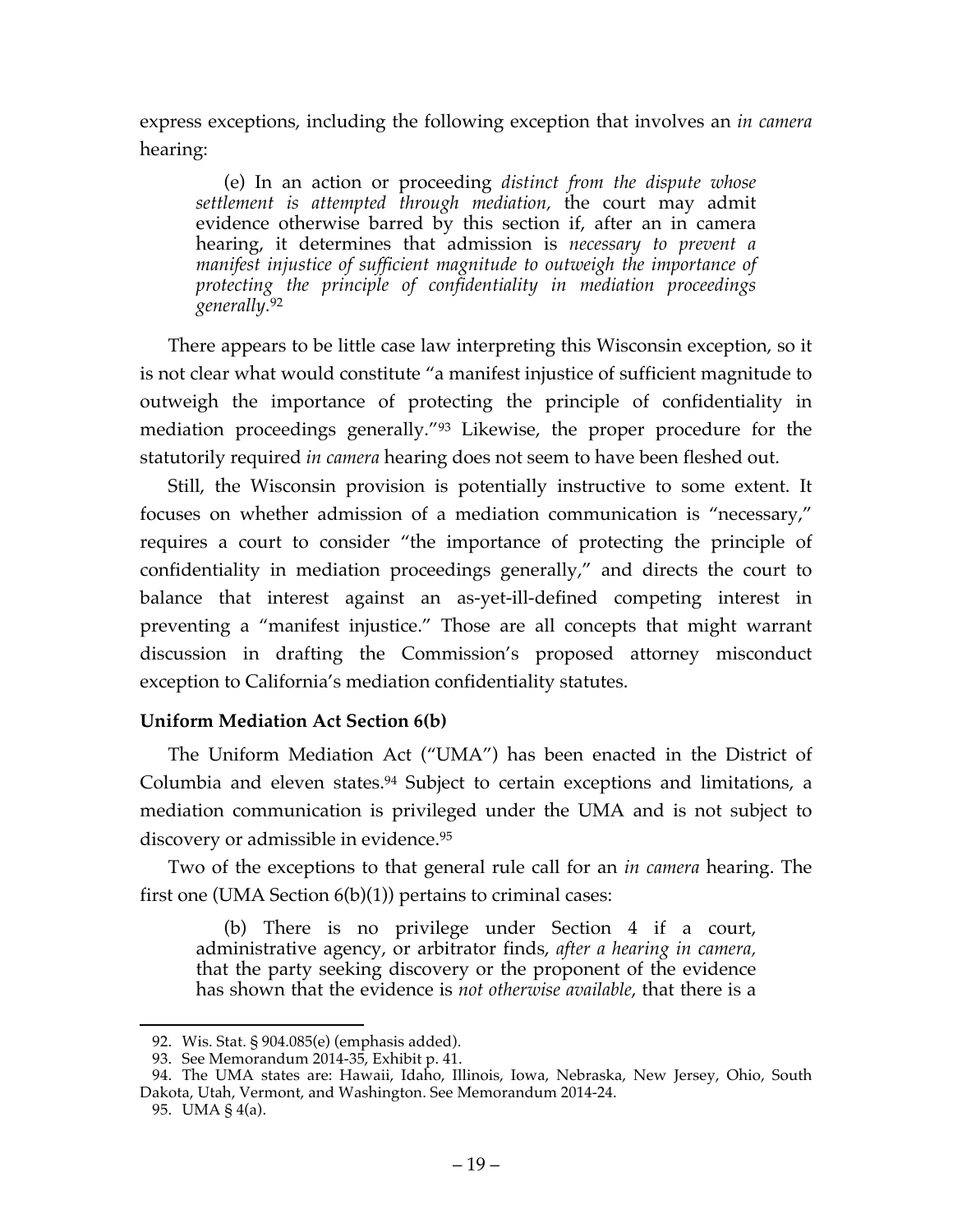*need for the evidence that substantially outweighs the interest in protecting confidentiality*, and that the mediation communication is sought or offered in:

 $(1)$  a court proceeding involving a felony [or misdemeanor] ....<sup>96</sup>

This exception permits use of mediation communications in a felony case (or, in some jurisdictions, a misdemeanor case), but only if the party seeking to use that evidence shows at an *in camera* hearing that

- The evidence is not otherwise available, *and*
- There is a need for the evidence that "substantially outweighs" the interest in protecting confidentiality.

The other UMA exception that calls for an *in camera* hearing (UMA Section  $6(b)(2)$ ) uses exactly the same test for admissibility or disclosure of mediation communications. It applies in "a proceeding to prove a claim to rescind or reform or a defense to avoid liability on a contract arising out of the mediation."97 Unlike UMA Section 6(b)(1), a party may not invoke UMA Section 6(b)(2) to compel a mediator to testify.98

The UMA privilege is also subject to a number of other exceptions, which do not entail an *in camera* hearing. The exception relating to professional misconduct (UMA Section 6(a)(6)) falls into this category.

The drafters' Comment to UMA Section 6 explains the reasoning behind the differing treatment of the various UMA exceptions:

This Section articulates specific and exclusive exceptions to the broad grant of privilege provided to mediation communications in Section 4.…

The exceptions listed in Section 6(a) apply regardless of the need for the evidence because society's interest in the information contained in the mediation communications may be said to *categorically outweigh* its interest in the confidentiality of mediation communications. In contrast, the exceptions under Section 6(b) would apply only in situations where the relative strengths of society's interest in a mediation communication and mediation participant interest in confidentiality *can only be measured under the facts and circumstances of the particular case*. The Act places the burden on the proponent of the evidence to persuade the court in a non-public hearing that the evidence is not otherwise available, that the need for the evidence substantially outweighs the confidentiality interests and that the evidence comes within one of

 <sup>96.</sup> Emphasis added.

<sup>97.</sup> UMA § 6(b)(2).

<sup>98.</sup> See UMA § 6(b)(2), (c).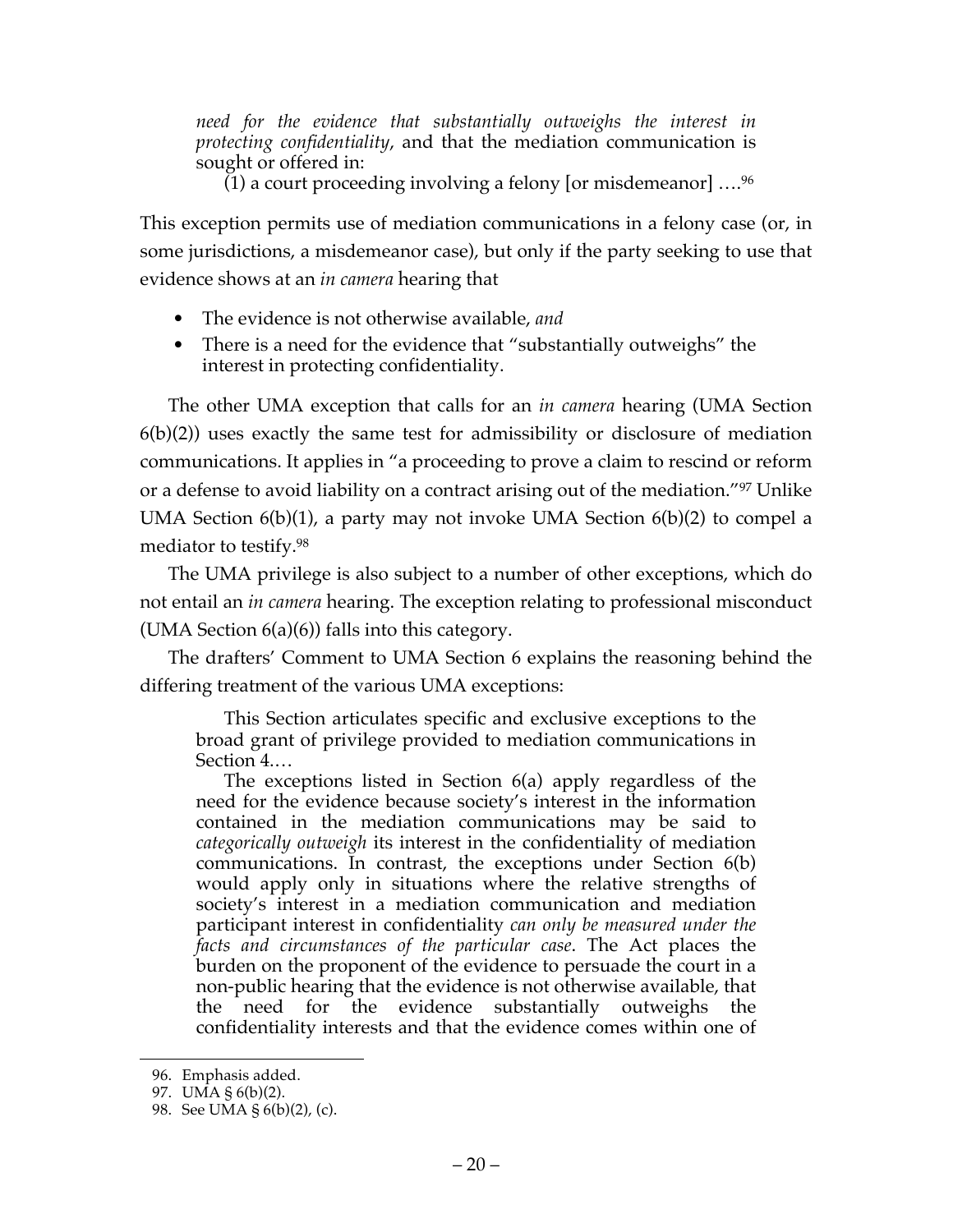the exceptions listed under Section 6(b). In other words, the exceptions listed in 6(b) include situations that should remain confidential but for overriding concerns for justice.<sup>99</sup>

In other words, the UMA drafters concluded that the *in camera* screening test described above is appropriate in contexts where (in their opinion) there should be case-by-case balancing of the competing interests, but not where (in their opinion) "the justice system's need for the evidence may be said to categorically outweigh its interest in the confidentiality of mediation communications such that it would be either unnecessary or impractical for the parties, and administratively inefficient for the court system to hold a full evidentiary hearing on the applicability of the exception."100

Interestingly, several drafts of the UMA applied the *in camera* screening approach to the professional misconduct exception.101 The UMA drafters later reversed course; they must have ultimately decided that case-by-case balancing of the competing interests was not necessary in that context.

The Commission should consider whether it agrees with that assessment. If a mediation communication is relevant to a claim of professional misconduct, is that necessarily sufficient reason to permit introduction of the communication? Do any other factors matter, such as:

- Whether the mediation communication is only marginally relevant to the professional misconduct claim;
- Whether other evidence could be used to make the same point in the professional misconduct case instead of the mediation communication; or
- Whether the mediation communication reveals highly sensitive information about a mediation participant who is not a party to the misconduct claim?

Assuming that the Commission continues to believe an *in camera* approach is worth exploring, it should consider whether its *in camera* approach should incorporate either of UMA Section 6(b)'s requirements for admission or disclosure of a mediation communication:

The evidence is not otherwise available.

 <sup>99.</sup> Emphasis added.

<sup>100.</sup> Richard Reuben, *The Sound of Dust Settling: A Response to Criticisms of the UMA,* 2003 J. Disp. Resol. 99, 121 (2003).

<sup>101.</sup> See Jan. 2000 UMA Discussion Draft (§ 2(f)(4)); March 2000 UMA Discussion Draft (§ 8(b)(1)); Aug. 2000 UMA Revised Interim Draft )(§ 9(b)(1)).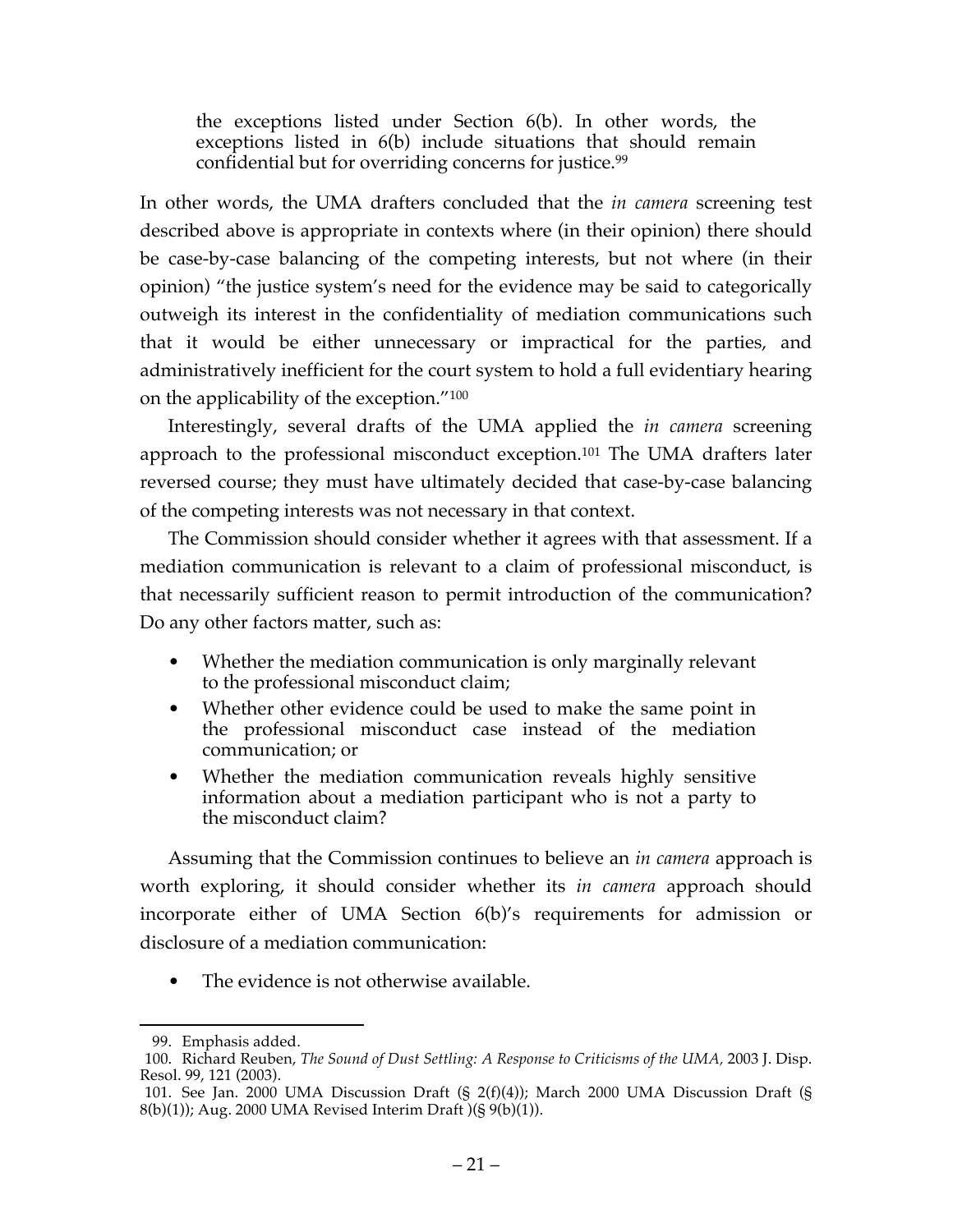• There is a need for the evidence that "substantially outweighs" the interest in protecting confidentiality.

Those requirements are identical to the ones used in the Michigan provision discussed above. The requirement that the evidence "is not otherwise available" is also used in the New Mexico provision.

# **Federal Administrative Dispute Resolution Act of 1996**

The Federal Administrative Dispute Resolution Act of 1996 presents another possible model for *in camera* screening of mediation communications. Under Section  $574(a)(4)(C)$ ,

A mediation communication made inadmissible or protected from disclosure by the provisions of this chapter shall not become admissible or subject to disclosure under this section unless a court first determines at an in camera hearing that this is *necessary to prevent harm to the public health or safety of sufficient magnitude in the particular case to outweigh the integrity of dispute resolution proceedings in general by reducing the confidence of parties in future cases that their communications will remain confidential*. 102

This provision calls for an *in* camera hearing and establishes a stiff standard to meet at that hearing. For a mediation communication to be admissible or subject to disclosure, a court must determine that such use is:

- (1) *necessary* to prevent harm,
- (2) the potential harm is "to the public health or safety," *and*
- (3) the potential harm is "of sufficient magnitude in the particular case to outweigh the integrity of dispute resolution proceedings in general by reducing the confidence of parties in future cases that their communications will remain confidential."

Some time ago, mediator Ron Kelly expressed a preference for this standard, if the Commission concluded that weakening the mediation confidentiality statutes was absolutely necessary and it decided to use an *in camera* hearing process.103 The Commission should keep this approach in mind going forward.

If the Commission decides to look hard at the approach, the staff would need to do some research on what constitutes a harm to "public health or safety." We are not sure what would fall into that category, instead of being a harm to "public welfare."

 <sup>102.</sup> Emphasis added.

<sup>103.</sup> See Third Supplement to Memorandum 2014-60, Exhibit p. 3.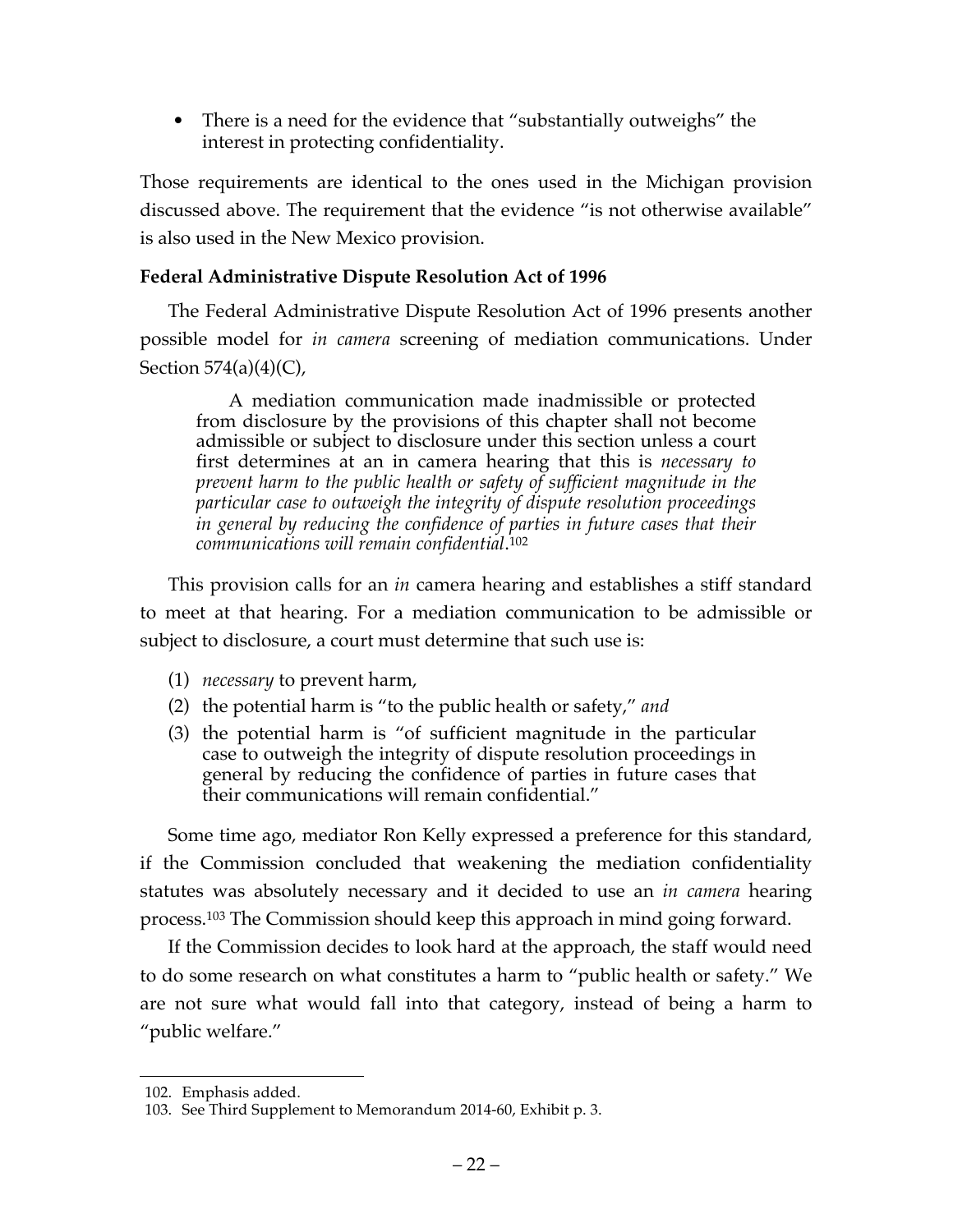#### *Rinaker v. Superior Court*

Another *in camera* model comes from *Rinaker v. Superior Court,* <sup>104</sup> a California juvenile delinquency case in which the minors were charged with vandalism. To disprove the charges against them, the minors sought to compel the mediator of a related case to testify. They anticipated that the mediator would say their accuser admitted in the mediation that he did not actually see who committed the vandalism. The mediator objected to testifying, relying on California's mediation confidentiality statutes and constitutional right of privacy. The trial court ruled against her, and the mediator sought a writ in the court of appeal.

Like the trial court, the appellate court concluded that "when balanced against the competing goals of preventing perjury and preserving the integrity of the truth-seeking process of trial in a juvenile delinquency proceeding, *the interest in promoting settlements … through confidential mediation … must yield to the constitutional right to effective impeachment*."105 The court of appeal agreed, however, with the mediator's argument that "before allowing the minors to question the mediator under oath … concerning statements made during confidential mediation, *the juvenile court should have conducted an in camera hearing* to weigh the 'constitutionally based claim of need against the statutory privilege' and determine whether the minors have established that [her] testimony is necessary to 'vindicate their rights of confrontation.'"106 The court explained that "[r]equiring an in camera hearing *maintains the confidentiality of the mediation process* while the juvenile court considers factors bearing upon whether the minors' constitutional right of effective impeachment compels breach of the confidential mediation process."107

The court of appeal went on to provide some guidance about how to conduct the *in camera* hearing. It said:

(1) During the *in camera* hearing, the juvenile court can determine whether the mediator is competent to testify regarding the accuser's alleged statement that he did not see who committed the vandalism. "If she denies that [the accuser] made the inconsistent statement attributed to him by the minors, or does not recall whether he made such a statement, that would *eliminate the need*

 <sup>104.</sup> 62 Cal. App. 4th 155, 74 Cal. Rptr. 2d 464 (1998).

<sup>105.</sup> *Id.* at 167-68.

<sup>106.</sup> *Id.* at 169 (emphasis added).

<sup>107.</sup> *Id.* at 169 (emphasis added).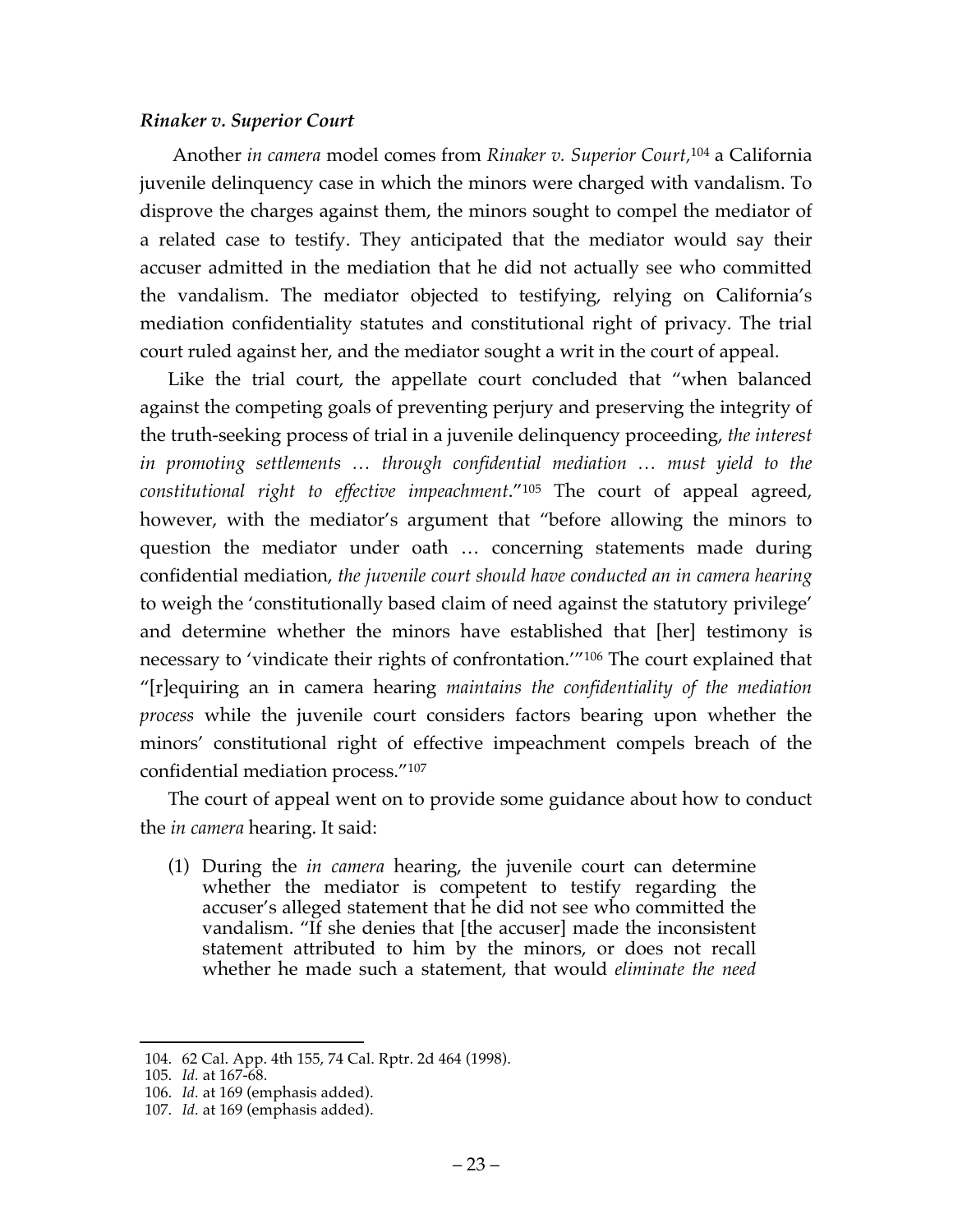for her to testify in open court during the juvenile delinquency proceeding."108

- (2) Assuming the mediator acknowledges she heard the alleged inconsistent statement, "the juvenile court can *assess the statement's probative value* for the purpose of impeachment."109 "If the circumstances under which [the accuser] made inconsistent statements during mediation convince the juvenile court that such statements were *untrustworthy* in the sense they were made for the purpose of compromise rather than as true allegations of the minors' conduct, it follows that the minors' constitutionally based claim of need for the evidence *would not outweigh the countervailing public interest in maintaining the confidential[ity] of the mediation process*."110
- (3) "[D]uring the in camera hearing, the juvenile court may be able to determine whether the evidence sought by the minors can be introduced without breaching the confidentiality of mediation."111 For example, "the court could conclude [the mediator's] testimony would be *cumulative* to other evidence reasonably available to the minors … [and thus] "is *not necessary* to vindicate the minor's constitutional right to confront and effectively cross-examine their accuser."112
- (4) The minors should *not be required to demonstrate that there is no other evidence,* unrelated to the mediation, that could be used to undermine the accuser's testimony that the minors were the culprits. The mediator is a disinterested witness and may therefore have more credibility than other witnesses. "Hence, even if other witnesses could testify to [the accuser's] inconsistent statements or impeach his veracity in other ways, [the mediator's] testimony could be necessary to vindicate the minors' right of confrontation if the credibility of the other witnesses is suspect."113

The court of appeal thus sought to carefully accommodate both of the competing policy interests, and remanded the case to the trial court for further proceedings consistent with its opinion.

*Rinaker* is quite different from the situation that the Commission is trying to address: alleged misconduct in the context of a mediation. While *Rinaker*  involved only one statement allegedly made during a mediation, proving or disproving an allegation of mediation misconduct is likely to require a lot of mediation evidence. Further, *Rinaker* involved mediator testimony, but Evidence

 <sup>108.</sup> *Id.* at 170 (emphasis added).

<sup>109.</sup> *Id.* (emphasis added).

<sup>110.</sup> *Id.* (emphasis added).

<sup>111.</sup> *Id.*

<sup>112.</sup> *Id.* at 171 (emphasis added).

<sup>113.</sup> *Id.*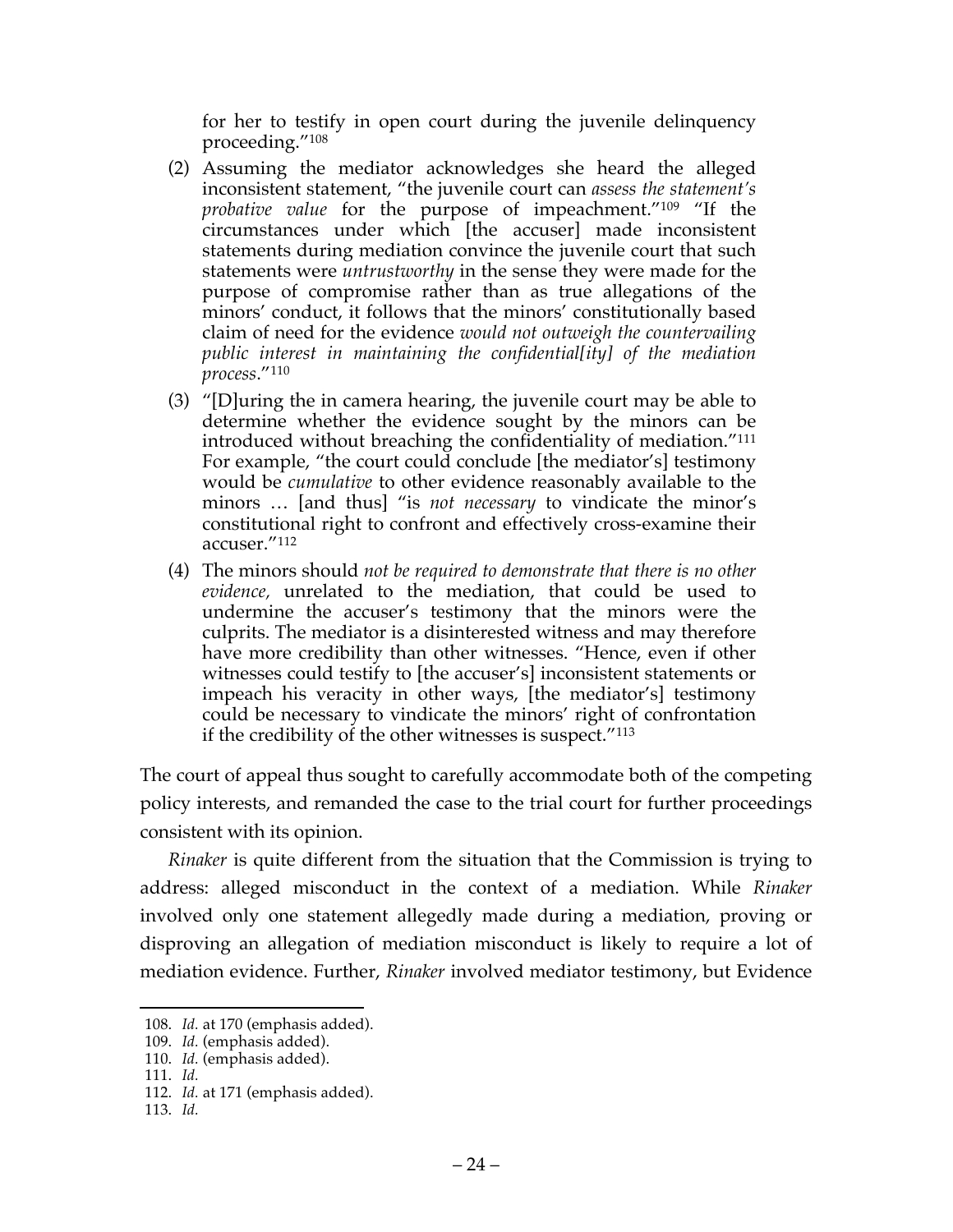Code Section 703.5 seems to make a mediator incompetent to testify in a legal malpractice case, one of the contexts in which the Commission's proposed exception would apply.114 *Rinaker* also involved the constitutional right of confrontation, which would not be at stake in a legal malpractice case or, in all likelihood, a State Bar disciplinary proceeding (the other context where a party could invoke the Commission's proposed exception). 115

Despite these differences, the staff urges the Commission to pay close attention to *Rinaker*. What strikes us as most noteworthy about the case is that the court of appeal was so careful to try to accommodate both (1) the minors' constitutional right to confront their accuser with an inconsistent statement *and* (2) the policy interest in maintaining the confidentiality of mediation communications. That is especially striking when one considers that the court could have said a juvenile delinquency case is essentially criminal in nature and thus the mediation confidentiality statute does not apply at all. If the Commission shows a similar degree of sensitivity to the policy interest in mediation confidentiality in drafting its proposed exception, that might yield beneficial substantive results and help reduce the level of concern about creating the exception.

## *Olam v. Congress Mortgage Co.*

U.S. Magistrate Judge Wayne Brazil's decision in *Olam v. Congress Mortgage Co.*<sup>116</sup> builds on *Rinaker*'s model of *in camera* screening with regard to mediation communications. *Olam* is discussed at length in Memorandum 2014-45. We describe the case more briefly below, and then try to draw some lessons from it.

## *Case Description*

*Olam* involved a dispute between a borrower and a lender, which Judge Brazil referred to mediation under the court-sponsored ADR program. After a long day of negotiations, the parties prepared and signed a Memorandum of Understanding ("MOU"), which "contemplated the subsequent preparation of a

 <sup>114.</sup> See Evid. Code § 703.5.

<sup>115.</sup> See, e.g., Rosenthal v. State Bar, 43 Cal. 3d 612, 634, 738 P. 2d 723, 238 Cal. Rptr. 377 (1987) ("Petitioner's citations to criminal cases and attempted invocation of a 'quasi-criminal' talisman do not support his confrontation-clause claims. Petitioner's only due process entitlement is a 'fair hearing,' and the rules of criminal procedure do not apply in State Bar disciplinary proceedings.").

<sup>116.</sup> 68 F. Supp. 2d 1110 (N.D. Cal. 1999).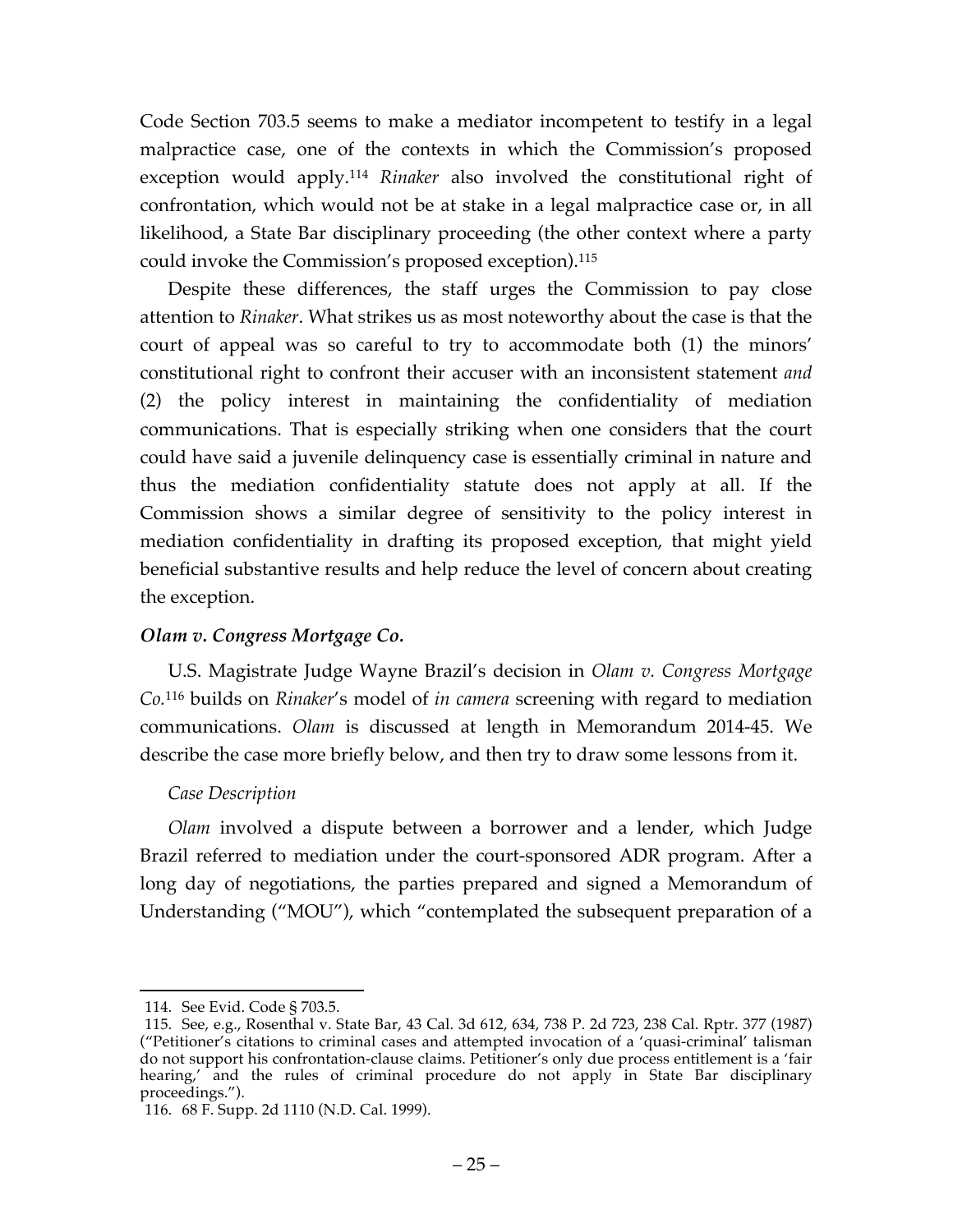formal settlement contract but expressly declared that it was 'intended as a binding document itself.'"117

Months passed, but the borrower never signed the formal settlement contract contemplated in the MOU. Consequently, the lender and the other defendants filed a motion to enforce the settlement agreement and enter judgment accordingly. The borrower opposed the motion, alleging that when she signed the MOU she "was incapable (intellectually, emotionally, and physically) of giving legally viable consent."118 More specifically, she contended that she was subjected to "undue influence" under California law because "she was suffering from physical pain and emotional distress that rendered her incapable of exercising her own free will."119

To facilitate resolution of the dispute over the enforceability of the MOU, all of the parties clearly and expressly waived any "mediation privilege" that might attach to communications that were made during the mediation (with some limitations that are not necessary to describe here).120 To avoid putting the mediator "in an awkward position where he might have felt he had to choose between being a loyal employee of the court, on the one hand, and, on the other, asserting the mediator's privilege under California law," Judge Brazil "proceed[ed] on the assumption that [the mediator] was respectfully and appropriately asserting the mediator's privilege and was formally objecting to being called to testify about anything said or done during the mediation."121

As a preliminary matter, Judge Brazil determined that California law applied to the mediation confidentiality issues, but he was not bound to follow California's procedural mechanisms relating to mediation confidentiality. Instead, as a federal magistrate judge, he could use a different procedure so long as it "would substantially parallel in *effect* the procedure adopted by the courts of California, and, in that parallelism, would cause no greater harm to substantive privilege interests than California courts would be prepared to cause."122

In deciding whether to compel the mediator to testify, Judge Brazil viewed *Rinaker* as the "most important opinion by a California court in this arena."123 He explained that "the *Rinaker* court held that the mediator could be compelled to

 <sup>117.</sup> *Id.* at 1117.

<sup>118.</sup> *Id.* at 1118.

<sup>119.</sup> *Id.*

<sup>120.</sup> *Id.* at 1118-19, 1129-30.

<sup>121.</sup> *Id.* at 1130.

<sup>122.</sup> *Id.* (emphasis in original).

<sup>123.</sup> *Id.* at 1131.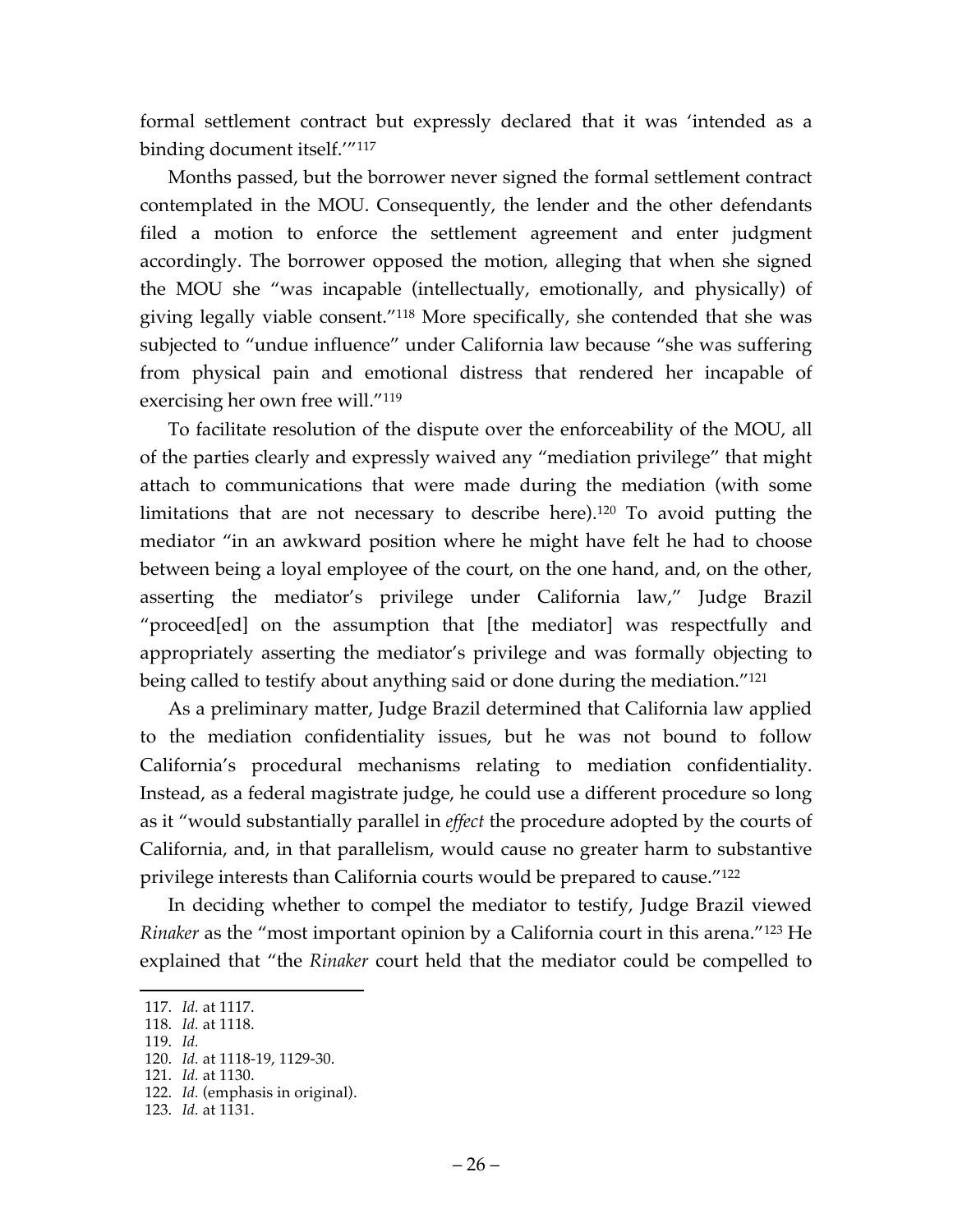testify if, after *in camera* consideration of what her testimony would be, the trial judge determined that her testimony might well promote significantly the public interest in preventing perjury and the defendant's fundamental right to a fair judicial process."124

Judge Brazil then described in detail his view of the *Rinaker* procedure. He said that *Rinaker* calls for a two-stage balancing analysis, as follows:

In essence, the *Rinaker* court instructs California trial judges to conduct a two-stage balancing analysis. The goal of the first stage balancing is to determine whether to compel the mediator to appear at an *in camera* proceeding to determine precisely what her testimony would be. In this first stage, the judge considers all the circumstances and weighs all the competing rights and interests, including the values that would be threatened not by public disclosure of mediation communications, but by ordering the mediator to appear at an *in camera* proceeding to disclose only to the court and counsel, out of public view, what she would say the parties said during the mediation. At this juncture the goal is to determine whether the harm that would be done to the values that underlie the mediation privileges simply by ordering the mediator to participate in the *in camera* proceedings can be justified — by the prospect that her testimony might well make a singular and substantial contribution to protecting or advancing competing interests of comparable or greater magnitude.

The trial judge reaches the second stage of balancing analysis only if the product of the first stage is a decision to order the mediator to detail, *in camera*, what her testimony would be. A court that orders the *in camera* disclosure gains precise and reliable knowledge of what the mediator's testimony would be — and only with that knowledge is the court positioned to launch its second balancing analysis. In this second stage the court is to weigh and comparatively assess (1) the importance of the values and interests that would be harmed if the mediator was compelled to testify (perhaps subject to a sealing or protective order, if appropriate), (2) the magnitude of the harm that compelling the testimony would cause to those values and interests, (3) the importance of the rights or interests that would be jeopardized if the mediator's testimony was not accessible in the specific proceedings in question, and (4) how much the testimony would contribute toward protecting those rights or advancing those interests — an inquiry that includes, among other things, an assessment of whether there are alternative sources of evidence of comparable probative value.<sup>125</sup>

 <sup>124.</sup> *Id.*

<sup>125.</sup> *Id.* at 1131-32.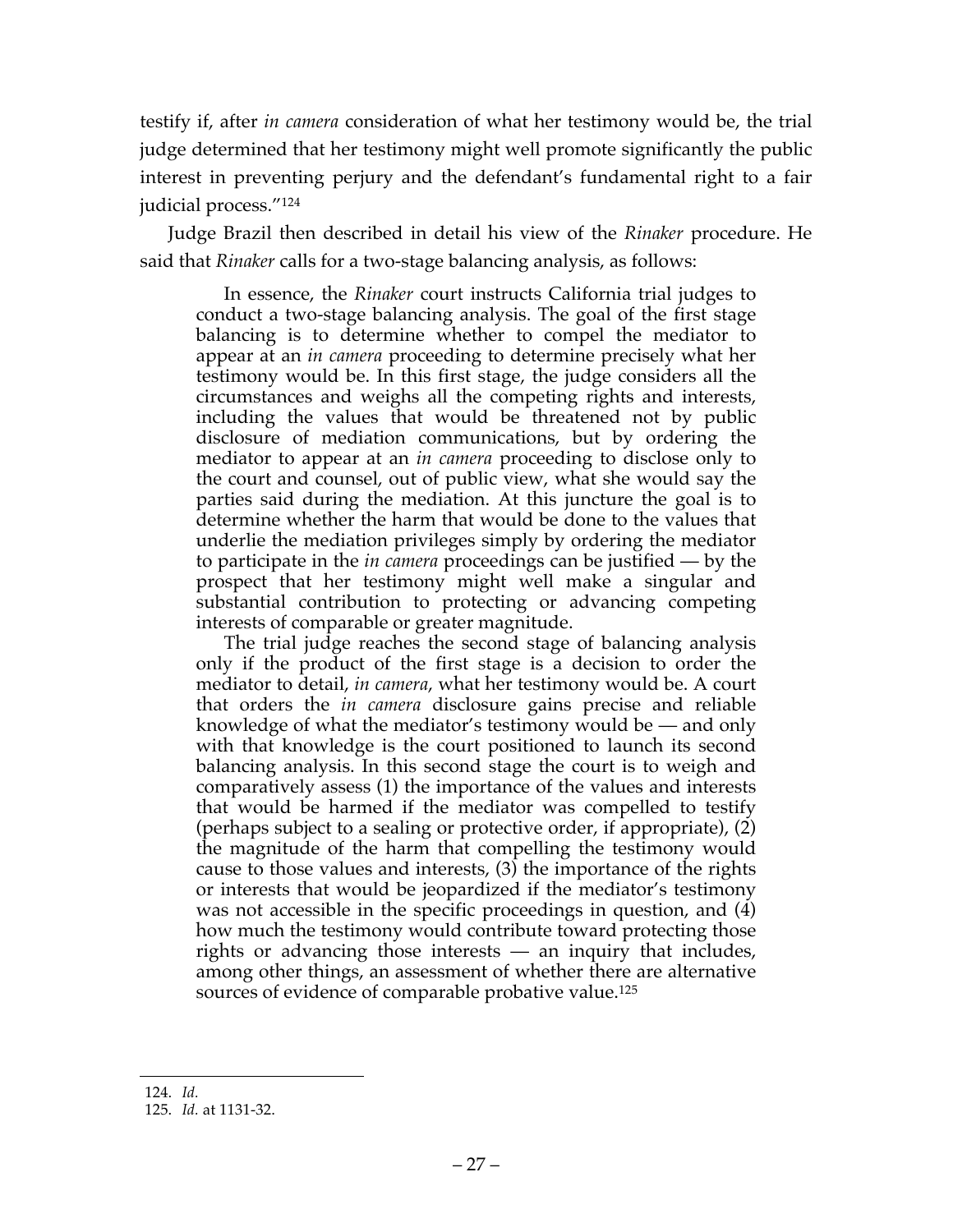Judge Brazil went on to conduct such a two-stage balancing analysis in *Olam.*  In the first stage, he considered numerous factors bearing on whether to compel the mediator to appear at an *in camera* proceeding to determine precisely what her testimony would be.<sup>126</sup> Some of those factors were case-specific or only relevant to mediator testimony. Among the other factors he considered were:

- The legislative determination that "without the promise of confidentiality it would be appreciably more difficult to achieve the goals of mediation programs."127
- The parties' express waivers of mediation confidentiality, which he said reduced the force of the above legislative determination in the case at hand.128
- The nature of the testimony being sought, such as whether it would entail an effort to "nail down and dissect" a mediation participant's specific words, as opposed to "assess[ing] at a more general and impressionistic level [the] condition and capacities" of a mediation participant.129
- The interest in doing justice. Justice Brazil deemed this "an interest" of considerable magnitude" because "[c]onfidence in our system of justice as a whole, in our government as a whole, turns in no small measure on confidence in the courts' ability to do justice in individual cases."130
- The interest in "re-assur[ing] the community and the court about the integrity of the mediation process that the court sponsored."131
- The potential impact of the proposed testimony on the attitudes and behavior of future participants in the court's mediation program.132
- The likelihood that the proposed testimony would be probative, material, and reliable. 133
- Whether the proposed testimony would be a "source of presumptively disinterested, neutral evidence," and whether other such sources existed. 134

Judge Brazil concluded that the first stage balancing test pointed in favor of requiring the mediator to testify privately. He explained:

- 130. *Id.* at 1136.
- 131. *Id.* at 1137.

 <sup>126.</sup> *Id.* at 1133-39.

<sup>127.</sup> *Id.* at 1133.

<sup>128.</sup> *Id.*

<sup>129.</sup> *Id.* at 1136; see also *id.* at 1134-36.

<sup>132.</sup> See *id.*

<sup>133.</sup> See *id.*at 1138-39.

<sup>134.</sup> *Id.* at 1138.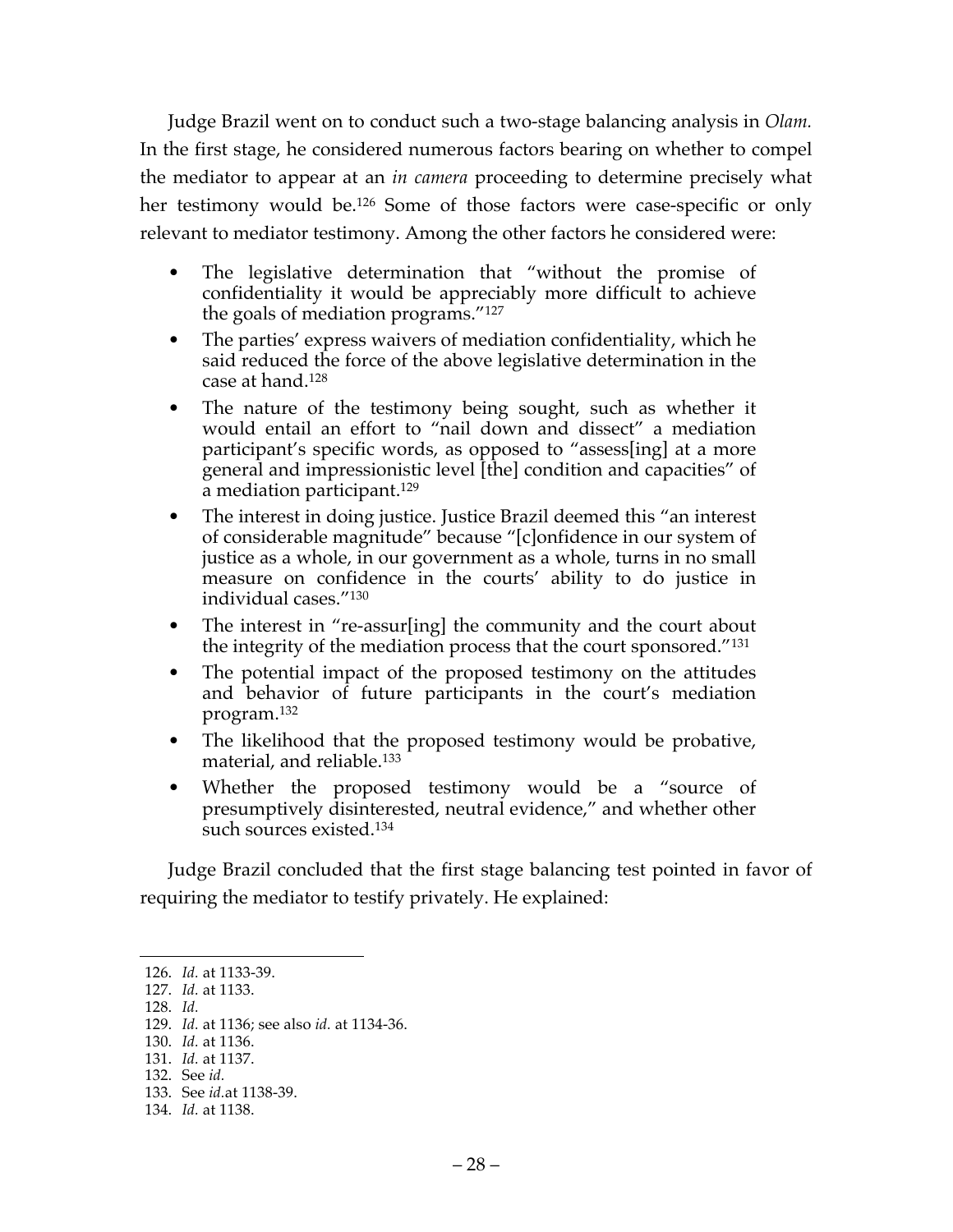In short, there was a substantial likelihood that testimony from the mediator would be the most reliable and probative on the central issues raised by the plaintiff …. And there was no likely alternative source of evidence on these issues that would be of comparable probative utility. So it appeared that testimony from the mediator would be crucial to the court's capacity to do its job and that refusing to compel that testimony posed a serious threat to [key values]. California courts clearly would conclude the first stage balancing analysis by ordering the mediator to testify *in camera …* so that the court … could make a refined and reliable judgment about whether to use that testimony to help resolve the substantive issues ....<sup>"135</sup>

Instead of requiring the mediator to attend a separate *in camera* hearing, however, Judge Brazil called the mediator to testify at the same evidentiary hearing as the other witnesses in the case. But he took the mediator's testimony only after all of the other key witnesses had testified, and he did so in closed proceedings, under seal. He chose that approach for several reasons, including a desire to avoid making the mediator testify twice, first *in camera* and then during the evidentiary hearing itself.136

Once the mediator testified under seal, Judge Brazil "gain[ed] precise and reliable knowledge of what the mediator's testimony would be."137 Armed with that knowledge, he proceeded to the second stage of the analysis: whether to unseal and use the mediator's testimony. Based on all of the information presented in the evidentiary hearing, he considered it "clear that the mediator's testimony was essential to doing justice," so he decided to unseal and use it. 138

From that testimony and the other evidence in the case, Judge Brazil concluded that the plaintiff was not "subjected to anything remotely close to undue pressure."139 He thus granted the defendants' motion to enforce the MOU reached in the mediation.140

His decision in *Olam* predated all of the California Supreme Court's decisions on protection of mediation communications. Those decisions make clear that in general courts are to interpret the California statutes on mediation evidence

 <sup>135.</sup> *Id.*at 1139.

<sup>136.</sup> See *id.* at 1126-28.

<sup>137.</sup> *Id*. at 1132.

<sup>138.</sup> *Id*. at 1139.

<sup>139.</sup> *Id*. at 1150.

<sup>140.</sup> See *id.* at 1151.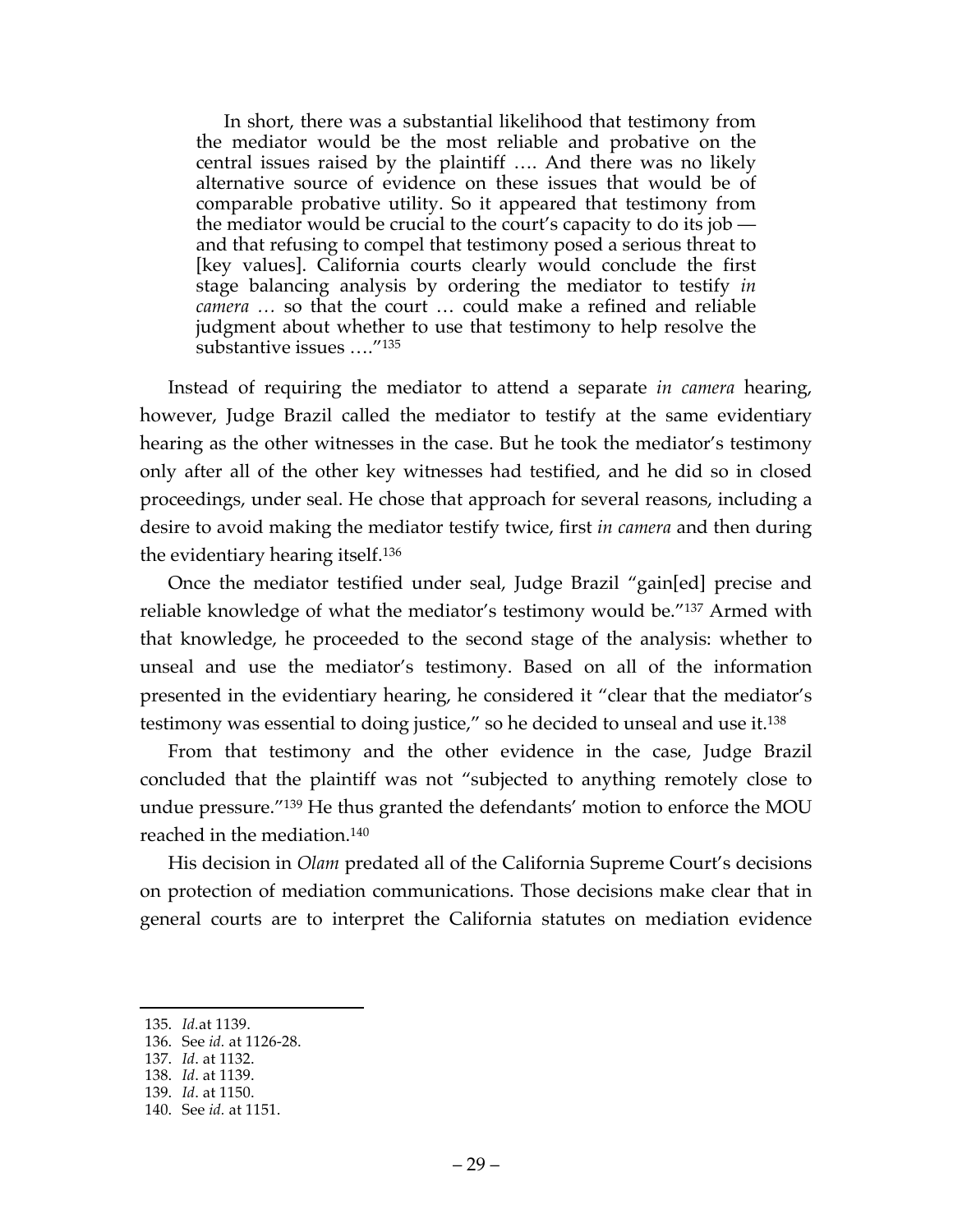strictly, without judicially creating any exceptions.<sup>141</sup> The Court has not overruled *Olam*, but it has narrowly limited its application.142

# *Lessons From the* Olam *Decision*

Several points come to mind in considering *Olam*. First, the case serves as an important reminder that an *in camera* screening approach would entail two different types of disclosure decisions: (1) whether to require disclosure of mediation communications to a judge or other decisionmaker *in camera*, and (2) whether to require disclosure of such communications more broadly after completion of an *in camera* review. In crafting an *in camera* procedure, the Commission will need to consider what rules should apply with regard to each type of disclosure decision.

Second, *Olam* demonstrates that conducting a separate *in camera* hearing is not the only means available to protect mediation communications from public scrutiny while a court evaluates whether public disclosure is appropriate. A court may be able to achieve the same sort of result through other judicial tools, such as sealing of testimony taken privately, as in *Olam.*

Third, *Olam* provides additional ideas regarding factors for a court to consider when it screens mediation evidence on an *in camera* basis (see the bulletpoint list on pages 27-28). The Commission might want to incorporate some or all of those factors into whatever screening test or standard it develops.

Finally, it is worth noting that Judge Brazil weighed the facts and circumstances in *Olam* without "putting a thumb on the scale" in any express manner. In contrast, the UMA's *in camera* exceptions require a showing that the "need for the evidence *substantially outweighs* the interest in protecting confidentiality."143 It is also notable that the UMA's *in camera* approach only allows use of mediation communications if the evidence is "not otherwise available," while *Olam* lacks such a restriction.144 The Commission should bear these distinctions in mind.

 <sup>141.</sup> See Memorandum 2013-39, pp. 18-29.

<sup>142.</sup> See Memorandum 2014-45, pp. 12-13.

<sup>143.</sup> UMA § 6(b).

<sup>144.</sup> See John Lande, *Using Dispute System Design Methods to Promote Good-Faith Paticipation in Court-Connected Mediation Programs,* 50 U.C.L.A. L. Rev. 69, 105-06 (2002).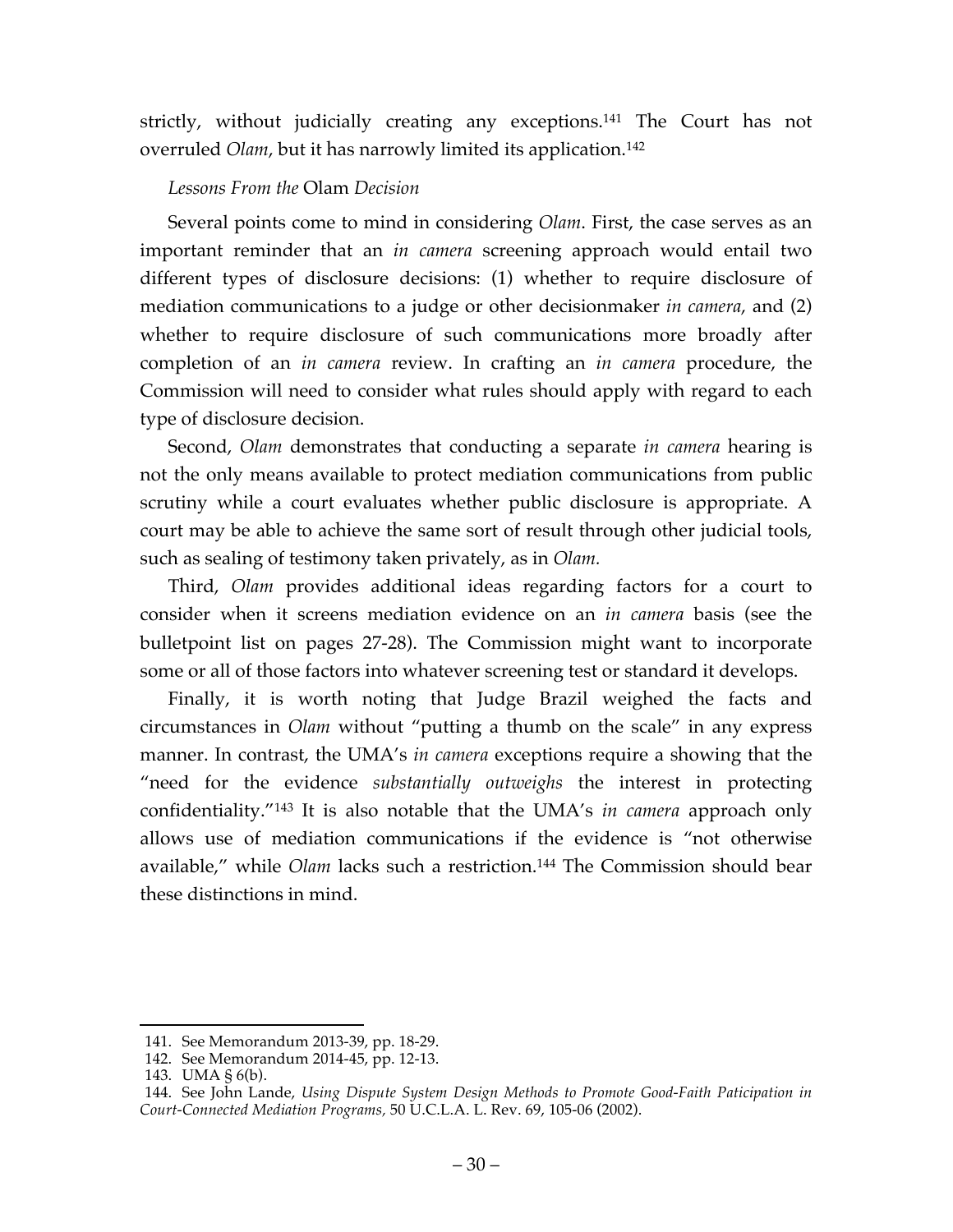#### QUESTIONS AND ADVICE FROM THE STAFF IN OCTOBER

In October, the staff pointed out that numerous commenters had expressed concern that the Commission's proposed new exception to the mediation confidentiality statutes would disrupt mediation confidentiality based on a "mere allegation" of attorney misconduct.<sup>145</sup> The staff noted that "[b]y devising an in camera screening process that is sensitive to the policy interest in protecting mediation communications, as well as the competing policy interest in holding an attorney accountable for professional misconduct, the Commission may be able to somewhat alleviate the expressed concerns about wide-ranging discovery and use of mediation evidence."146 The staff cautioned, however, that such an endeavor would "require particularly careful drafting."147

The staff further observed that the existing statutes calling for *in camera* screening of mediation communications "provide relatively little detail regarding the in camera screening process,"148 and the court decisions in *Rinaker* and *Olam* "do not address the full spectrum of possible scenarios; the guidance they provide is to some extent fact-specific."149 For those reasons, the staff encouraged the Commission to think creatively in developing the *in camera* screening process for its proposed new exception:

Our sense, based on what we have seen thus far, is that following an existing model would leave important questions unanswered, providing less than optimal guidance to mediation participants and others on how to proceed. We recognize that it might be desirable to leave some degree of discretion and flexibility to the courts, to adjust to the circumstances of a particular case. But we **encourage the Commission to at least explore the idea of going beyond what has been done in this area previously.** <sup>150</sup>

In particular, the staff urged the Commission to visualize and talk through the entire process of:

- Litigating a malpractice case that involves alleged mediation misconduct by an attorney or attorney-mediator; and
- Handling a disciplinary proceeding that involves alleged mediation misconduct by an attorney or attorney-mediator. <sup>151</sup>

147. *Id.*

 <sup>145.</sup> See Memorandum 2015-45, pp. 28-29.

<sup>146.</sup> *Id.* at 30.

<sup>148.</sup> *Id.* at 34.

<sup>149.</sup> *Id.* at 35.

<sup>150.</sup> *Id.* at 36.

<sup>151.</sup> *Id.* at 36.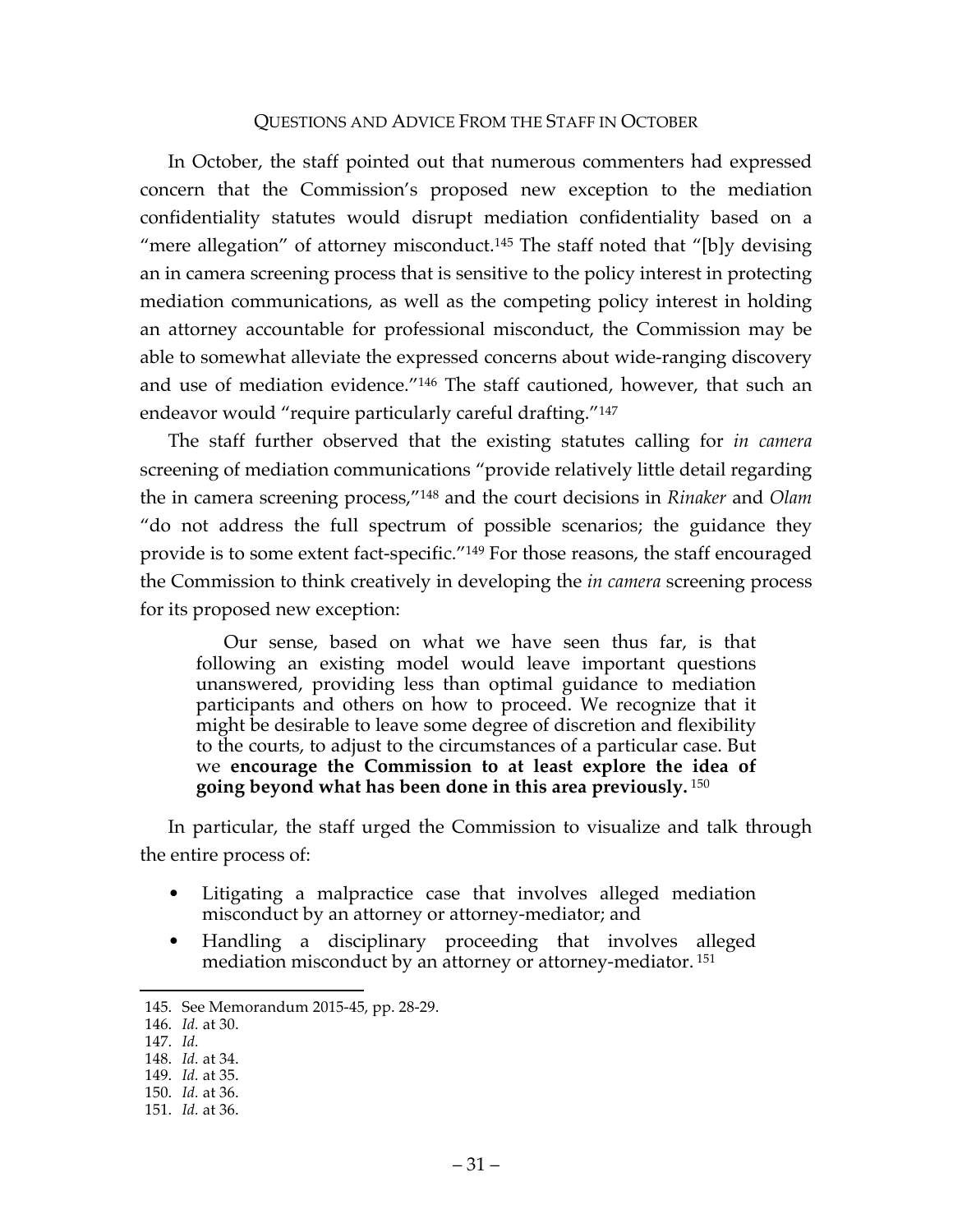The staff had in mind an effort similar to, but more extensive than, a discussion the Commission had in August about how, under the legislation it is drafting, a plaintiff would plead a claim of mediation misconduct by an attorney without running afoul of the mediation confidentiality statutes.

As we noted in October,<sup>152</sup> questions raised in that discussion, or brought to mind because of it, include:

- Would it be necessary for a plaintiff to seek court approval (perhaps at an *in camera* hearing) *before* filing a complaint alleging mediation misconduct by an attorney?
- Would it be preferable to permit a plaintiff to file a complaint that includes only barebones allegations and then seek court permission to provide further specificity? If so, precisely what should the plaintiff do? File some kind of request under seal? Participate in an *in camera* hearing? Both? To what extent could a plaintiff reveal mediation communications to the court in a sealed document or an *in camera* hearing without any advance ruling from the court or notice to other mediation participants?
- To address this context, is it necessary to revise the statutory requirement that a complaint shall contain a "*statement of the facts* constituting the cause of action, in ordinary and concise language"?153
- What rules governing the use of mediation communications should apply when a defendant responds to a complaint alleging mediation misconduct by an attorney?
- Should the above questions be answered differently depending on whether the underlying mediated dispute (i.e., the dispute that the mediation participants sought to resolve at the mediation) is still pending?154 If the underlying dispute remains pending, should the court stay the malpractice case or disciplinary proceeding until the underlying mediated dispute is resolved? Should other steps be taken to prevent mediation communications from having an adverse impact on a mediation participant in connection with the underlying mediated dispute?
- Would it be helpful to have the Judicial Council prepare some kind of cover sheet or informational materials regarding the proper procedures to follow in pleading this type of claim? If so, should that document also cover other procedural requirements or rules applicable to this type of claim?

 <sup>152.</sup> See Memorandum 2015-45, pp. 36-37.

<sup>153.</sup> Code Civ. Proc. §  $425.10(a)(\overline{1})$  (emphasis added).

<sup>154.</sup> See generally Memorandum 2014-46, Exhibit pp. 4-9 (comments of Eric van Ginkel); Sarah Cole, *Secrecy and Transparency in Dispute Resolution, Protecting Confidentiality in Mediation: A Promise Unfulfilled?,* 54 Kan. L. Rev. 1419, 1450-51 (2005).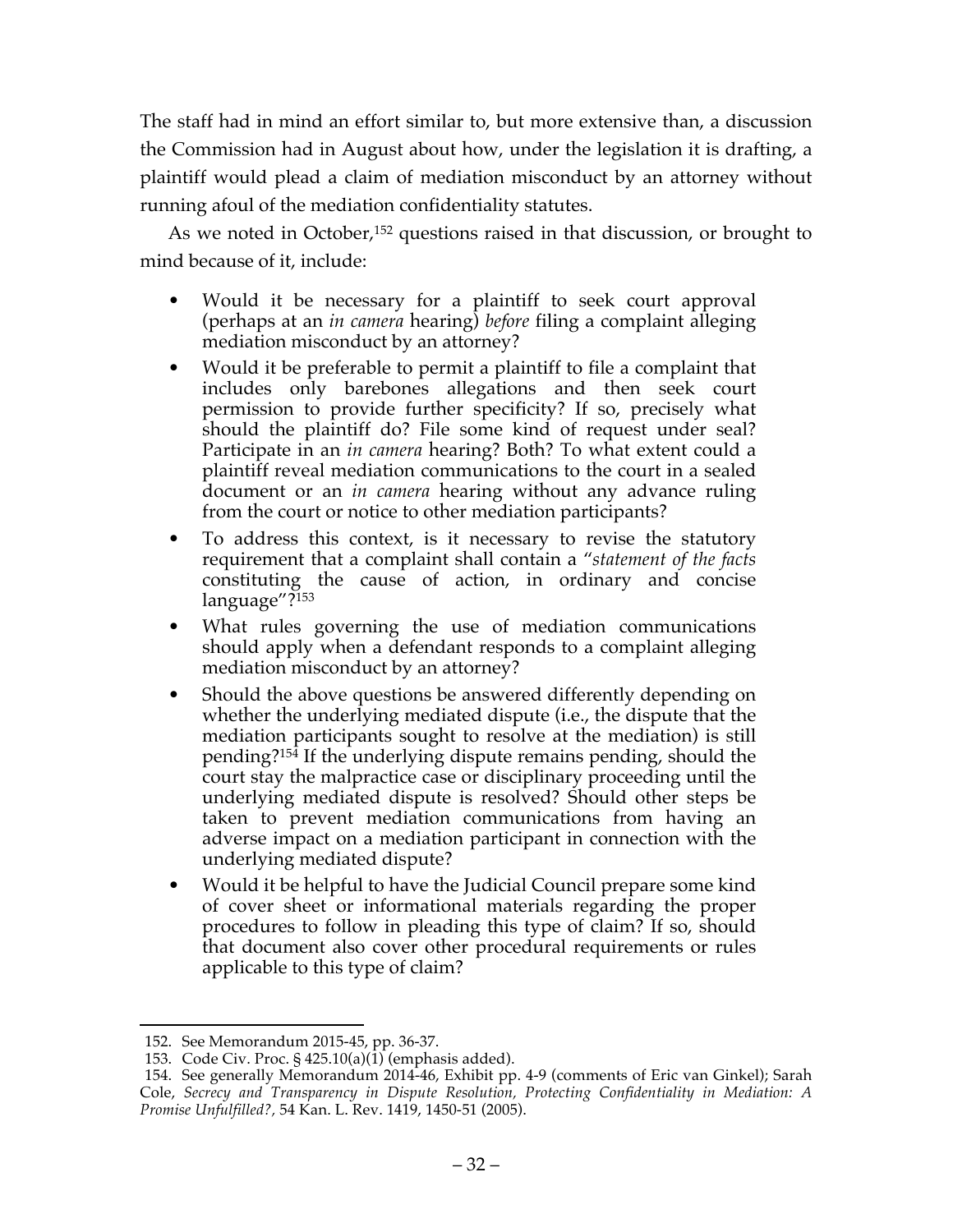The staff encouraged the Commission to pose and attempt to answer similar sets of questions regarding the other stages of a malpractice case or disciplinary proceeding (e.g., the discovery process, motion practice, trial), in hopes of gaining insight into:

- (1) what type of statutory guidance (as opposed to court rules, judicial discretion, or case law) would be helpful, and
- (2) how to effectively combine judicial tools such as *in camera* hearings, protective orders, and sealing orders (bearing in mind existing constraints on the use of sealing orders).

The staff also raised some questions focusing more specifically on the mechanics of an *in camera* screening process: 155

- *When is an* **in camera** *hearing required?* Should it be mandatory for the court to conduct an *in camera* hearing every time someone seeks disclosure of mediation evidence pursuant to the Commission's proposed new exception? Should the court have some discretion in this regard? Should there be a fixed threshold requirement for conducting an *in camera* hearing?156
- *Notice and an Opportunity to Be Heard.* Who should get notice of an *in camera* hearing on admissibility or disclosure of mediation evidence pursuant to the proposed new exception? Should mediation participants be notified and given opportunity to participate in the hearing? If so, who should be responsible for providing that notice? How much notice should be given and by what means? Should there be a briefing schedule? Should one or more of these points be left up to the individual judge, or addressed through a court rule, rather than by statute?
- *Conditional Admissibility.* Should the proposed new exception expressly allow a court to condition the use of proffered mediation evidence on the admissibility of other evidence from the same mediation, so as to present a full picture? This concept would be similar to the "rule of completeness" in the Federal Rules of Evidence, which says: "When a writing or recorded statement or part thereof is introduced by a party, an adverse party may require the introduction at that time of any other part or any other writing or recorded statement which ought in fairness to be considered contemporaneously with it." $157$  If a court can condition admissibility on the contemporaneous admission of additional

 <sup>155.</sup> See Memorandum 2015-45, pp. 38-41.

<sup>156.</sup> See, e.g., United States v. Zolin, 491 U.S. 554, 572 (1989) ("Before engaging in *in camera* review to determine the applicability of the crime-fraud exception, 'the judge should require a showing of a factual basis adequate to support a good faith belief by a reasonable person' … that *in camera* review of the materials may reveal evidence to establish the claim that the crime-fraud exception applies.").

<sup>157.</sup> Fed. R. Evid. 106.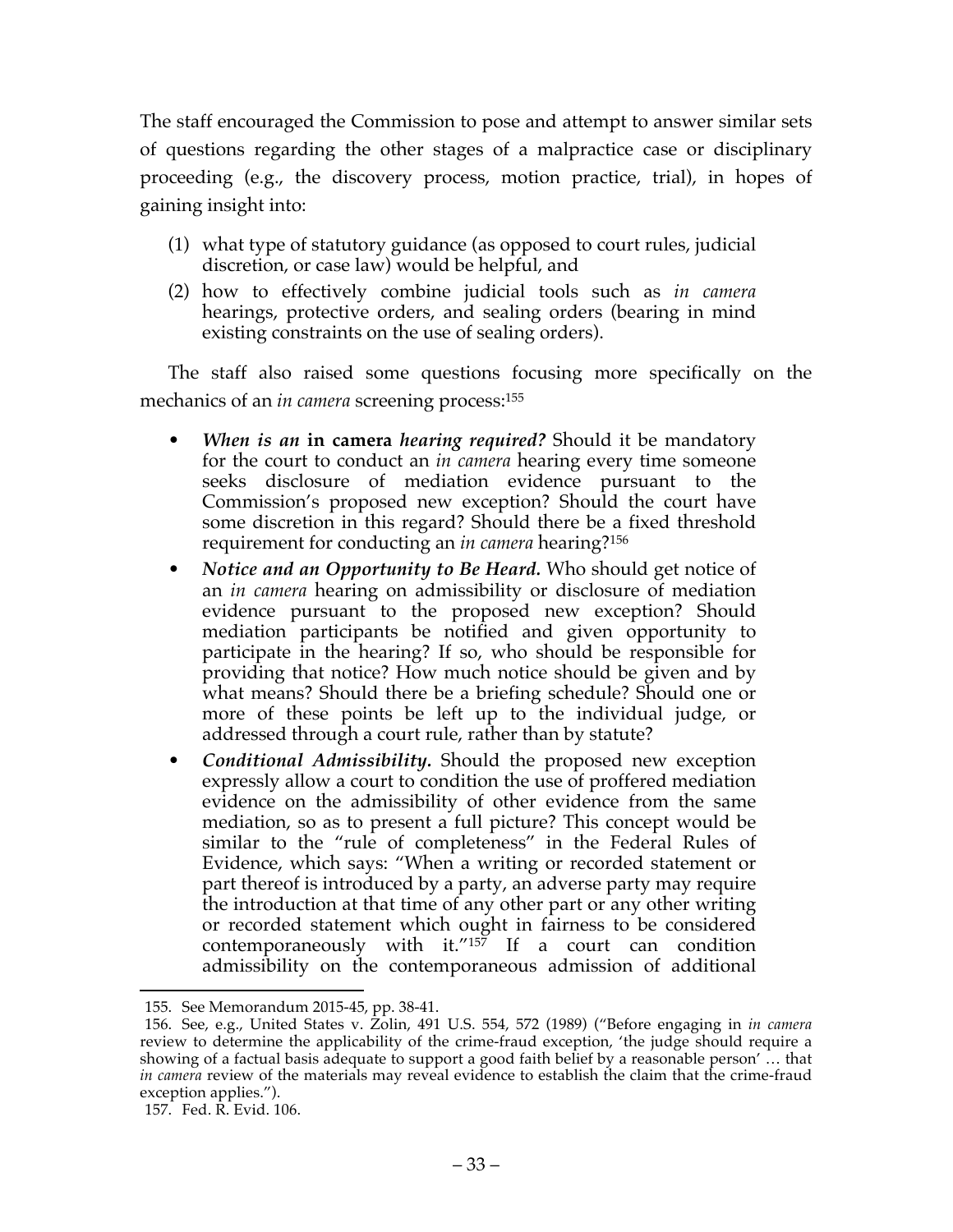evidence, should mediation participants be notified about the potential disclosure of the additional evidence and have opportunity to weigh in on it?

• *Applicable Standard.* What standard should the court apply in determining whether to permit public disclosure of mediation evidence pursuant to the Commission's proposed new exception? Under that standard, who bears the burden of proof?

There are many possibilities in selecting an appropriate standard, such as the UMA approach and the *Olam* approach.

• *Decisionmaker.* Who should conduct the *in camera* hearing on the admissibility or disclosure of mediation evidence pursuant to the proposed new exception? If the case will entail a bench trial, should the judge who will ultimately act as factfinder also conduct the *in camera* hearing? Would it be better to have a different judicial officer conduct that hearing, so as to ensure that the judge is "in a position of detachment"<sup>158</sup> and eliminate the "need to worry about the judge becoming prejudiced against one of the disputing parties"159? Would such an approach be overly burdensome?

Similarly, suppose that a party to a State Bar disciplinary proceeding seeks to introduce mediation evidence pursuant to the proposed new exception. If the standard for using such evidence would require the decisionmaker to assess the potential impact on the policy interest in attorney accountability, would it be appropriate for the decisionmaker to be a State Bar employee? Or should someone else conduct the *in camera* hearing on admissibility, such as a superior court judge? If so, should there be some kind of transfer mechanism between the State Bar and the superior court? Transfer mechanisms have sometimes been used in other contexts.160

 <sup>158.</sup> Illinois Educational Labor Relations Bd. v. Homer Community Consolidated School Dist., 132 Ill. 2d 29, 43, 547 N.E.2d 182 (Ill. S.Ct. 1989). In that case, the Illinois Supreme Court considered whether an *in camera* examination of allegedly privileged materials should be conducted by the circuit court or by the Illinois Educational Labor Relations Board. The Court concluded that the circuit court should conduct the *in camera* examination. It explained:

<sup>[</sup>T]he reason the circuit court should perform the *in camera* examination is that the circuit court is in a position of detachment. While the Board might decide that the materials sought to be discovered are privileged and thus inadmissible, it would nevertheless be placed in an awkward position of having seen the materials yet having to disregard them in adjudicating the unfair labor practice complaint. Moreover, a party to a labor dispute might fear that the Board would be subtly influenced if the Board were to view the privileged materials. Allowing the circuit court to examine the materials relieves the Board of the burden of having to disregard privileged materials.

*Id.*

<sup>159.</sup> Zimmerman, *supra* note 47, at 383.

<sup>160.</sup> See, e.g., Code Civ. Proc. § 1991; see also Riverside County Sheriff's Dep't v. Stiglitz, 60 Cal. 4th 624, 339 P. 3d 295, 181 Cal. Rptr. 3d 1 (2014) (although Legislature created statutory transfer mechanism in certain other contexts, it did not create statutory transfer mechanism between administrative hearing officer and superior court for *Pitchess* motion).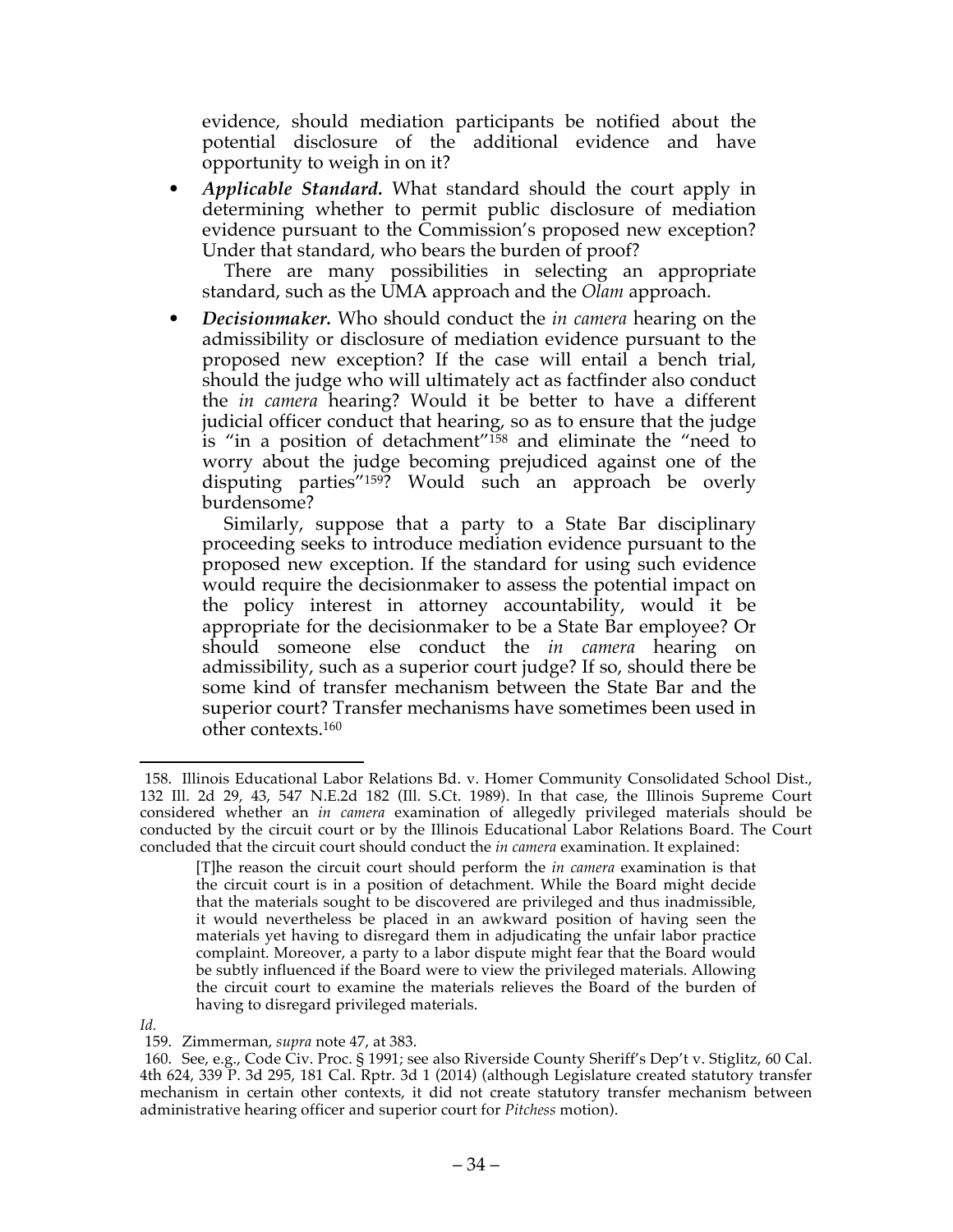• *Form of Decision.* When a court conducts an *in camera* hearing to determine whether mediation evidence is admissible or subject to disclosure pursuant to the Commission's proposed new exception, should the court be required to state the reasons for its decision in writing or on the record? Would that requirement help promote sound and consistent decision-making? Would it be overly burdensome?

The Commission has not yet resolved any of the above questions.

#### RECENT INPUT ON USING AN *IN CAMERA* SCREENING PROCESS

Since August, when the Commission decided to explore the idea of creating a new exception to the mediation confidentiality statutes and to utilize an *in camera* screening process in that exception, a few sources have commented on the use of *in camera* screening. For example, Larry Doyle reported in October that the Conference of California Bar Associations ("CCBA") "has not taken a position on this issue, but has no objection."161

Mediators Jeff Kichaven and Lee Blackman provided more extensive comments on the use of an *in camera* screening process. Their comments are discussed below.

## **Comments of Jeff Kichaven**

Jeff Kichaven urges the Commission to abandon the concept of *in camera*  screening. He says that "such review really would serve no purpose in the current context" and "the need to conduct *in camera* reviews would produce just the sort of burden on courts which the proponents of Absolute Mediation Confidentiality profess to disapprove."162 He explains:

Traditionally, the purpose of *in camera* review is to test an asserted claim of privilege or confidentiality. So, if a party responding to discovery objects to the production of documents on the grounds that those documents contain trade secrets or attorneyclient privileged information, that responding party may be able to obtain *in camera* review before the requested documents must be produced.…

Here, though, *in camera* review would not be necessary. There is no need for a court to test whether the mediation communications come within the ambit of mediation confidentiality; by definition,

 <sup>161.</sup> Third Supplement to Memorandum 2015-46, Exhibit p. 3.

<sup>162.</sup> First Supplement to Memorandum 2015-46, Exhibit pp. 45-46. Mr. Kichaven testified at the Commission meetings in August 2013 and August 2015. For an article he wrote on mediation confidentiality, see Memorandum 2014-14, Exhibit pp. 96-98.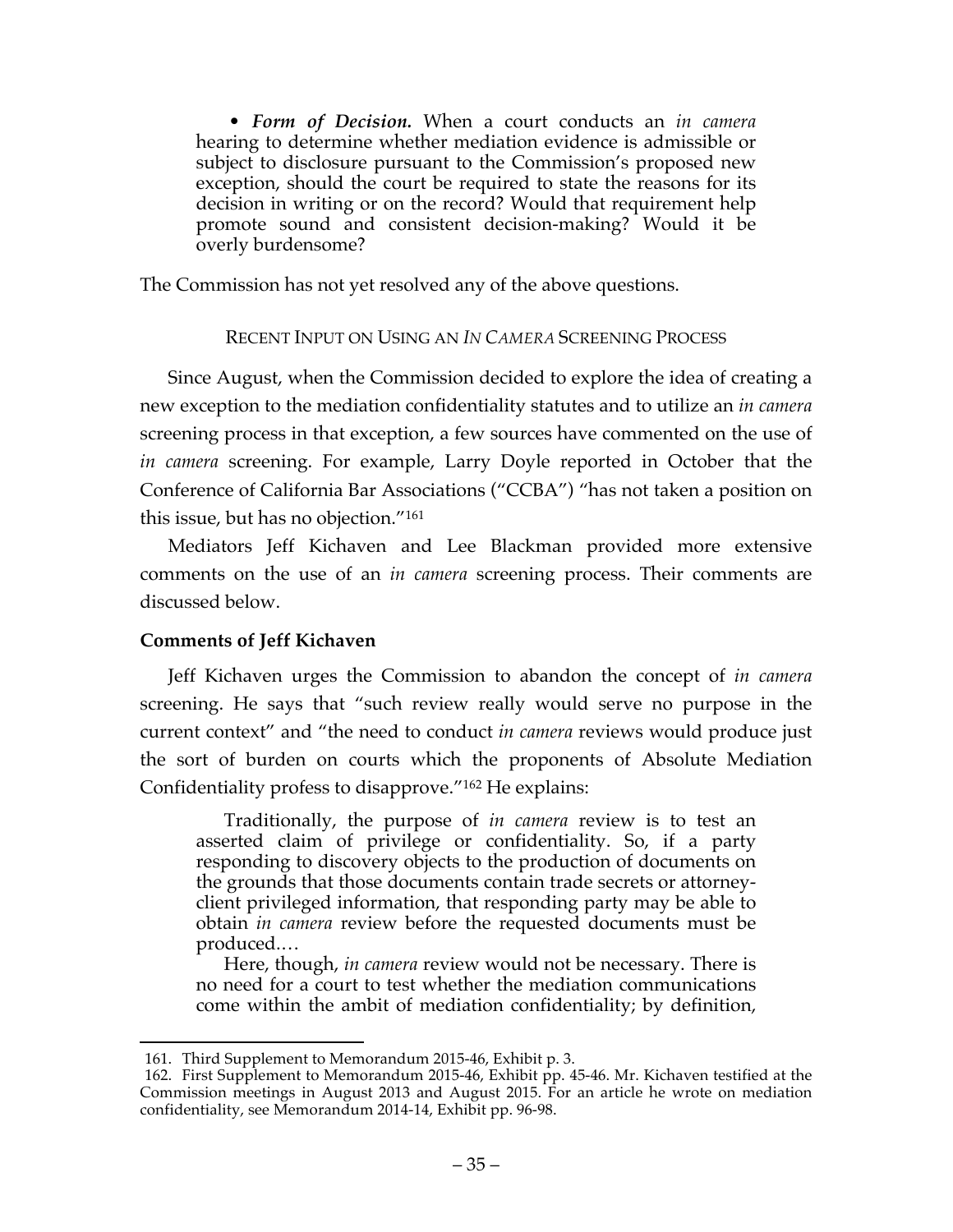they do, but the new statute will provide that the confidentiality rules may not be used to exclude this evidence in the subsequent malpractice case.

Moreover, saddling courts with the need to conduct these *in camera* reviews would create just the sort of unnecessary burden on courts which the proponents of Absolute Mediation Confidentiality say they seek to avoid. We all agree that the workload of our busy courts should not be unnecessarily burdened; it seems that, upon further scrutiny, the idea of *in camera* review should not be part of the proposed legislation.163

Mr. Kichaven assumes that the *in camera* screening contemplated by the Commission would merely entail testing whether evidence claimed to be mediation-related is in fact mediation-related. The staff suspects that the Commission had in mind something different, more like the balancing of competing interests that Judge Brazil undertook in *Olam*, the UMA's *in camera* test (examining whether the evidence is "not otherwise available" and whether there is a need for the evidence that "substantially outweighs" the interest in protecting confidentiality), or one of the other approaches discussed earlier in this memorandum. In that case, *in camera* screening would serve an important purpose: It would be a means of seeking to accommodate competing policy considerations in an optimal manner.

#### **Comments of Lee Blackman**

The Commission also recently received a letter from Lee Blackman, who took the time to provide a detailed explanation of his views on *in camera* screening.164 Mr. Blackman values "the important role that mediation confidentiality plays in achieving successful settlements."165 He believes that "[t]his compelling interest in mediation candor should continue to be protected even if the Law Revision Commission concludes that mediation communications and conduct should be admissible in malpractice cases."166

Pointing to the *in camera* procedures used in *Olam*, the UMA, and Texas, as well as to other settings in which courts have used *in camera* procedures and similar mechanisms, Mr. Blackman presents "one set of proposals to protect mediation confidentiality, in order to encourage mediation candor, where

 <sup>163.</sup> *Id.* at Exhibit p. 46.

<sup>164.</sup> See Exhibit pp. 1-6. For prior input from Mr. Blackman, see Memorandum 2015-46, Exhibit pp. 20-21; see also *id.* at Exhibit p. 22 (providing information on Mr. Blackman's qualifications). 165. Memorandum 2015-46, Exhibit p. 21.

<sup>166.</sup> Exhibit p. 2.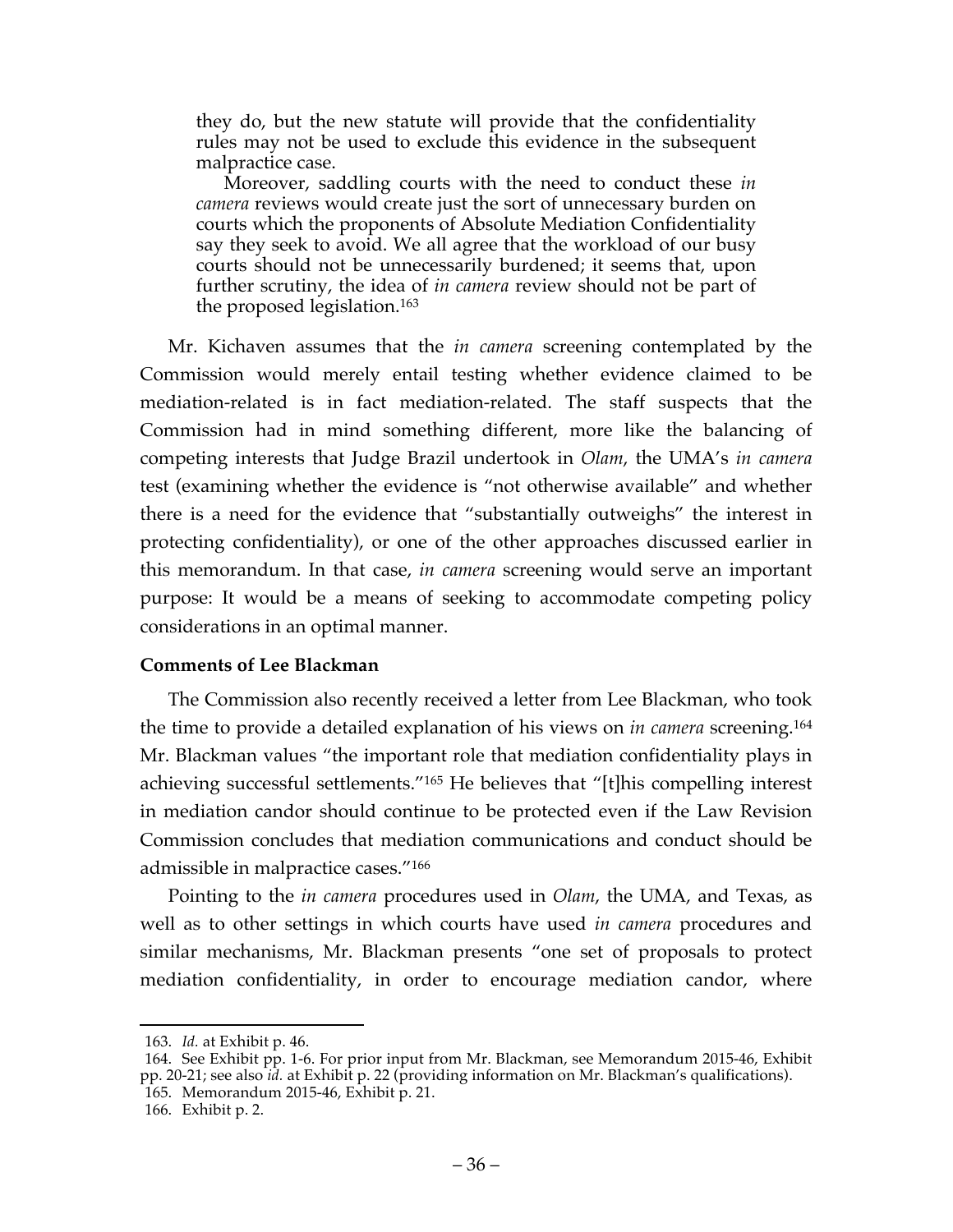evidence of mediation communications becomes admissible in cases claiming lawyer malpractice."167 In developing his proposed legislation, Mr. Blackman sought "to integrate a number of protections currently used in the mediation context and protections that have been adopted in analogous circumstances where privacy or other interests have led the legislature to impose special burdens and restrictions shielding confidential information from potentially burdensome discovery and unnecessary disclosure."168

"[T]o protect mediation confidentiality, in order to encourage mediation candor, if evidence of mediation communications becomes admissible in cases claiming lawyer malpractice," Mr. Blackman recommends the following measures:

(a) Any complaint, pleading, petition, request for arbitration, or subsequent submission to a court, arbitrator, or administrative body of the state that discloses documents, communications, or conduct in or in connection with a mediation shall be filed or submitted under seal unless the standing rules or procedures of the body to which the evidence is submitted assure continuing confidentiality without special treatment.

(b) No order allowing or compelling discovery or disclosure of mediation communications or conduct may be entered before the court, arbitrator, or administrative agency finds, after a hearing in camera, that the party seeking discovery or the proponent of the evidence has shown by *clear and convincing evidence* (1) that the proponent has a *substantial likelihood of prevailing* on the claim that is the basis of the proceeding, (2) that the evidence is *not otherwise available*, and (3) that *there is a need for the evidence that substantially outweighs the interest in protecting confidentiality*.

(c) If the court, arbitrator, or other authority determines that the required showing has been made under subsection (b), the proponent of disclosure may seek *only relevant and admissible evidence that has a substantial tendency to prove or disprove one or more elements of the claim or cause of action at issue.* Mediation communications and conduct that are not relevant and admissible may not be sought or compelled. Mediation communications and conduct disclosed in discovery shall be protected from third party disclosure as provided in subsection (e).

(d) No ruling or order allowing the admission into evidence of mediation communications or conduct shall be made or entered before the requirements of subsection (b) have been satisfied. Only the portion of mediation communications or conduct necessary to the determination of the issue to which it is relevant may be admitted. Admission of evidence under this section does not

 <sup>167.</sup> Exhibit p. 1.

<sup>168.</sup> *Id.*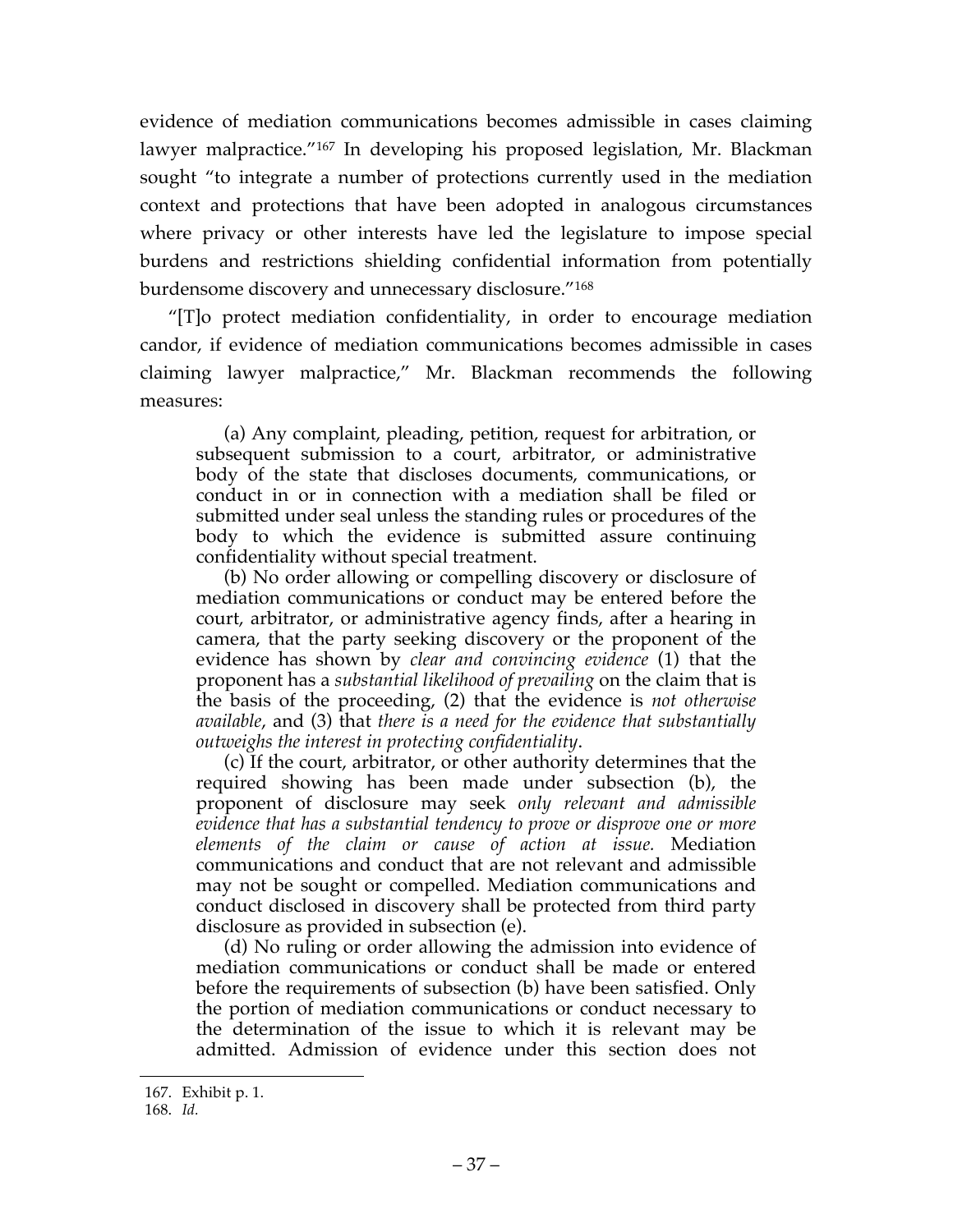render the evidence, or any other mediation communications or conduct, discoverable or admissible for any other purpose.

(e) Mediation communications and conduct revealed in discovery or admitted into evidence shall be kept confidential by the parties and the court, arbitrator, or agency, which shall enter an appropriate protective order or make such evidence subject to other rules, orders, or procedures of the court, arbitrator, or agency assuring continuing confidentiality. Such orders or procedures shall require all individuals and entities to whom confidential mediation communications or conduct are disclosed to refrain from disclosing such material to individuals or entities not designated as entitled to access. The court, arbitrator, or other body shall have authority to enter such other and further orders regarding compliance with its protective orders or other orders or procedures relating to confidentiality, including monetary sanctions, as the court, arbitrator, or other body with jurisdiction, in its discretion, deems appropriate to maintain the confidentiality of mediation communications and conduct and remedy unauthorized disclosures.

(f) The allowance of discovery or the admission of mediation communications and conduct into evidence does not affect privileges or immunities that may be available to a party or to a mediator. In particular, but only by way of example:

(1) Nothing in this Section [or in the pertinent Chapter of the Evidence Code] is intended to affect the extent to which a mediator is, or is not, immune from liability under existing law.

(2) A mediator may not be compelled to provide evidence of mediation communications or conduct except as allowed by Evidence Code Section 703.5.169

The key provision in this proposal is subdivision (b), which would establish three criteria for disclosure of a mediation communication. Through subdivision (d), those criteria would also govern the admissibility of a mediation communication.

Two of the criteria in Mr. Blackman's proposed subdivision (b) appear in UMA Section 6(b) and the Michigan provision previously discussed:

- The requirement that the evidence "is not otherwise available."
- The requirement that "there is a need for the evidence that substantially outweighs the interest in protecting confidentiality."

Here, however, the proponent of the evidence would have to establish those requirements "clear and convincing evidence," which is not required under the UMA or in Michigan.

 <sup>169.</sup> Exhibit pp. 4-6 (emphasis added).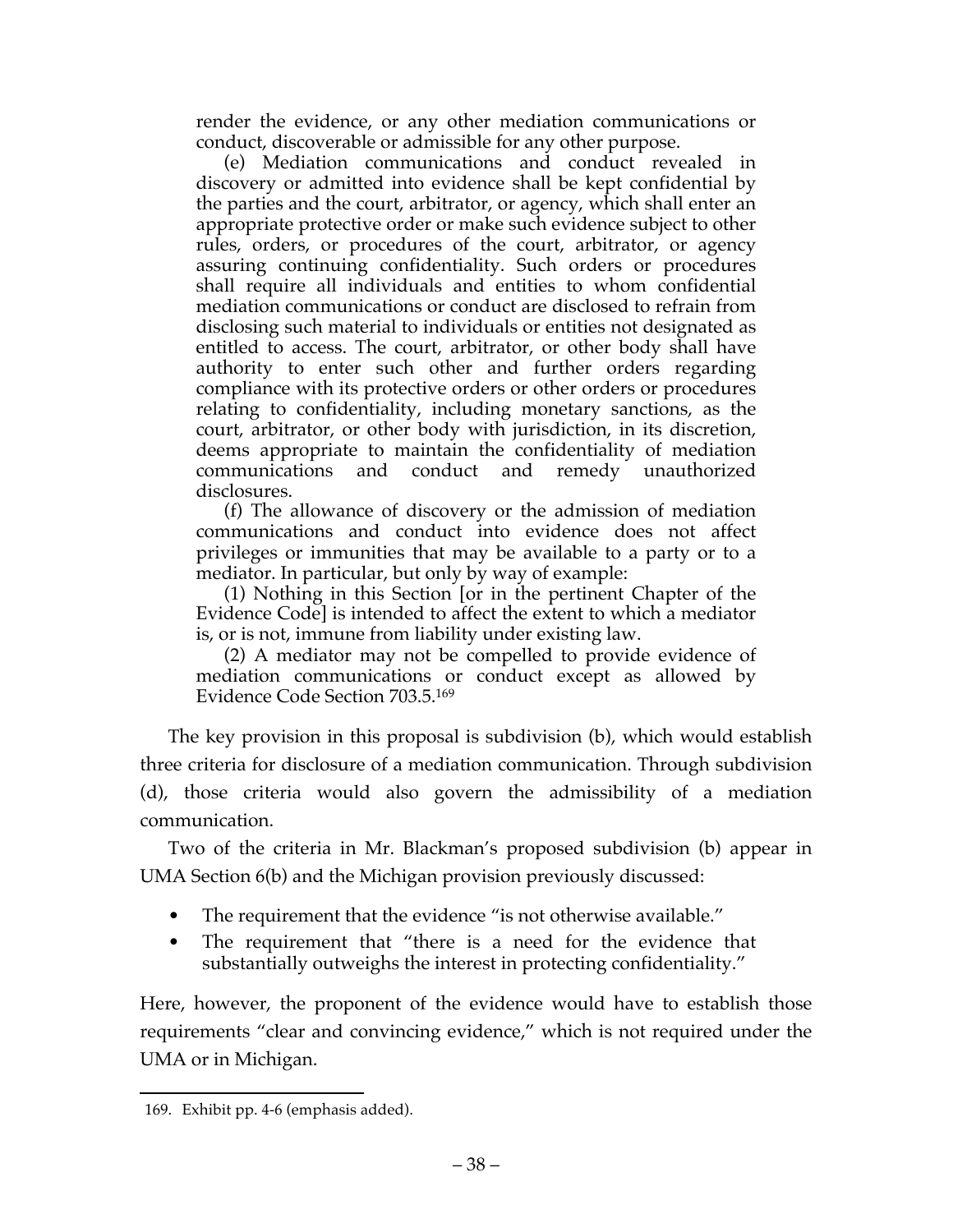The third requirement in Mr. Blackman's proposed subdivision (b) is that "the proponent has a substantial likelihood of prevailing on the claim that is the basis of the proceeding." Again, the proponent of the evidence would have to show this by clear and convincing evidence. The staff suspects that this would be a difficult requirement to satisfy.

Another key aspect of Mr. Blackman's proposal is subdivision (c), which says that if the three requirements of subdivision (b) are met, "the proponent of disclosure may seek only relevant and admissible evidence that has a substantial tendency to prove or disprove one or more elements of the claim or cause of action at issue." Mr. Blackman says the purpose of that restriction is "to limit discovery to evidence that is both relevant and admissible in order to avoid overbroad inquiries into presumptively sensitive and confidential communications."170

Mr. Blackman's proposal would not only call for an *in camera* hearing under subdivision (b), but would also employ other judicial techniques to protect the privacy of mediation communications, such as sealing documents (see subdivision (a)) and entering a protective order (see subdivision (e)). He believes it is important for the Commission to "consider not just the screening process but also other appropriate measures and procedures to limit unnecessary disclosure of mediation communications that become admissible under the new exception and avoid unnecessary and burdensome discovery into mediation communications."171

Mr. Blackman further says that "[s]ince California law, and the Commission's preliminary determinations, recognize that mediation confidentiality should not be diluted or compromised except as is necessary to serve other compelling interests (like lawyer accountability for mediation misconduct), the *only* argument against procedural protections such as *in camera* proceedings and protective orders to limit the disclosure of mediation communications is *concern for administrative convenience*."172 He does not think concerns about administrative convenience should preclude the use of *in camera* screening and similar procedures:

[O]ur courts are experienced and equipped to comply with these sorts of procedures. No undue burden will be placed on the courts or the litigants if procedural safeguards are implemented to protect

 <sup>170.</sup> Exhibit p. 5 n.9.

<sup>171.</sup> Exhibit p. 1.

<sup>172.</sup> Exhibit p. 4 (emphasis added).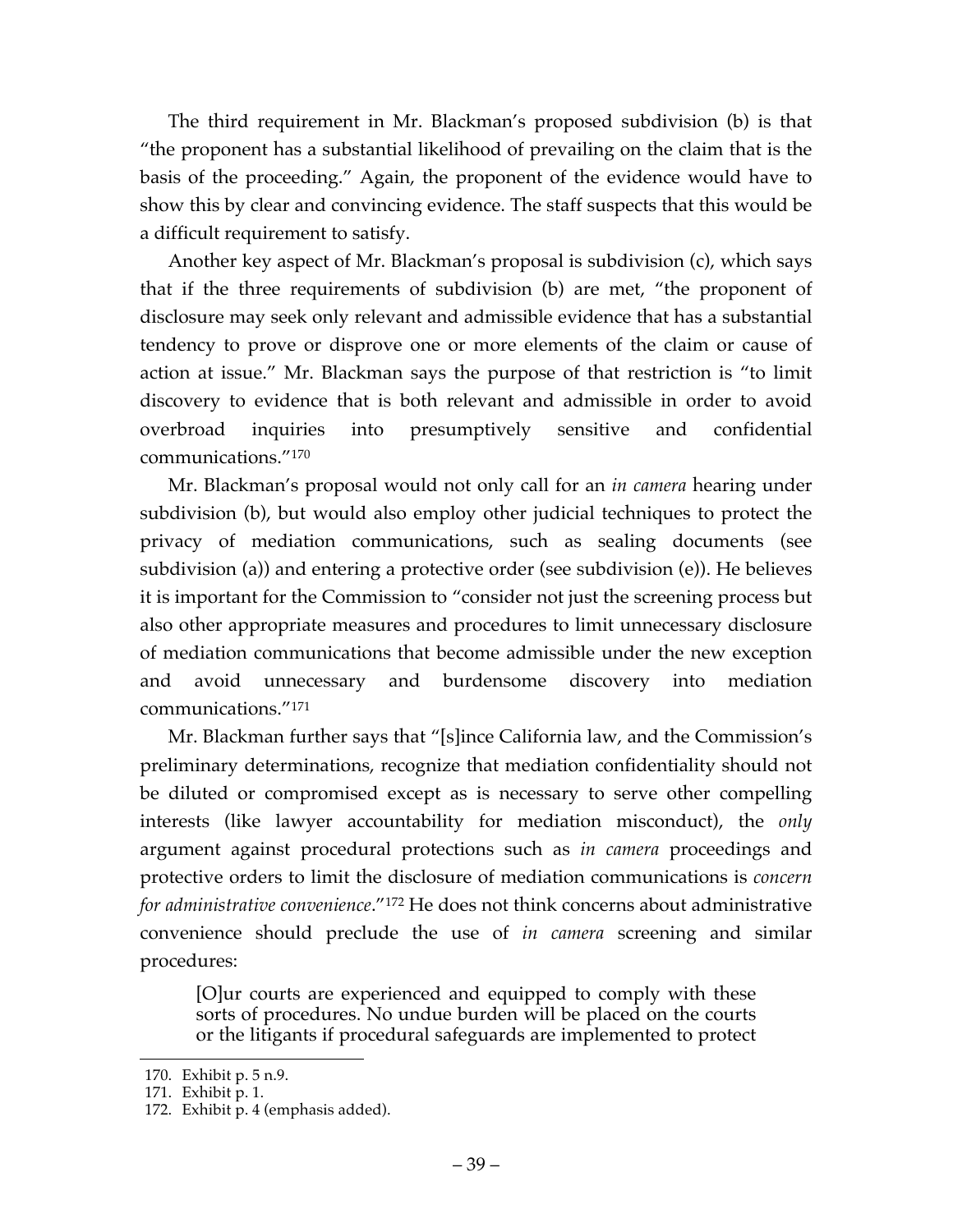mediation confidentiality and mediation candor in the sorts of cases envisioned by the Commission's preliminary determinations. And the special interest that the courts have in encouraging successful mediations makes it unlikely that judges will find procedural rules intended to encourage mediation candor unduly burdensome.173

#### PUBLIC ACCESS TO JUDICIAL RECORDS AND PROCEEDINGS

The potential impact on administrative convenience is an important consideration with regard to *in camera* screening, but the staff sees another important consideration as well. A substantial body of case law, both from the federal courts and from the state courts, establishes that citizens have rights to observe their courts in action. As the United States Supreme Court said in *Press-Enterprise Co. v. Superior Court,*<sup>174</sup>

"People in an open society do not demand infallibility from their institutions, but it is difficult for them to accept what they are prohibited from observing." … Closed proceedings, although not absolutely precluded, must be rare and only for cause shown that outweighs the value of openness.175

These rights of access to judicial proceedings are grounded in constitutional provisions,176 common law,177 statute,178 and court rules.179 They are not absolute in nature, but instead entail a balancing of competing interests, yielding in some circumstances.180

Judicial use of *in camera* screening, sealed records, and similar techniques is obviously at odds with the concept of public access to judicial proceedings. The staff was aware early on that the Commission would need to take this matter into account if it chose to pursue such approaches with regard to mediation communications. In suggesting a possible project for Stanford law students, we wrote:

178. See Code Civ. Proc. § 124.

 <sup>173.</sup> *Id.*

<sup>174.</sup> 464 U.S. 501, 509 (1983).

<sup>175.</sup> *Id., quoting* Richmond Newspapers v. Virginia, 448 U.S. 555, 572 (1980).

<sup>176.</sup> U.S. Const. amend. I; Cal. Const. art. I, § 3(b); Cal. Const. art. I, § 2(a); see, e.g., Press-Enterprise Co. v. Superior Court, 478 U.S. 1 (1986); NBC Subsidiary (KNBC-TV), Inc. v. Superior Court, 20 Cal. 4th 1178, 980 P.2d 337, 86 Cal. Rptr. 2d 778 (1999).

<sup>177.</sup> See, e.g., Nixon v. Warner Communications, Inc., 435 U.S. 589 (1978); Sander v. State Bar of California, 58 Cal. 4th 300, 314 P.3d 488, 165 Cal. Rptr. 3d 250 (2013).

<sup>179.</sup> See Cal. R. Ct. 2.550-2.551.

<sup>180.</sup> See, e.g., *KNBC-TV,* 20 Cal. 4th at 360.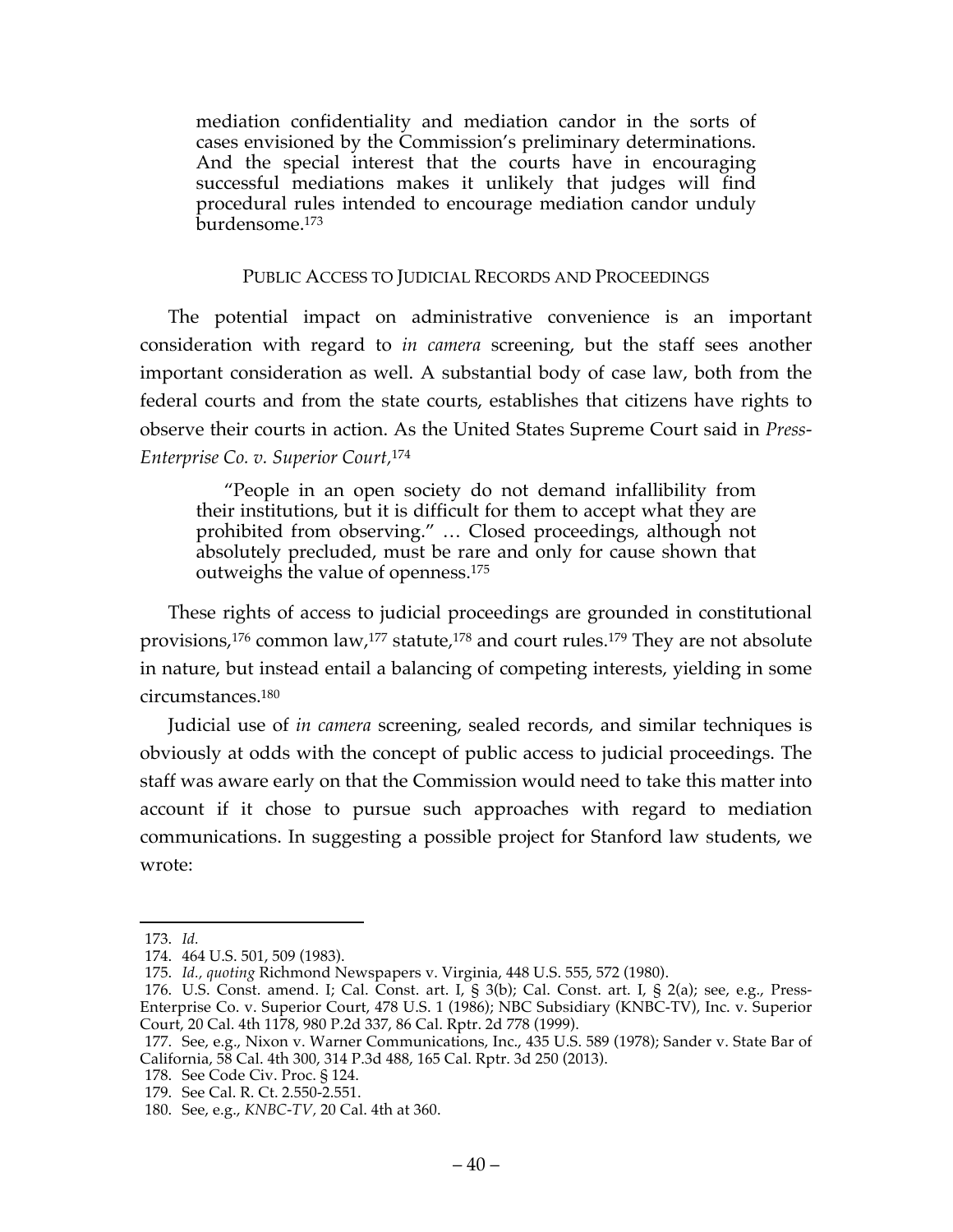If an option would entail disclosing mediation communications to a court, or to court-affiliated or court-appointed personnel, what are the constitutional implications? Would it be possible to disclose such information to any person connected with the court without triggering a public right of access to that information? *See, e.g., NBC Subsidiary (KNBC-TV) v. Superior Court,* 20 Cal. 4th 1178, 980 P.2d 337, 86 Cal. Rptr. 2d 778 (1999); *Wilson v. Science Applications Int'l Corp.,* 52 Cal. App. 4th 1025, 60 Cal. Rptr. 2d 883 (1997); *Copley Press, Inc. v. Superior Court,* 6 Cal. App. 4th 106, 111 (1992); *see also* U.S. Const. amend. I (free speech & press); Cal. Const. art. I, § 1 (right of privacy); Cal. Const. art. I,  $\S 2(a)$  (free speech & press); Cal. Const. art. I, § 3(b) (public right of access); *Nixon v. Warner Communications, Inc.,* 435 U.S. 589 (1978) (common law right of access to judicial records); B. Witkin, Summary of California Law, *Constitutional* Law §§ 419-423 (10th ed. 2005 & 2013 Supp.). If a public right of access would exist, please take this into account in evaluating the potential advantages and disadvantages of the option.181

Since the October meeting, the staff has done extensive research into the case law on public rights of access to judicial records and proceedings. The deeper we dug, the more questions we had about how to properly coordinate the Commission's proposed mediation confidentiality exception utilizing *in camera* screening with that body of case law. We do not believe that achieving such coordination is impossible, but we do think that the case law on public rights of access imposes constraints on how to draft an exception that employs an *in camera* screening approach.

The Commission could avoid these issues by abandoning the concept of using an *in camera* approach in its proposed new exception to the mediation confidentiality statutes. But that would mean, as dozens of commenters already fear,182 that the protections of mediation confidentiality would essentially evaporate upon a "mere allegation" that an attorney committed misconduct in a mediation. In other words, the policy of promoting accountability for attorney misconduct would completely override the policy interests underlying mediation confidentiality.

Assuming the Commission intends to pursue more of a compromise approach, it will need to use tools such as *in camera* screening, as it tentatively decided to do in August. If so, it will need to understand and take into account the case law on public access to judicial records and proceedings.

 <sup>181.</sup> See Memorandum 2013-47, Exhibit p. 7.

<sup>182.</sup> See Memorandum 2015-45, pp. 28-29 & n. 102.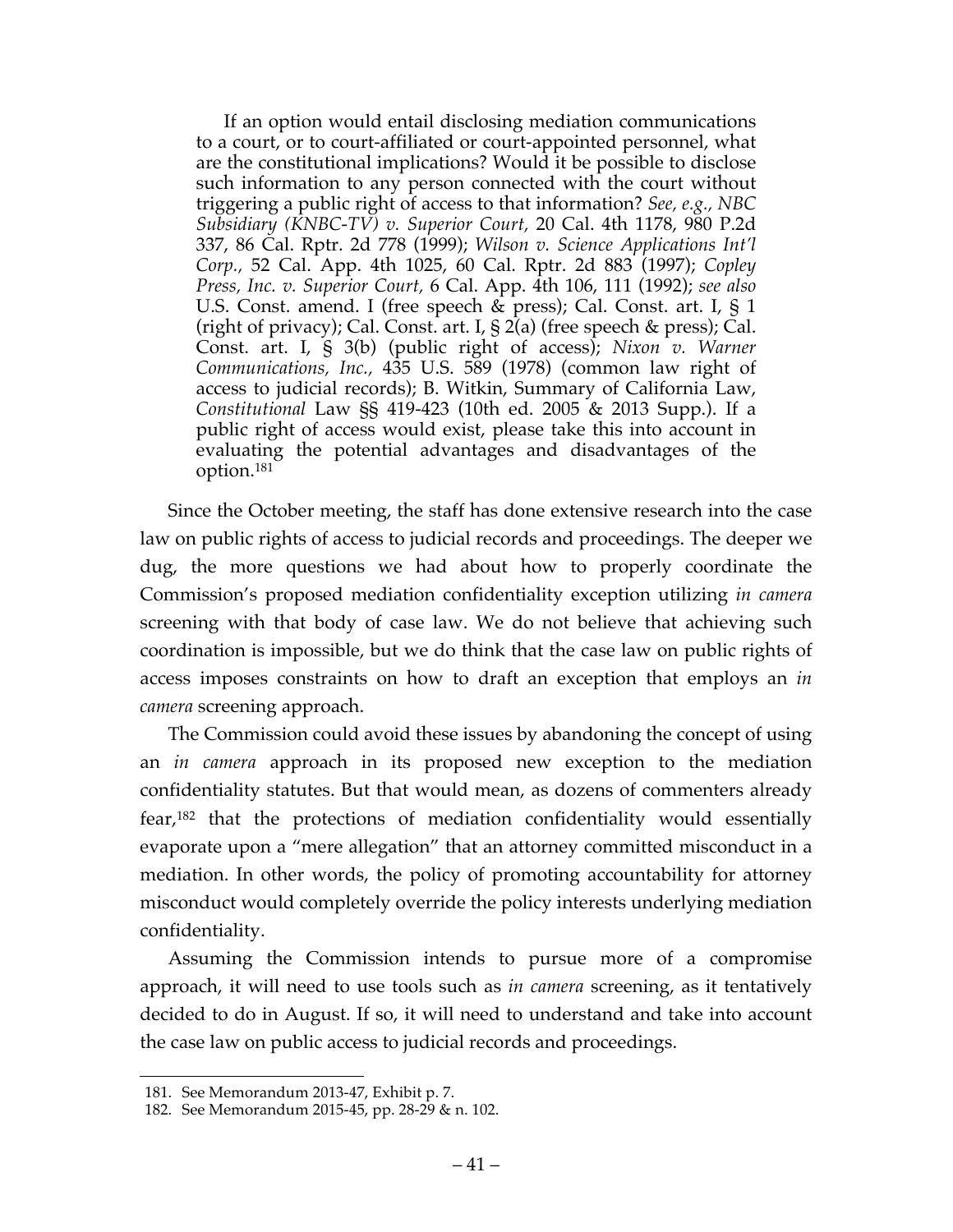The staff cannot do justice to that topic in this memorandum. Unless the Commission otherwise directs, we will explore that topic in a memorandum for the next Commission meeting.

Respectfully submitted,

Barbara Gaal Chief Deputy Counsel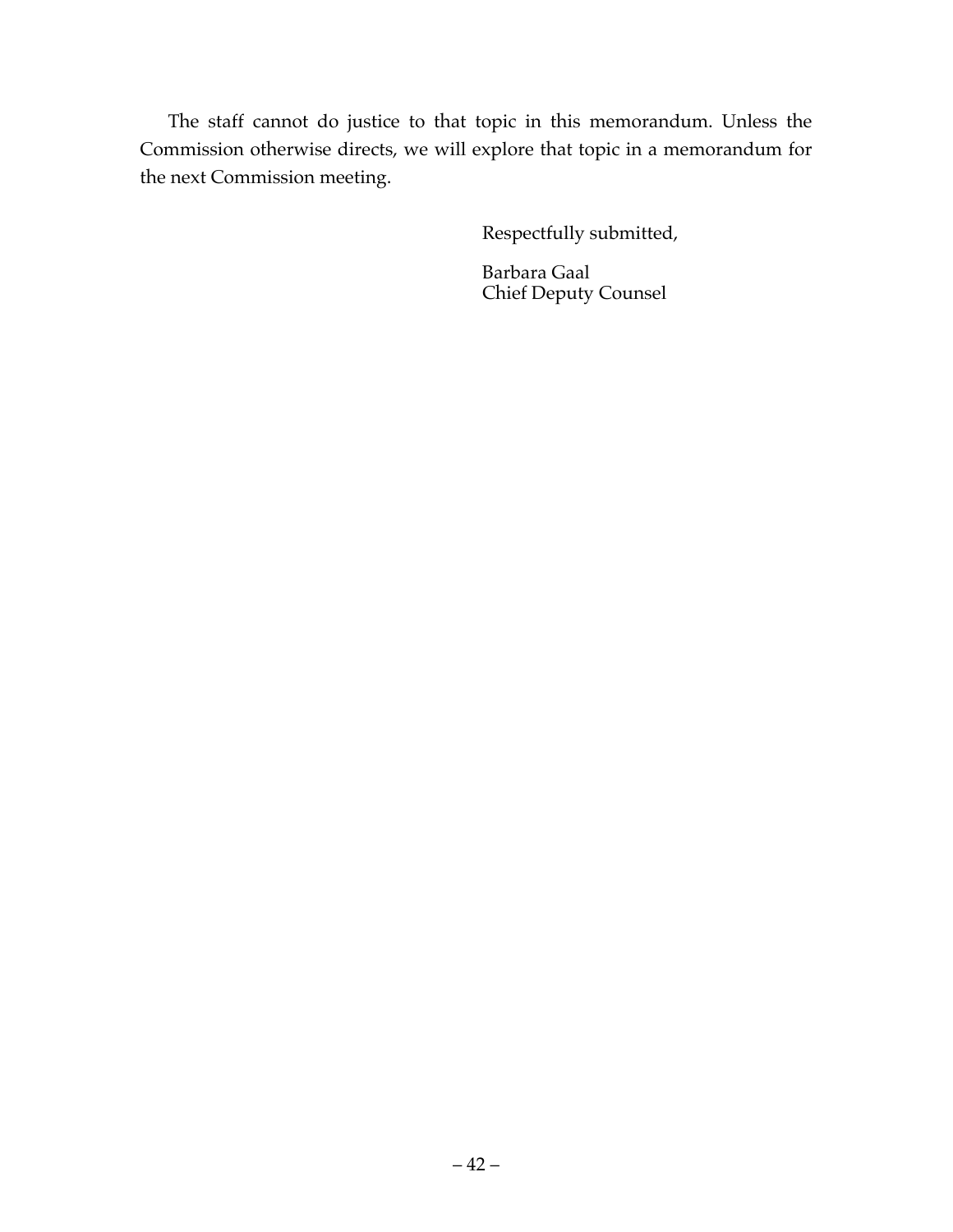# **EMAIL FROM LEE BLACKMAN (10/30/15)**

#### **Re: Study K-402**

#### Ms. Gaal —

I understand that the Commission has asked the staff to provide further analysis of an *in camera* review procedure, such as is included in the Uniform Mediation Act, for inclusion with an exception to the mediation confidentiality statute to address alleged misconduct of an attorney acting as an advocate. The UMA procedure, as you know, provides that in appropriate cases "the court, administrative agency, or arbitrator [must first find], after a hearing *in camera*, that the party seeking discovery or the proponent of the evidence [revealing mediation communications] has shown that the evidence is not otherwise available [and] that there is a need for the evidence that substantially outweighs the interest in protecting confidentiality  $\ldots$ ." UMA Section 6(b). Section 6(d) of the UMA, which the Commission also embraces, contains additional protections against unnecessary disclosure of mediation communications.

As the staff considers the *in camera* procedure, I hope the staff will consider not just the screening process but also other appropriate measures and procedures to limit unnecessary disclosure of mediation communications that become admissible under the new exception and avoid unnecessary and burdensome discovery into mediation communications. The staff's Memoranda have already identified and carefully categorized a number of state and federal law provisions that supply useful models.

The attached discussion is intended to present and discuss one set of proposals to protect mediation confidentiality, in order to encourage mediation candor, where evidence of mediation communications becomes admissible in cases claiming lawyer malpractice. The objective is to integrate a number of protections currently used in the mediation context and protections that have been adopted in analogous circumstances where privacy or other interests have led the legislature to impose special burdens and restrictions shielding confidential information from potentially burdensome discovery and unnecessary disclosure.

Please feel free to let me know if you have an questions or would like clarification.

Thank you.

Lee Blackman

*Lee L. Blackman -- Blackman ADR Services 63 Cottonwood Circle Rolling Hills Estates, CA 90274 (o) 310-265-0512 · (c) 310-346-6926* www.blackmanadr.com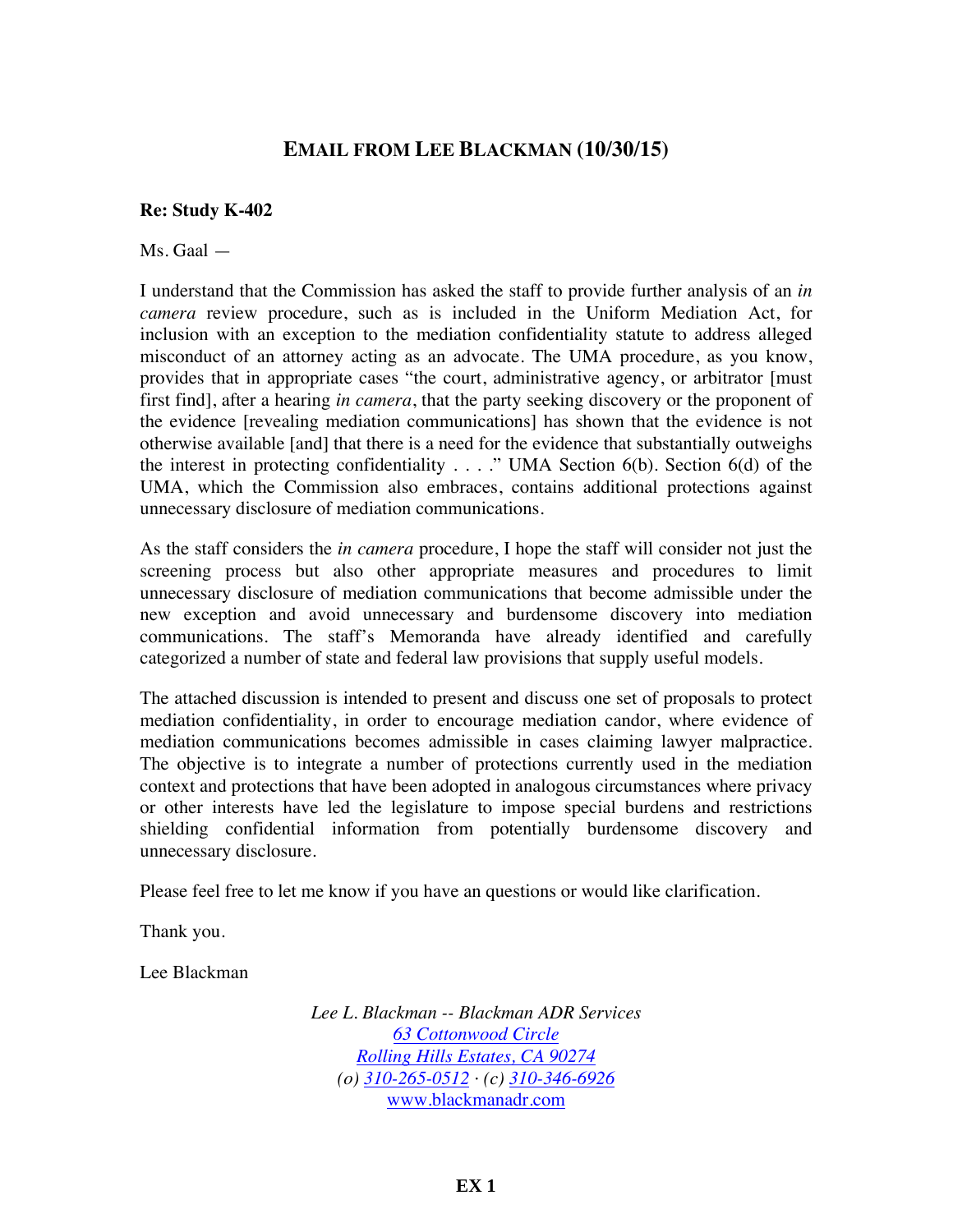#### **Should The Law Revision Commission Decide That Evidence Of Mediation Communications Ought To Be Allowed In Attorney Malpractice Cases, The Commission Should Adopt Procedural Requirements To Assure That Disclosure Does Not Occur Without Good Cause, That Disclosure Is Limited To Parties And The Court, And That Other Protections Of The Mediation Process Are Not Unnecessarily Compromised.**

 From its inception in 1965, California's Evidence Code limited the admissibility of evidence of settlement negotiations. Supported by "the public policy in favor of the settlement of disputes without litigation," the provisions barred the admission (to prove liability) of "conduct or statements made in [settlement] negotiation[s]" in order to encourage "the complete candor between the parties that is most conducive to settlement."<sup>1</sup> This compelling interest in mediation candor should continue to be protected even if the Law Revision Commission concludes that mediation communications and conduct should be admissible in malpractice cases. The drafters of the UMA recognized the importance of protecting mediation candor by permitting the parties to agree that mediation communications would receive confidential treatment whether or not categorically privileged. UMA Section 8. The UMA drafters also recognized that allowing confidential mediation communications to be disclosed in certain proceedings ought not to result in unnecessary disclosure of such communications or conduct to third parties. As stated in Comment 1 to UMA Section 6 (Exceptions to Privilege):

> As with other privileges, when it is necessary to consider evidence in order to determine if an exception applies, the Act contemplates that a court will hold an in camera proceeding at which the claim for exemption from the privilege can be confidentially asserted and defended. *See, e.g., Rinaker v. Superior Court*, 74 Cal. Rptr.2d 464, 466 (Ct. App. 1998); *Olam v. Congress Mortgage Co.*, 68 F.Supp.2d 1110, 1131-33 (N.D. Cal. 1999) (discussing whether an in camera hearing is necessary).

The conclusion that mediation communications should be protected against unnecessary disclosure was implemented, among other places, in procedures to be followed when a party seeks to use evidence of mediation communications or conduct in a criminal proceeding or to rescind, reform, or avoid liability on a contract arising out of the mediation. For those types of cases, UMA Section 6(b) provides that before concluding that mediation communications are not privileged, "the court, administrative agency, or arbitrator [must first find], after a hearing *in camera*, that the party seeking discovery or the proponent of the evidence has shown that the evidence is not otherwise available [and] that there is a need for the evidence that substantially outweighs the interest in protecting confidentiality  $\ldots$ ." UMA Section 6(b).

 This procedure avoids unnecessary disclosure of confidential mediation communications and provides an appropriate model for prophylactic procedures to be employed – with other appropriate measures – to limit unnecessary adverse effects on mediation candor if the Commission elects to allow the admission of otherwise confidential mediation communications in malpractice cases. This procedure is also suitable to protect mediation communications from unnecessary disclosure during discovery.

 $\overline{a}$ 

1

<sup>&</sup>lt;sup>1</sup> California Law Revision Commission Study K-402, Relationship Between Mediation Confidentiality and Attorney Malpractice and Other Misconduct, Staff Memorandum 2013-39 at 2.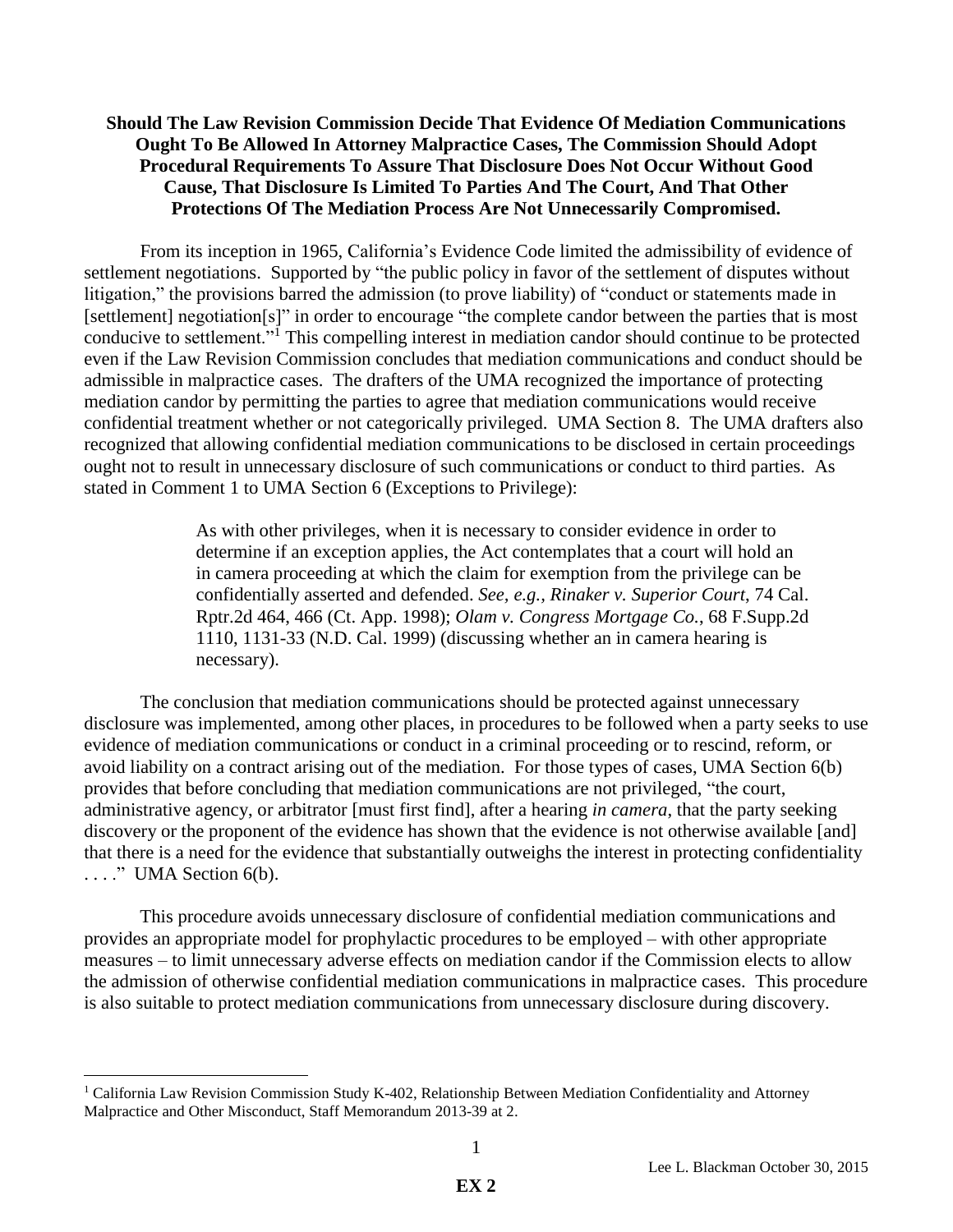The CLRC Staff has identified numerous examples of case law and statutory authority that support the protection of confidential mediation communications from unnecessary disclosure in discovery and when admitted into evidence in proceedings where such disclosure is allowed. Like the UMA drafters, the CLRC Staff has appropriately highlighted the seminal decision of Magistrate Judge Brazil in *Olam v. Congress Mortgage Co*, 68 F. Supp. 2d 1110 (N.D. Cal. 1999), which details a careful process to resolve disputes over confidentiality of mediation communications without allowing the disclosure of those communications to third parties. CLRC Staff Memorandum 2015-33 at T15. $^2$  Texas law similarly requires the court to determine *in camera* whether the facts, circumstances, and context of mediation communications or materials sought to be disclosed are subject to disclosure and whether a protective order of the court is warranted. Texas Civ. & Rem. Code § 154.073(e). *Id.* at 14. The Commission's Staff has also identified "[c]losely similar provisions" in state statues and under federal  $law<sup>3</sup>$ 

 These authorities, the interests supporting mediation candor, and the absence of any countervailing interest in the general disclosure of otherwise confidential mediation communications support adopting prophylactic measures to limit the disclosure of mediation communications if revisions are made to the Evidence Code in order to facilitate legal malpractice cases that arise from mediation conduct.

It is not unusual under California law for parties to be required to meet special standards or show good cause before discovery of certain subject matter may be commenced. And *in camera* procedures and the use of protective orders have been prevalent in California litigation for decades. There are many examples of rules and procedures in California to preserve confidentiality and avoid the chilling effect that disclosure of confidences can have on interests and rights that California has policies to protect. Plaintiffs seeking punitive damages, for example, may not conduct discovery related a defendant's private financial condition unless "the court finds, on the basis of the supporting and opposing affidavits presented, that the plaintiff has established that there is a substantial probability that the plaintiff will prevail on the claim . . . ." California Civil Code Section 3295. Where such discovery is permitted, "[t]he court may, for good cause, grant any defendant a protective order requiring the plaintiff to produce evidence of a prima facie case of liability for [punitive] damages . . . prior to the introduction of such evidence." Civil Code Section 3295(b). Similar privacy rights are protected by a host of California procedural rules limiting discovery, use, and disclosure of information that should remain confidential.<sup>4</sup>

<sup>2</sup> And, as presented by the Staff, *see* CLRC Staff Memorandum 2014-6, Exhibit p. 3 (comments of Ron Kelly); CLRC Staff Memorandum 2014-24, pp. 21-23 (discussing practicalities of UMA's *in camera* approach for certain exceptions); CLRC Staff Memorandum 2014-43, pp. 9-10 (discussing *in camera* issue raised in Pennsylvania case law); CLRC Staff Memorandum 2015-13, p. 2 & Exhibit pp. 1-2 (paper by Amelia Green); and CLRC Staff Memorandum 2015-35, pp. 34-36 (summarizing scholarly views on use of in camera hearings).

<sup>&</sup>lt;sup>3</sup> CLRC Staff Memorandum 2015-13 at T15, finding similar protections in Arkansas (Ark. Code Ann. § 16-7-206(c)); Louisiana (La. Rev. Stat. § 9:4112(D)); Mississippi (Miss. Ct. Annexed Mediation R. VII(D)); Alabama (Comment to Ala. Civ. Ct. Mediation R. 11(b)(3)); New Mexico (N.M. Stat. Ann. § 44-7B-5(A)(8)); Wisconsin (Wis. Stat. § 904.085(4)(e)); and in Section 574(a)(4)(C) of the Federal Administrative Dispute Resolution Act of 1996*. Id.* at 14-17.

<sup>&</sup>lt;sup>4</sup> Where privacy rights are implicated, the evidence sought must be directly relevant and essential to the fair resolution of the case and orders compelling discovery should be narrow and specific. See e.g., *Palay v. Superior Court* (1993), 18 Cal.App.4th 919, 934; *Wood v. Superior Court* (1985) 166 Cal.App.3d 1138, 1149. In camera proceedings and protective orders are to be used to limit disclosure and use of evidence. See *Palay v. Superior Court*, *supra*, 18 Cal.App.4th at 935; *Save Open Space Santa Monica Mountains v. Superior Court* (2000), 84 Cal.App.4th 235.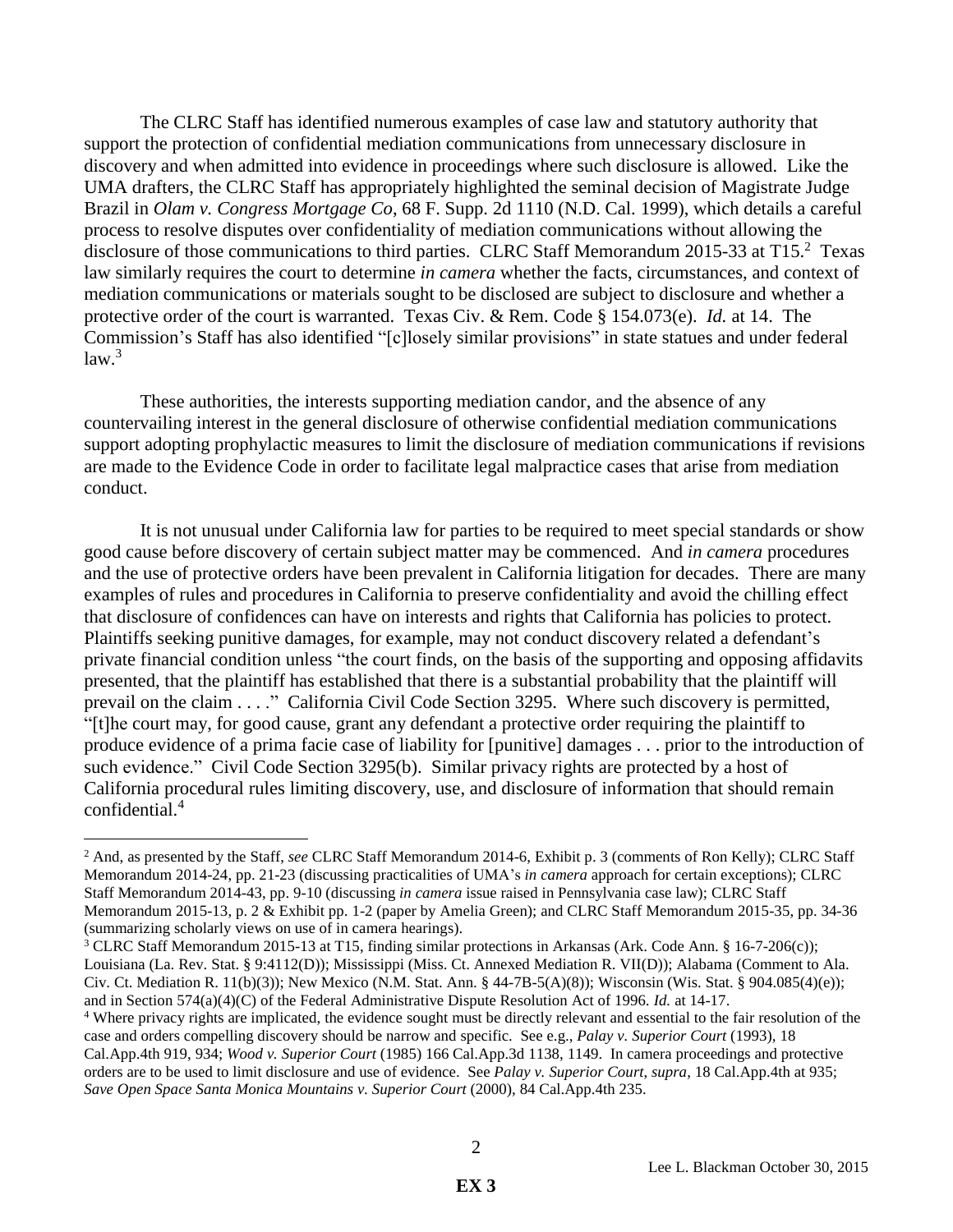California's Anti-SLAPP statute also establishes procedural protections where litigation may "chill the valid exercise of the constitutional rights of freedom of speech and petition for the redress of grievances." Code of Civil Procedure Section 425.16. Plaintiffs pursuing suits that may inhibit the exercise of these constitutional rights are subject to a motion to strike that imposes on the plaintiff the preliminary burden of showing that the plaintiff will probably prevail in the case before discovery may commence and the action may proceed.<sup>5</sup> Fraud claims are subject to heightened pleading standards requiring specific details of the alleged fraudulent statements, not the usual sort of general allegations that are sufficient to state other causes of action.<sup>6</sup>

 Since California law, and the Commission's preliminary determinations, recognize that mediation confidentiality should not be diluted or compromised except as is necessary to serve other compelling interests (like lawyer accountability for mediation misconduct), the only argument against procedural protections such as *in camera* proceedings and protective orders to limit the disclosure of mediation communications is concern for administrative convenience. But our courts are experienced and equipped to comply with these sorts of procedures. No undue burden will be placed on the courts or the litigants if procedural safeguards are implemented to protect mediation confidentiality and mediation candor in the sorts of cases envisioned by the Commission's preliminary determinations. And the special interest that the courts have in encouraging successful mediations makes it unlikely that judges will find procedural rules intended to encourage mediation candor unduly burdensome.

 Accordingly, the following measures are recommended to protect mediation confidentiality, in order to encourage mediation candor, if evidence of mediation communications becomes admissible in cases claiming lawyer malpractice:

> (a) Any complaint, pleading, petition, request for arbitration, or subsequent submission to a court, arbitrator, or administrative body of the state that discloses documents, communications, or conduct in or in connection with a mediation shall be filed or submitted under seal unless the standing rules or procedures of the body to which the evidence is submitted assure continuing confidentiality without special treatment.<sup>7</sup>

<sup>&</sup>lt;sup>5</sup> "A cause of action against a person arising from any act of that person in furtherance of the person's right of petition or free speech under the United States Constitution or the California Constitution in connection with a public issue shall be subject to a special motion to strike, unless the court determines that the plaintiff has established that there is a probability that the plaintiff will prevail on the claim." Code of Civil Procedure Section 425.16(b)(1). Discovery is stayed pending the resolution of the special motion to strike (Code of Civil Procedure Section 425.16  $(g)$ ) and attorneys' fee provisions afford defendants relief from the burden of such suits where the plaintiff cannot show probability of success (Code of Civil Procedure Section 425.16 (c)(1)).

<sup>6</sup> Plaintiffs must plead "facts which show how, when, where, to whom, and by what means the representations were tendered." *Stansfield v. Starkey* (1990) 220 Cal.App.3d 59, 73; *Lazar v. Superior Court* (1996) 12 Cal.4th 631, 645. This rule protects defendants from unnecessary reputational damage, limits claims that could discourage free speech, and discourages suits that are used to conduct discovery without a substantial basis.

 $7$  The focus of these proposed procedures is to implement effectively the tentative determination of the Commission to allow parties to present evidence in malpractice cases and other proceedings intended to make attorneys accountable for malpractice or other misconduct in a mediation while preserving as much as possible the confidentiality of mediation communications and conduct in order to encourage mediation candor. These proposed procedures have been drafted so as to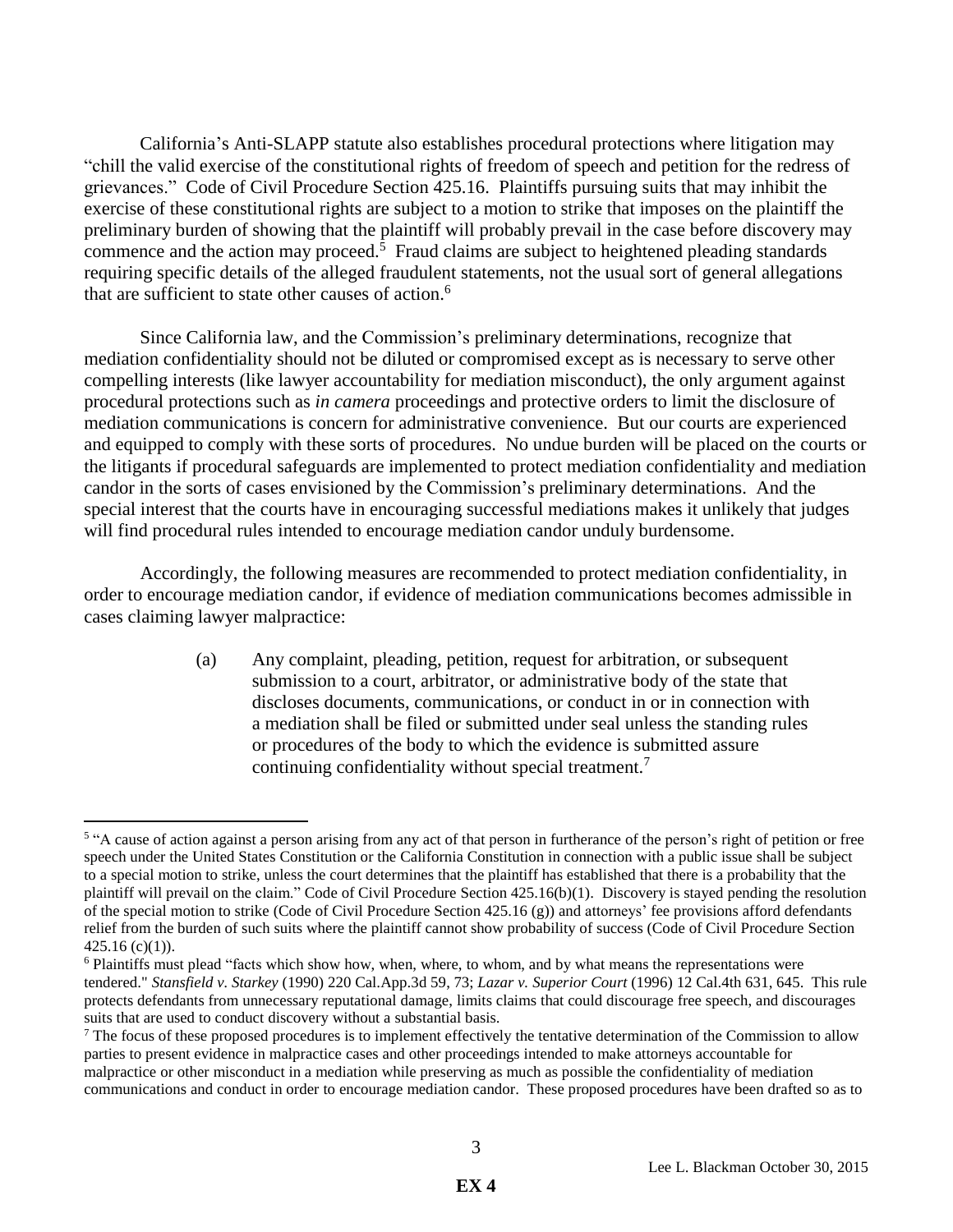- (b) No order allowing or compelling discovery or disclosure of mediation communications or conduct may be entered before the court, arbitrator, or administrative agency finds, after a hearing *in camera*, that the party seeking discovery or the proponent of the evidence has shown by clear and convincing evidence (1) that the proponent has a substantial likelihood of prevailing on the claim that is the basis of the proceeding, (2) that the evidence is not otherwise available, and (3) that there is a need for the evidence that substantially outweighs the interest in protecting confidentiality.<sup>8</sup>
- (c) If the court, arbitrator, or other authority determines that the required showing has been made under subsection (b), the proponent of disclosure may seek only relevant and admissible evidence that has a substantial tendency to prove or disprove one or more elements of the claim or cause of action at issue. Mediation communications and conduct that are not relevant and admissible may not be sought or compelled.<sup>9</sup> Mediation communications and conduct disclosed in discovery shall be protected from third party disclosure as provided in subsection (e).
- (d) No ruling or order allowing the admission into evidence of mediation communications or conduct shall be made or entered before the requirements of subsection (b) have been satisfied. Only the portion of mediation communications or conduct necessary to the determination of the issue to which it is relevant may be admitted. Admission of evidence under this section does not render the evidence, or any other mediation

cover all proceedings where presumptively confidential mediation communications may be the subject of compelled disclosure or be offered into evidence.

<sup>8</sup> Section (b) employs the procedure of the UMA Section 6(b) for an *in camera* hearing before mediation communications may be discovered in a criminal proceeding or to rescind, reform, or avoid liability on a contract arising out of the mediation. But it extends this confidentiality procedure to all mediation communications (not just communications relevant to criminal proceedings or proceeding relating to the enforcement of mediated settlement agreements). This extension is necessary because California law, unlike the UMA, treats all mediation communications as confidential (whether or not the parties have entered an agreement to that effect). This section also relies on the policy underlying California's Anti-SLAPP statute (Code of Civil Procedure Section 425.16) requiring a preliminary determination, before discovery is allowed, that the plaintiff is likely to prevail on the claim for which discovery is sought. This is appropriate because of the public interest in mediation candor and the ease with which a claim of malpractice or other overreaching in mediation can be asserted. If the Commission dilutes mediation confidentiality to allow malpractice cases, it should impose a reasonable burden on plaintiffs to present evidence that the underlying claim is substantial and likely to succeed before putting the parties through the discovery and evidentiary process (with its inherent adverse impacts on candor in mediation).

<sup>9</sup> Section (c) provides a limitation on the scope of discovery once the court or agency determines to allow discovery into mediation communications and conduct. The purpose of the section is to limit discovery to evidence that is both relevant and admissible in order to avoid overbroad inquiries into presumptively sensitive and confidential communications. It is consistent with the requirements of section (b), as articulated by the authors of the UMA, that "there [must be] a need for the evidence that substantially outweighs the interest in protecting confidentiality" before such evidence may be admitted. UMA Section 6(b). *Also*, Draft Minutes of October 8, 2015, p. 6 ("In Camera Screening Process").